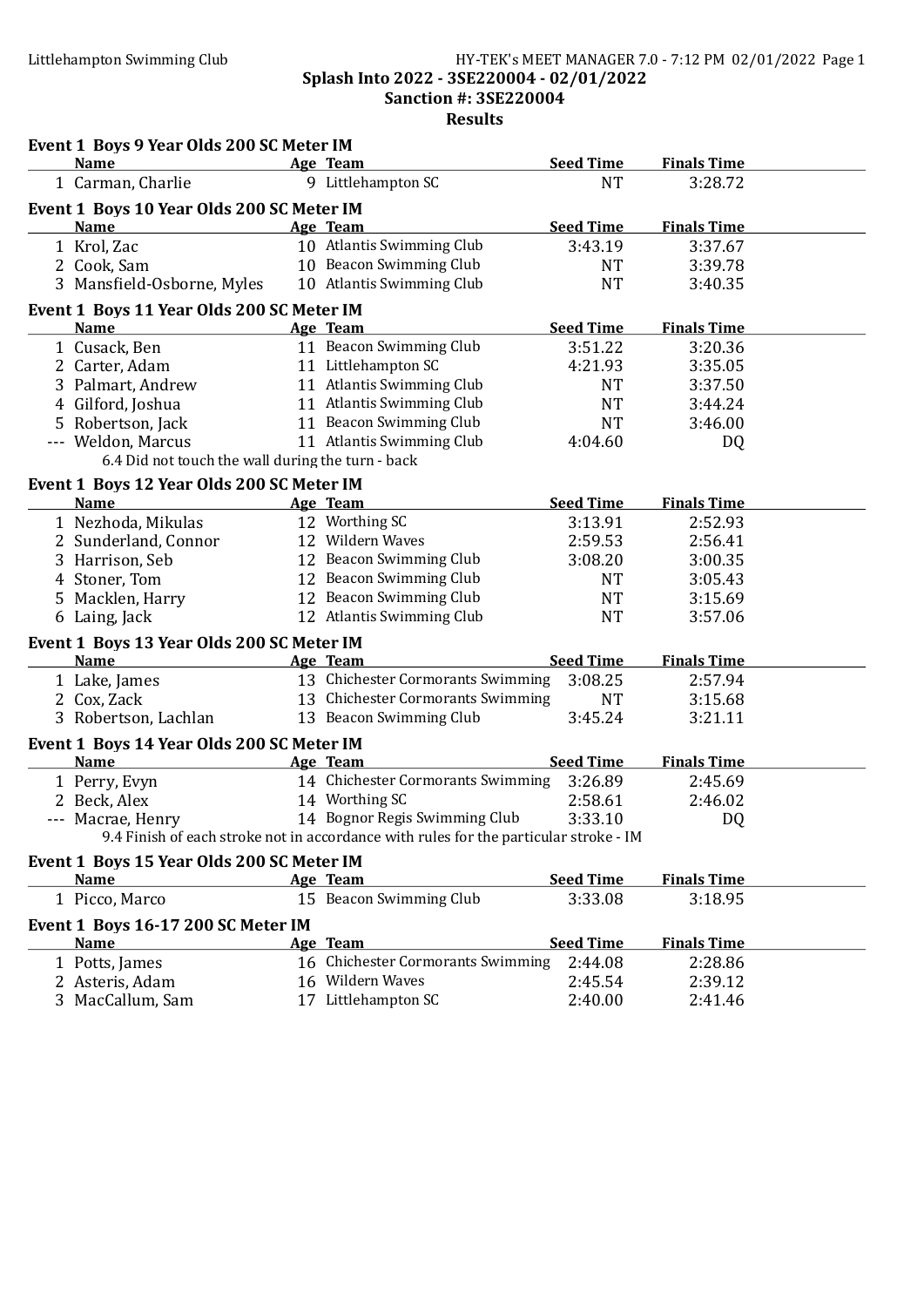### Littlehampton Swimming Club HY-TEK's MEET MANAGER 7.0 - 7:12 PM 02/01/2022 Page 2 Splash Into 2022 - 3SE220004 - 02/01/2022 Sanction #: 3SE220004

| <b>Age Team</b><br>18 Littlehampton SC<br>1 Strowger, Archie<br>2:22.87<br>2:21.63<br>Event 2 Girls 9 Year Olds 50 SC Meter Breaststroke<br><b>Seed Time</b><br><b>Finals Time</b><br>Age Team<br><b>Name</b><br>9 Worthing SC<br>1:05.42<br>1 Wardle, Hollie<br>51.14<br>9 Atlantis Swimming Club<br>2 Dedman, Meridith<br>1:01.09<br>1:00.18<br>9 Bognor Regis Swimming Club<br>3 Kerridge, Imogen<br><b>NT</b><br>1:03.49<br>9 Atlantis Swimming Club<br><b>NT</b><br>4 Andrews, Olivia<br>1:07.06<br>Event 2 Girls 10 Year Olds 50 SC Meter Breaststroke<br><b>Seed Time</b><br><b>Finals Time</b><br><b>Name</b><br>Age Team<br>10 Littlehampton SC<br>47.69<br>1 MacDonald, Hollie<br>46.56<br>10 Atlantis Swimming Club<br>2 Olney, Ciara<br>48.90<br>48.02<br>10 Atlantis Swimming Club<br>3 Langer, Amy<br>51.74<br>49.82<br>10 Littlehampton SC<br>4 Mortiboys, Lola<br>51.83<br>50.97<br>10 Atlantis Swimming Club<br>Tyler, Lucy<br>55.50<br>51.23<br>5<br>10 Beacon Swimming Club<br>6 Breen, Charlotte<br>1:05.37<br>54.30<br>10 Beacon Swimming Club<br>Mitten, Erin<br>1:02.59<br>55.27<br>7<br>10 Worthing SC<br>8 Groves, Elizabeth<br>1:03.52<br>56.52<br>10 Bognor Regis Swimming Club<br>9 Clarke, Sophie<br>56.87<br><b>NT</b><br>10 Beacon Swimming Club<br>10 Rehman, Valentina<br><b>NT</b><br>58.96<br>10 Atlantis Swimming Club<br>11 Fialho, Matilde<br>1:00.59<br>58.97<br>10 Littlehampton SC<br>1:06.56<br>12 Layt, Isabelle<br>1:00.27<br>10 Littlehampton SC<br>13 Algar, Mia<br><b>NT</b><br>1:05.66<br>10 Atlantis Swimming Club<br>14 Foskett, Zara<br><b>NT</b><br>1:08.04<br>10 Atlantis Swimming Club<br><b>NT</b><br>15 Baggley, Martha<br>1:14.49<br>16 Saunders, Ruby<br>10 Bognor Regis Swimming Club<br><b>NT</b><br>1:22.88<br>--- Joyce, Alice<br>10 Bognor Regis Swimming Club<br>1:07.76<br>DQ<br>7.4 Head not breaking surface during each complete cycle<br>Event 2 Girls 11 Year Olds 50 SC Meter Breaststroke<br><b>Seed Time</b><br><b>Finals Time</b><br>Age Team<br>Name<br>11 Littlehampton SC<br>1 Maynard, Freya<br>41.64<br>41.90<br>11 Atlantis Swimming Club<br>2 Orosz, Lia<br>44.77<br>45.41<br>11 Beacon Swimming Club<br>3 Taylor, Saskia<br>46.03<br>50.10<br>11 Worthing SC<br>4 Parker, Lily<br>47.25<br>47.05<br>11 Littlehampton SC<br>5 Middleton, Maia<br>1:01.00<br>47.88<br>11 Atlantis Swimming Club<br>51.82<br>49.32<br>6 Edwards, Isla<br>11 Atlantis Swimming Club<br>54.15<br>49.80<br>7 Lewis, Madeline<br>11 Wildern Waves<br>*8 Stanley, Evie-Rose<br><b>NT</b><br>50.00<br>11 Cranleigh Amateur Swimming Clu<br>50.86<br>50.00<br>*8 Horstead, Martha<br>11 Cranleigh Amateur Swimming Clu<br>10 Howells-Davies, Paige<br>49.52<br>50.38<br>11 Box Hill Sc<br>11 Wall, Jessica<br>54.35<br>51.68<br>11 Chichester Cormorants Swimming<br>12 Frith, Grace<br>52.21<br>58.47<br>11 Atlantis Swimming Club<br>54.33<br>13 Barker, Megan<br>52.74<br>11 Beacon Swimming Club<br>14 Lennard, Evie<br>1:00.91<br>54.69<br>11 Atlantis Swimming Club<br>15 Neligan, Holly<br>59.91<br>56.77<br>11 Beacon Swimming Club<br>58.07<br>16 Jenkins, Eloise<br>1:06.46<br>11 Atlantis Swimming Club<br>17 Phipps, Daisy<br>1:02.67<br>1:01.51<br>11 Wildern Waves<br>18 Brossier, Jennifer | Event 1 Boys 18 & Over 200 SC Meter IM |  |                  |                    |  |
|-------------------------------------------------------------------------------------------------------------------------------------------------------------------------------------------------------------------------------------------------------------------------------------------------------------------------------------------------------------------------------------------------------------------------------------------------------------------------------------------------------------------------------------------------------------------------------------------------------------------------------------------------------------------------------------------------------------------------------------------------------------------------------------------------------------------------------------------------------------------------------------------------------------------------------------------------------------------------------------------------------------------------------------------------------------------------------------------------------------------------------------------------------------------------------------------------------------------------------------------------------------------------------------------------------------------------------------------------------------------------------------------------------------------------------------------------------------------------------------------------------------------------------------------------------------------------------------------------------------------------------------------------------------------------------------------------------------------------------------------------------------------------------------------------------------------------------------------------------------------------------------------------------------------------------------------------------------------------------------------------------------------------------------------------------------------------------------------------------------------------------------------------------------------------------------------------------------------------------------------------------------------------------------------------------------------------------------------------------------------------------------------------------------------------------------------------------------------------------------------------------------------------------------------------------------------------------------------------------------------------------------------------------------------------------------------------------------------------------------------------------------------------------------------------------------------------------------------------------------------------------------------------------------------------------------------------------------------------------------------------------------------------------------------------------------------------------------------------------------------------------------------------------------------------------------------------------------------------------------------------------------------|----------------------------------------|--|------------------|--------------------|--|
|                                                                                                                                                                                                                                                                                                                                                                                                                                                                                                                                                                                                                                                                                                                                                                                                                                                                                                                                                                                                                                                                                                                                                                                                                                                                                                                                                                                                                                                                                                                                                                                                                                                                                                                                                                                                                                                                                                                                                                                                                                                                                                                                                                                                                                                                                                                                                                                                                                                                                                                                                                                                                                                                                                                                                                                                                                                                                                                                                                                                                                                                                                                                                                                                                                                                   | <b>Name</b>                            |  | <b>Seed Time</b> | <b>Finals Time</b> |  |
|                                                                                                                                                                                                                                                                                                                                                                                                                                                                                                                                                                                                                                                                                                                                                                                                                                                                                                                                                                                                                                                                                                                                                                                                                                                                                                                                                                                                                                                                                                                                                                                                                                                                                                                                                                                                                                                                                                                                                                                                                                                                                                                                                                                                                                                                                                                                                                                                                                                                                                                                                                                                                                                                                                                                                                                                                                                                                                                                                                                                                                                                                                                                                                                                                                                                   |                                        |  |                  |                    |  |
|                                                                                                                                                                                                                                                                                                                                                                                                                                                                                                                                                                                                                                                                                                                                                                                                                                                                                                                                                                                                                                                                                                                                                                                                                                                                                                                                                                                                                                                                                                                                                                                                                                                                                                                                                                                                                                                                                                                                                                                                                                                                                                                                                                                                                                                                                                                                                                                                                                                                                                                                                                                                                                                                                                                                                                                                                                                                                                                                                                                                                                                                                                                                                                                                                                                                   |                                        |  |                  |                    |  |
|                                                                                                                                                                                                                                                                                                                                                                                                                                                                                                                                                                                                                                                                                                                                                                                                                                                                                                                                                                                                                                                                                                                                                                                                                                                                                                                                                                                                                                                                                                                                                                                                                                                                                                                                                                                                                                                                                                                                                                                                                                                                                                                                                                                                                                                                                                                                                                                                                                                                                                                                                                                                                                                                                                                                                                                                                                                                                                                                                                                                                                                                                                                                                                                                                                                                   |                                        |  |                  |                    |  |
|                                                                                                                                                                                                                                                                                                                                                                                                                                                                                                                                                                                                                                                                                                                                                                                                                                                                                                                                                                                                                                                                                                                                                                                                                                                                                                                                                                                                                                                                                                                                                                                                                                                                                                                                                                                                                                                                                                                                                                                                                                                                                                                                                                                                                                                                                                                                                                                                                                                                                                                                                                                                                                                                                                                                                                                                                                                                                                                                                                                                                                                                                                                                                                                                                                                                   |                                        |  |                  |                    |  |
|                                                                                                                                                                                                                                                                                                                                                                                                                                                                                                                                                                                                                                                                                                                                                                                                                                                                                                                                                                                                                                                                                                                                                                                                                                                                                                                                                                                                                                                                                                                                                                                                                                                                                                                                                                                                                                                                                                                                                                                                                                                                                                                                                                                                                                                                                                                                                                                                                                                                                                                                                                                                                                                                                                                                                                                                                                                                                                                                                                                                                                                                                                                                                                                                                                                                   |                                        |  |                  |                    |  |
|                                                                                                                                                                                                                                                                                                                                                                                                                                                                                                                                                                                                                                                                                                                                                                                                                                                                                                                                                                                                                                                                                                                                                                                                                                                                                                                                                                                                                                                                                                                                                                                                                                                                                                                                                                                                                                                                                                                                                                                                                                                                                                                                                                                                                                                                                                                                                                                                                                                                                                                                                                                                                                                                                                                                                                                                                                                                                                                                                                                                                                                                                                                                                                                                                                                                   |                                        |  |                  |                    |  |
|                                                                                                                                                                                                                                                                                                                                                                                                                                                                                                                                                                                                                                                                                                                                                                                                                                                                                                                                                                                                                                                                                                                                                                                                                                                                                                                                                                                                                                                                                                                                                                                                                                                                                                                                                                                                                                                                                                                                                                                                                                                                                                                                                                                                                                                                                                                                                                                                                                                                                                                                                                                                                                                                                                                                                                                                                                                                                                                                                                                                                                                                                                                                                                                                                                                                   |                                        |  |                  |                    |  |
|                                                                                                                                                                                                                                                                                                                                                                                                                                                                                                                                                                                                                                                                                                                                                                                                                                                                                                                                                                                                                                                                                                                                                                                                                                                                                                                                                                                                                                                                                                                                                                                                                                                                                                                                                                                                                                                                                                                                                                                                                                                                                                                                                                                                                                                                                                                                                                                                                                                                                                                                                                                                                                                                                                                                                                                                                                                                                                                                                                                                                                                                                                                                                                                                                                                                   |                                        |  |                  |                    |  |
|                                                                                                                                                                                                                                                                                                                                                                                                                                                                                                                                                                                                                                                                                                                                                                                                                                                                                                                                                                                                                                                                                                                                                                                                                                                                                                                                                                                                                                                                                                                                                                                                                                                                                                                                                                                                                                                                                                                                                                                                                                                                                                                                                                                                                                                                                                                                                                                                                                                                                                                                                                                                                                                                                                                                                                                                                                                                                                                                                                                                                                                                                                                                                                                                                                                                   |                                        |  |                  |                    |  |
|                                                                                                                                                                                                                                                                                                                                                                                                                                                                                                                                                                                                                                                                                                                                                                                                                                                                                                                                                                                                                                                                                                                                                                                                                                                                                                                                                                                                                                                                                                                                                                                                                                                                                                                                                                                                                                                                                                                                                                                                                                                                                                                                                                                                                                                                                                                                                                                                                                                                                                                                                                                                                                                                                                                                                                                                                                                                                                                                                                                                                                                                                                                                                                                                                                                                   |                                        |  |                  |                    |  |
|                                                                                                                                                                                                                                                                                                                                                                                                                                                                                                                                                                                                                                                                                                                                                                                                                                                                                                                                                                                                                                                                                                                                                                                                                                                                                                                                                                                                                                                                                                                                                                                                                                                                                                                                                                                                                                                                                                                                                                                                                                                                                                                                                                                                                                                                                                                                                                                                                                                                                                                                                                                                                                                                                                                                                                                                                                                                                                                                                                                                                                                                                                                                                                                                                                                                   |                                        |  |                  |                    |  |
|                                                                                                                                                                                                                                                                                                                                                                                                                                                                                                                                                                                                                                                                                                                                                                                                                                                                                                                                                                                                                                                                                                                                                                                                                                                                                                                                                                                                                                                                                                                                                                                                                                                                                                                                                                                                                                                                                                                                                                                                                                                                                                                                                                                                                                                                                                                                                                                                                                                                                                                                                                                                                                                                                                                                                                                                                                                                                                                                                                                                                                                                                                                                                                                                                                                                   |                                        |  |                  |                    |  |
|                                                                                                                                                                                                                                                                                                                                                                                                                                                                                                                                                                                                                                                                                                                                                                                                                                                                                                                                                                                                                                                                                                                                                                                                                                                                                                                                                                                                                                                                                                                                                                                                                                                                                                                                                                                                                                                                                                                                                                                                                                                                                                                                                                                                                                                                                                                                                                                                                                                                                                                                                                                                                                                                                                                                                                                                                                                                                                                                                                                                                                                                                                                                                                                                                                                                   |                                        |  |                  |                    |  |
|                                                                                                                                                                                                                                                                                                                                                                                                                                                                                                                                                                                                                                                                                                                                                                                                                                                                                                                                                                                                                                                                                                                                                                                                                                                                                                                                                                                                                                                                                                                                                                                                                                                                                                                                                                                                                                                                                                                                                                                                                                                                                                                                                                                                                                                                                                                                                                                                                                                                                                                                                                                                                                                                                                                                                                                                                                                                                                                                                                                                                                                                                                                                                                                                                                                                   |                                        |  |                  |                    |  |
|                                                                                                                                                                                                                                                                                                                                                                                                                                                                                                                                                                                                                                                                                                                                                                                                                                                                                                                                                                                                                                                                                                                                                                                                                                                                                                                                                                                                                                                                                                                                                                                                                                                                                                                                                                                                                                                                                                                                                                                                                                                                                                                                                                                                                                                                                                                                                                                                                                                                                                                                                                                                                                                                                                                                                                                                                                                                                                                                                                                                                                                                                                                                                                                                                                                                   |                                        |  |                  |                    |  |
|                                                                                                                                                                                                                                                                                                                                                                                                                                                                                                                                                                                                                                                                                                                                                                                                                                                                                                                                                                                                                                                                                                                                                                                                                                                                                                                                                                                                                                                                                                                                                                                                                                                                                                                                                                                                                                                                                                                                                                                                                                                                                                                                                                                                                                                                                                                                                                                                                                                                                                                                                                                                                                                                                                                                                                                                                                                                                                                                                                                                                                                                                                                                                                                                                                                                   |                                        |  |                  |                    |  |
|                                                                                                                                                                                                                                                                                                                                                                                                                                                                                                                                                                                                                                                                                                                                                                                                                                                                                                                                                                                                                                                                                                                                                                                                                                                                                                                                                                                                                                                                                                                                                                                                                                                                                                                                                                                                                                                                                                                                                                                                                                                                                                                                                                                                                                                                                                                                                                                                                                                                                                                                                                                                                                                                                                                                                                                                                                                                                                                                                                                                                                                                                                                                                                                                                                                                   |                                        |  |                  |                    |  |
|                                                                                                                                                                                                                                                                                                                                                                                                                                                                                                                                                                                                                                                                                                                                                                                                                                                                                                                                                                                                                                                                                                                                                                                                                                                                                                                                                                                                                                                                                                                                                                                                                                                                                                                                                                                                                                                                                                                                                                                                                                                                                                                                                                                                                                                                                                                                                                                                                                                                                                                                                                                                                                                                                                                                                                                                                                                                                                                                                                                                                                                                                                                                                                                                                                                                   |                                        |  |                  |                    |  |
|                                                                                                                                                                                                                                                                                                                                                                                                                                                                                                                                                                                                                                                                                                                                                                                                                                                                                                                                                                                                                                                                                                                                                                                                                                                                                                                                                                                                                                                                                                                                                                                                                                                                                                                                                                                                                                                                                                                                                                                                                                                                                                                                                                                                                                                                                                                                                                                                                                                                                                                                                                                                                                                                                                                                                                                                                                                                                                                                                                                                                                                                                                                                                                                                                                                                   |                                        |  |                  |                    |  |
|                                                                                                                                                                                                                                                                                                                                                                                                                                                                                                                                                                                                                                                                                                                                                                                                                                                                                                                                                                                                                                                                                                                                                                                                                                                                                                                                                                                                                                                                                                                                                                                                                                                                                                                                                                                                                                                                                                                                                                                                                                                                                                                                                                                                                                                                                                                                                                                                                                                                                                                                                                                                                                                                                                                                                                                                                                                                                                                                                                                                                                                                                                                                                                                                                                                                   |                                        |  |                  |                    |  |
|                                                                                                                                                                                                                                                                                                                                                                                                                                                                                                                                                                                                                                                                                                                                                                                                                                                                                                                                                                                                                                                                                                                                                                                                                                                                                                                                                                                                                                                                                                                                                                                                                                                                                                                                                                                                                                                                                                                                                                                                                                                                                                                                                                                                                                                                                                                                                                                                                                                                                                                                                                                                                                                                                                                                                                                                                                                                                                                                                                                                                                                                                                                                                                                                                                                                   |                                        |  |                  |                    |  |
|                                                                                                                                                                                                                                                                                                                                                                                                                                                                                                                                                                                                                                                                                                                                                                                                                                                                                                                                                                                                                                                                                                                                                                                                                                                                                                                                                                                                                                                                                                                                                                                                                                                                                                                                                                                                                                                                                                                                                                                                                                                                                                                                                                                                                                                                                                                                                                                                                                                                                                                                                                                                                                                                                                                                                                                                                                                                                                                                                                                                                                                                                                                                                                                                                                                                   |                                        |  |                  |                    |  |
|                                                                                                                                                                                                                                                                                                                                                                                                                                                                                                                                                                                                                                                                                                                                                                                                                                                                                                                                                                                                                                                                                                                                                                                                                                                                                                                                                                                                                                                                                                                                                                                                                                                                                                                                                                                                                                                                                                                                                                                                                                                                                                                                                                                                                                                                                                                                                                                                                                                                                                                                                                                                                                                                                                                                                                                                                                                                                                                                                                                                                                                                                                                                                                                                                                                                   |                                        |  |                  |                    |  |
|                                                                                                                                                                                                                                                                                                                                                                                                                                                                                                                                                                                                                                                                                                                                                                                                                                                                                                                                                                                                                                                                                                                                                                                                                                                                                                                                                                                                                                                                                                                                                                                                                                                                                                                                                                                                                                                                                                                                                                                                                                                                                                                                                                                                                                                                                                                                                                                                                                                                                                                                                                                                                                                                                                                                                                                                                                                                                                                                                                                                                                                                                                                                                                                                                                                                   |                                        |  |                  |                    |  |
|                                                                                                                                                                                                                                                                                                                                                                                                                                                                                                                                                                                                                                                                                                                                                                                                                                                                                                                                                                                                                                                                                                                                                                                                                                                                                                                                                                                                                                                                                                                                                                                                                                                                                                                                                                                                                                                                                                                                                                                                                                                                                                                                                                                                                                                                                                                                                                                                                                                                                                                                                                                                                                                                                                                                                                                                                                                                                                                                                                                                                                                                                                                                                                                                                                                                   |                                        |  |                  |                    |  |
|                                                                                                                                                                                                                                                                                                                                                                                                                                                                                                                                                                                                                                                                                                                                                                                                                                                                                                                                                                                                                                                                                                                                                                                                                                                                                                                                                                                                                                                                                                                                                                                                                                                                                                                                                                                                                                                                                                                                                                                                                                                                                                                                                                                                                                                                                                                                                                                                                                                                                                                                                                                                                                                                                                                                                                                                                                                                                                                                                                                                                                                                                                                                                                                                                                                                   |                                        |  |                  |                    |  |
|                                                                                                                                                                                                                                                                                                                                                                                                                                                                                                                                                                                                                                                                                                                                                                                                                                                                                                                                                                                                                                                                                                                                                                                                                                                                                                                                                                                                                                                                                                                                                                                                                                                                                                                                                                                                                                                                                                                                                                                                                                                                                                                                                                                                                                                                                                                                                                                                                                                                                                                                                                                                                                                                                                                                                                                                                                                                                                                                                                                                                                                                                                                                                                                                                                                                   |                                        |  |                  |                    |  |
|                                                                                                                                                                                                                                                                                                                                                                                                                                                                                                                                                                                                                                                                                                                                                                                                                                                                                                                                                                                                                                                                                                                                                                                                                                                                                                                                                                                                                                                                                                                                                                                                                                                                                                                                                                                                                                                                                                                                                                                                                                                                                                                                                                                                                                                                                                                                                                                                                                                                                                                                                                                                                                                                                                                                                                                                                                                                                                                                                                                                                                                                                                                                                                                                                                                                   |                                        |  |                  |                    |  |
|                                                                                                                                                                                                                                                                                                                                                                                                                                                                                                                                                                                                                                                                                                                                                                                                                                                                                                                                                                                                                                                                                                                                                                                                                                                                                                                                                                                                                                                                                                                                                                                                                                                                                                                                                                                                                                                                                                                                                                                                                                                                                                                                                                                                                                                                                                                                                                                                                                                                                                                                                                                                                                                                                                                                                                                                                                                                                                                                                                                                                                                                                                                                                                                                                                                                   |                                        |  |                  |                    |  |
|                                                                                                                                                                                                                                                                                                                                                                                                                                                                                                                                                                                                                                                                                                                                                                                                                                                                                                                                                                                                                                                                                                                                                                                                                                                                                                                                                                                                                                                                                                                                                                                                                                                                                                                                                                                                                                                                                                                                                                                                                                                                                                                                                                                                                                                                                                                                                                                                                                                                                                                                                                                                                                                                                                                                                                                                                                                                                                                                                                                                                                                                                                                                                                                                                                                                   |                                        |  |                  |                    |  |
|                                                                                                                                                                                                                                                                                                                                                                                                                                                                                                                                                                                                                                                                                                                                                                                                                                                                                                                                                                                                                                                                                                                                                                                                                                                                                                                                                                                                                                                                                                                                                                                                                                                                                                                                                                                                                                                                                                                                                                                                                                                                                                                                                                                                                                                                                                                                                                                                                                                                                                                                                                                                                                                                                                                                                                                                                                                                                                                                                                                                                                                                                                                                                                                                                                                                   |                                        |  |                  |                    |  |
|                                                                                                                                                                                                                                                                                                                                                                                                                                                                                                                                                                                                                                                                                                                                                                                                                                                                                                                                                                                                                                                                                                                                                                                                                                                                                                                                                                                                                                                                                                                                                                                                                                                                                                                                                                                                                                                                                                                                                                                                                                                                                                                                                                                                                                                                                                                                                                                                                                                                                                                                                                                                                                                                                                                                                                                                                                                                                                                                                                                                                                                                                                                                                                                                                                                                   |                                        |  |                  |                    |  |
|                                                                                                                                                                                                                                                                                                                                                                                                                                                                                                                                                                                                                                                                                                                                                                                                                                                                                                                                                                                                                                                                                                                                                                                                                                                                                                                                                                                                                                                                                                                                                                                                                                                                                                                                                                                                                                                                                                                                                                                                                                                                                                                                                                                                                                                                                                                                                                                                                                                                                                                                                                                                                                                                                                                                                                                                                                                                                                                                                                                                                                                                                                                                                                                                                                                                   |                                        |  |                  |                    |  |
|                                                                                                                                                                                                                                                                                                                                                                                                                                                                                                                                                                                                                                                                                                                                                                                                                                                                                                                                                                                                                                                                                                                                                                                                                                                                                                                                                                                                                                                                                                                                                                                                                                                                                                                                                                                                                                                                                                                                                                                                                                                                                                                                                                                                                                                                                                                                                                                                                                                                                                                                                                                                                                                                                                                                                                                                                                                                                                                                                                                                                                                                                                                                                                                                                                                                   |                                        |  |                  |                    |  |
|                                                                                                                                                                                                                                                                                                                                                                                                                                                                                                                                                                                                                                                                                                                                                                                                                                                                                                                                                                                                                                                                                                                                                                                                                                                                                                                                                                                                                                                                                                                                                                                                                                                                                                                                                                                                                                                                                                                                                                                                                                                                                                                                                                                                                                                                                                                                                                                                                                                                                                                                                                                                                                                                                                                                                                                                                                                                                                                                                                                                                                                                                                                                                                                                                                                                   |                                        |  |                  |                    |  |
|                                                                                                                                                                                                                                                                                                                                                                                                                                                                                                                                                                                                                                                                                                                                                                                                                                                                                                                                                                                                                                                                                                                                                                                                                                                                                                                                                                                                                                                                                                                                                                                                                                                                                                                                                                                                                                                                                                                                                                                                                                                                                                                                                                                                                                                                                                                                                                                                                                                                                                                                                                                                                                                                                                                                                                                                                                                                                                                                                                                                                                                                                                                                                                                                                                                                   |                                        |  |                  |                    |  |
|                                                                                                                                                                                                                                                                                                                                                                                                                                                                                                                                                                                                                                                                                                                                                                                                                                                                                                                                                                                                                                                                                                                                                                                                                                                                                                                                                                                                                                                                                                                                                                                                                                                                                                                                                                                                                                                                                                                                                                                                                                                                                                                                                                                                                                                                                                                                                                                                                                                                                                                                                                                                                                                                                                                                                                                                                                                                                                                                                                                                                                                                                                                                                                                                                                                                   |                                        |  |                  |                    |  |
|                                                                                                                                                                                                                                                                                                                                                                                                                                                                                                                                                                                                                                                                                                                                                                                                                                                                                                                                                                                                                                                                                                                                                                                                                                                                                                                                                                                                                                                                                                                                                                                                                                                                                                                                                                                                                                                                                                                                                                                                                                                                                                                                                                                                                                                                                                                                                                                                                                                                                                                                                                                                                                                                                                                                                                                                                                                                                                                                                                                                                                                                                                                                                                                                                                                                   |                                        |  |                  |                    |  |
|                                                                                                                                                                                                                                                                                                                                                                                                                                                                                                                                                                                                                                                                                                                                                                                                                                                                                                                                                                                                                                                                                                                                                                                                                                                                                                                                                                                                                                                                                                                                                                                                                                                                                                                                                                                                                                                                                                                                                                                                                                                                                                                                                                                                                                                                                                                                                                                                                                                                                                                                                                                                                                                                                                                                                                                                                                                                                                                                                                                                                                                                                                                                                                                                                                                                   |                                        |  |                  |                    |  |
|                                                                                                                                                                                                                                                                                                                                                                                                                                                                                                                                                                                                                                                                                                                                                                                                                                                                                                                                                                                                                                                                                                                                                                                                                                                                                                                                                                                                                                                                                                                                                                                                                                                                                                                                                                                                                                                                                                                                                                                                                                                                                                                                                                                                                                                                                                                                                                                                                                                                                                                                                                                                                                                                                                                                                                                                                                                                                                                                                                                                                                                                                                                                                                                                                                                                   |                                        |  |                  |                    |  |
|                                                                                                                                                                                                                                                                                                                                                                                                                                                                                                                                                                                                                                                                                                                                                                                                                                                                                                                                                                                                                                                                                                                                                                                                                                                                                                                                                                                                                                                                                                                                                                                                                                                                                                                                                                                                                                                                                                                                                                                                                                                                                                                                                                                                                                                                                                                                                                                                                                                                                                                                                                                                                                                                                                                                                                                                                                                                                                                                                                                                                                                                                                                                                                                                                                                                   |                                        |  |                  |                    |  |
|                                                                                                                                                                                                                                                                                                                                                                                                                                                                                                                                                                                                                                                                                                                                                                                                                                                                                                                                                                                                                                                                                                                                                                                                                                                                                                                                                                                                                                                                                                                                                                                                                                                                                                                                                                                                                                                                                                                                                                                                                                                                                                                                                                                                                                                                                                                                                                                                                                                                                                                                                                                                                                                                                                                                                                                                                                                                                                                                                                                                                                                                                                                                                                                                                                                                   |                                        |  |                  |                    |  |
|                                                                                                                                                                                                                                                                                                                                                                                                                                                                                                                                                                                                                                                                                                                                                                                                                                                                                                                                                                                                                                                                                                                                                                                                                                                                                                                                                                                                                                                                                                                                                                                                                                                                                                                                                                                                                                                                                                                                                                                                                                                                                                                                                                                                                                                                                                                                                                                                                                                                                                                                                                                                                                                                                                                                                                                                                                                                                                                                                                                                                                                                                                                                                                                                                                                                   |                                        |  |                  |                    |  |
|                                                                                                                                                                                                                                                                                                                                                                                                                                                                                                                                                                                                                                                                                                                                                                                                                                                                                                                                                                                                                                                                                                                                                                                                                                                                                                                                                                                                                                                                                                                                                                                                                                                                                                                                                                                                                                                                                                                                                                                                                                                                                                                                                                                                                                                                                                                                                                                                                                                                                                                                                                                                                                                                                                                                                                                                                                                                                                                                                                                                                                                                                                                                                                                                                                                                   |                                        |  |                  |                    |  |
|                                                                                                                                                                                                                                                                                                                                                                                                                                                                                                                                                                                                                                                                                                                                                                                                                                                                                                                                                                                                                                                                                                                                                                                                                                                                                                                                                                                                                                                                                                                                                                                                                                                                                                                                                                                                                                                                                                                                                                                                                                                                                                                                                                                                                                                                                                                                                                                                                                                                                                                                                                                                                                                                                                                                                                                                                                                                                                                                                                                                                                                                                                                                                                                                                                                                   |                                        |  |                  |                    |  |
|                                                                                                                                                                                                                                                                                                                                                                                                                                                                                                                                                                                                                                                                                                                                                                                                                                                                                                                                                                                                                                                                                                                                                                                                                                                                                                                                                                                                                                                                                                                                                                                                                                                                                                                                                                                                                                                                                                                                                                                                                                                                                                                                                                                                                                                                                                                                                                                                                                                                                                                                                                                                                                                                                                                                                                                                                                                                                                                                                                                                                                                                                                                                                                                                                                                                   |                                        |  |                  |                    |  |
|                                                                                                                                                                                                                                                                                                                                                                                                                                                                                                                                                                                                                                                                                                                                                                                                                                                                                                                                                                                                                                                                                                                                                                                                                                                                                                                                                                                                                                                                                                                                                                                                                                                                                                                                                                                                                                                                                                                                                                                                                                                                                                                                                                                                                                                                                                                                                                                                                                                                                                                                                                                                                                                                                                                                                                                                                                                                                                                                                                                                                                                                                                                                                                                                                                                                   |                                        |  | 1:03.44          | 1:02.38            |  |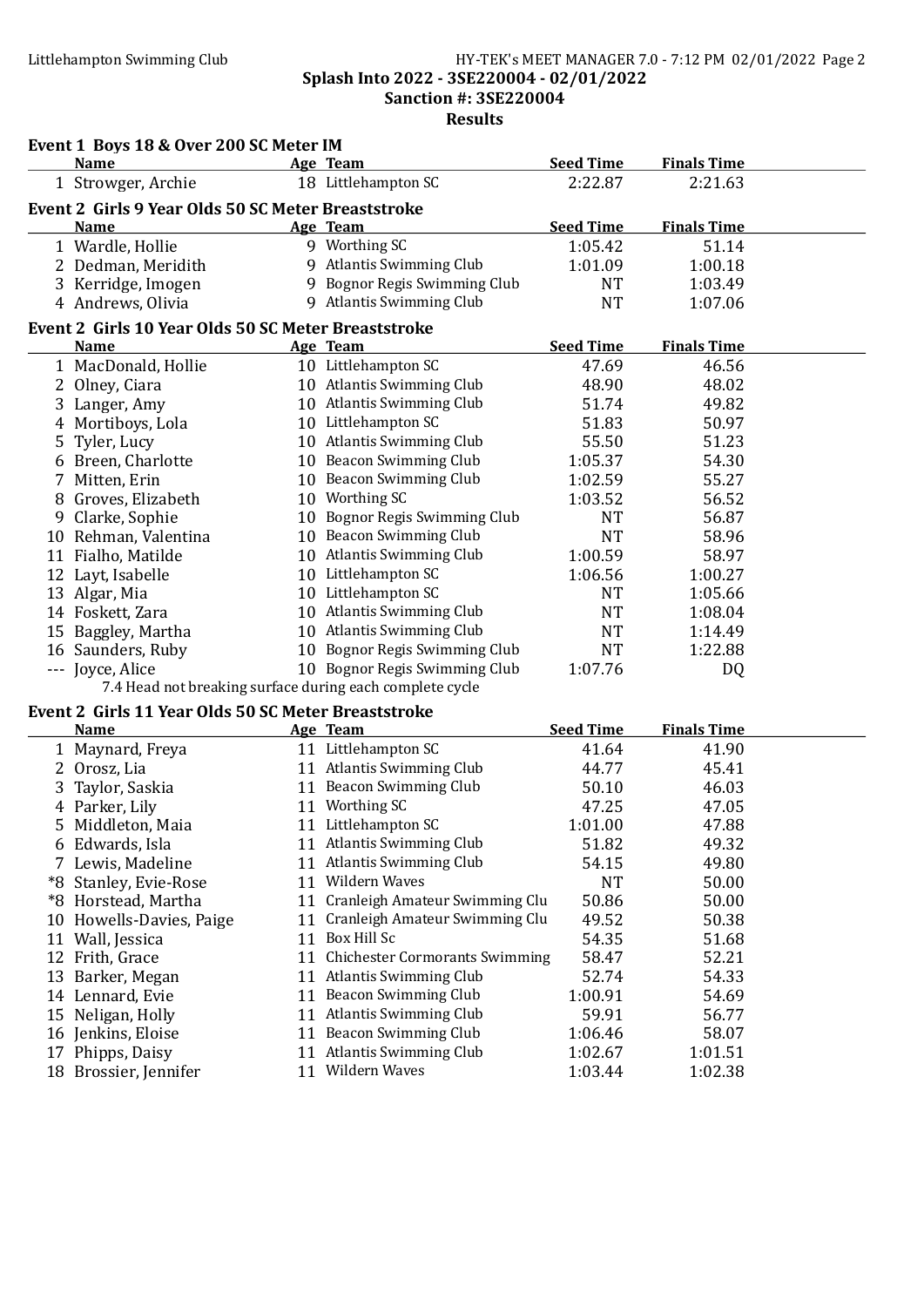Splash Into 2022 - 3SE220004 - 02/01/2022 Sanction #: 3SE220004

| <b>Results</b> |                                                       |  |                                                                                           |                  |                    |  |
|----------------|-------------------------------------------------------|--|-------------------------------------------------------------------------------------------|------------------|--------------------|--|
|                | (Event 2 Girls 11 Year Olds 50 SC Meter Breaststroke) |  |                                                                                           |                  |                    |  |
|                | <b>Name</b>                                           |  | Age Team                                                                                  | <b>Seed Time</b> | <b>Finals Time</b> |  |
|                | --- Bettis, Arabella                                  |  | 11 Worthing SC                                                                            | 1:08.45          | DQ                 |  |
|                |                                                       |  | 7.1 After the start or after each turn single butterfly kick not performed before the 1st |                  |                    |  |
|                | Event 2 Girls 12 Year Olds 50 SC Meter Breaststroke   |  |                                                                                           |                  |                    |  |
|                | <b>Name</b>                                           |  | Age Team                                                                                  | <b>Seed Time</b> | <b>Finals Time</b> |  |
|                | 1 Goodall, Hannah                                     |  | 12 Wildern Waves                                                                          | 41.13            | 41.22              |  |
|                | 2 Seacombe, Ella                                      |  | 12 Chichester Cormorants Swimming                                                         | 41.28            | 41.64              |  |
|                | 3 Cook, Emily                                         |  | 12 Cranleigh Amateur Swimming Clu                                                         | 47.34            | 42.68              |  |
|                | *4 Parker-Smith, Sophie                               |  | 12 Atlantis Swimming Club                                                                 | 44.73            | 45.45              |  |
|                | *4 Gashi, Viona                                       |  | 12 Worthing SC                                                                            | 45.98            | 45.45              |  |
|                | 6 Crathern, Aurora                                    |  | 12 Beacon Swimming Club                                                                   | 45.72            | 45.93              |  |
|                | 7 Wall, Megan                                         |  | 12 Box Hill Sc                                                                            | 46.93            | 47.02              |  |
|                | 8 Salisbury, Elsie                                    |  | 12 Chichester Cormorants Swimming                                                         | 51.55            | 48.24              |  |
|                | 9 Nicolaou, Elina                                     |  | 12 Littlehampton SC                                                                       | 48.80            | 48.34              |  |
|                | 10 Holness, Esme                                      |  | 12 Littlehampton SC                                                                       | 51.30            | 48.82              |  |
|                | 11 Maccallum, Gracie                                  |  | 12 Littlehampton SC                                                                       | 53.82            | 50.13              |  |
|                | 12 Cheeseman, Neive                                   |  | 12 Beacon Swimming Club                                                                   | 55.43            | 53.42              |  |
|                | 13 Baggley, Lara                                      |  | 12 Atlantis Swimming Club                                                                 | 55.24            | 56.71              |  |
|                | 14 West, Jess                                         |  | 12 Beacon Swimming Club                                                                   | 1:11.31          | 1:00.99            |  |
|                | 15 Childs, Erin                                       |  | 12 Beacon Swimming Club                                                                   | <b>NT</b>        | 1:02.98            |  |
|                | 16 Stebbings, Jasmine                                 |  | 12 Atlantis Swimming Club                                                                 | <b>NT</b>        | 1:03.52            |  |
|                | Event 2 Girls 13 Year Olds 50 SC Meter Breaststroke   |  |                                                                                           |                  |                    |  |
|                | <b>Name</b>                                           |  | Age Team                                                                                  | <b>Seed Time</b> | <b>Finals Time</b> |  |
|                | 1 Mitten, Chelsea                                     |  | 13 Beacon Swimming Club                                                                   | 39.80            | 40.05              |  |
|                | 2 Howells-Davies, Lana                                |  | 13 Cranleigh Amateur Swimming Clu                                                         | 42.09            | 40.23              |  |
|                | 3 Carter, Molly                                       |  | 13 Beacon Swimming Club                                                                   | 40.70            | 40.53              |  |
|                | 4 Brockwell, Holly                                    |  | 13 Littlehampton SC                                                                       | 41.03            | 40.95              |  |
|                | 5 Weldon, Marie                                       |  | 13 Atlantis Swimming Club                                                                 | 40.17            | 41.32              |  |
|                | 6 Clarke, Hannah                                      |  | 13 Bognor Regis Swimming Club                                                             | 45.11            | 42.81              |  |
|                | 7 Anderson, Evie                                      |  | 13 Bognor Regis Swimming Club                                                             | 43.73            | 42.99              |  |
|                | 8 Jones, Ella                                         |  | 13 Chichester Cormorants Swimming                                                         | 58.45            | 45.12              |  |
|                | Stebbings, Mia                                        |  | 13 Atlantis Swimming Club                                                                 | 45.95            | 45.83              |  |
|                | 10 Savage, Olivia                                     |  | 13 Worthing SC                                                                            | 45.64            | 47.09              |  |
|                | 11 Mann, Sophie                                       |  | 13 Wildern Waves                                                                          | 46.46            | 47.72              |  |
|                | 12 Crouch, Lilly                                      |  | 13 Bognor Regis Swimming Club                                                             | 49.32            | 48.48              |  |
|                | 13 Langer, Rachael                                    |  | 13 Atlantis Swimming Club                                                                 | 51.38            | 48.92              |  |
|                | 14 Ball, Sophie                                       |  | 13 Chichester Cormorants Swimming                                                         | 51.28            | 50.31              |  |
|                | Event 2 Girls 14 Year Olds 50 SC Meter Breaststroke   |  |                                                                                           |                  |                    |  |
|                | <b>Name</b>                                           |  | Age Team                                                                                  | <b>Seed Time</b> | <b>Finals Time</b> |  |
|                | 1 Wardle, Ella                                        |  | 14 Worthing SC                                                                            | 38.62            | 38.15              |  |
|                | 2 Harris, Fliss                                       |  | 14 Littlehampton SC                                                                       | 39.39            | 38.91              |  |
|                | Ingram, Florence                                      |  | 14 Chichester Cormorants Swimming                                                         | 42.43            | 39.47              |  |
|                | 4 Parker, Nicole                                      |  | 14 Chichester Cormorants Swimming                                                         | 39.47            | 39.87              |  |
|                | 5 Iden, Millie                                        |  | 14 Littlehampton SC                                                                       | 43.61            | 40.79              |  |
|                | 6 Shayler, Ellen                                      |  | 14 Cranleigh Amateur Swimming Clu                                                         | 40.77            | 40.82              |  |
|                | 7 Niziolek, Ellie                                     |  | 14 Wildern Waves                                                                          | 43.14            | 41.00              |  |
| 8              | Greenlees, Sienna                                     |  | 14 Beacon Swimming Club                                                                   | 45.46            | 43.75              |  |
| 9              | Isitt, Millie                                         |  | 14 Littlehampton SC                                                                       | 48.38            | 43.83              |  |
|                | 10 Feaver, Trinity                                    |  | 14 Littlehampton SC                                                                       | 47.43            | 44.50              |  |
|                |                                                       |  |                                                                                           |                  |                    |  |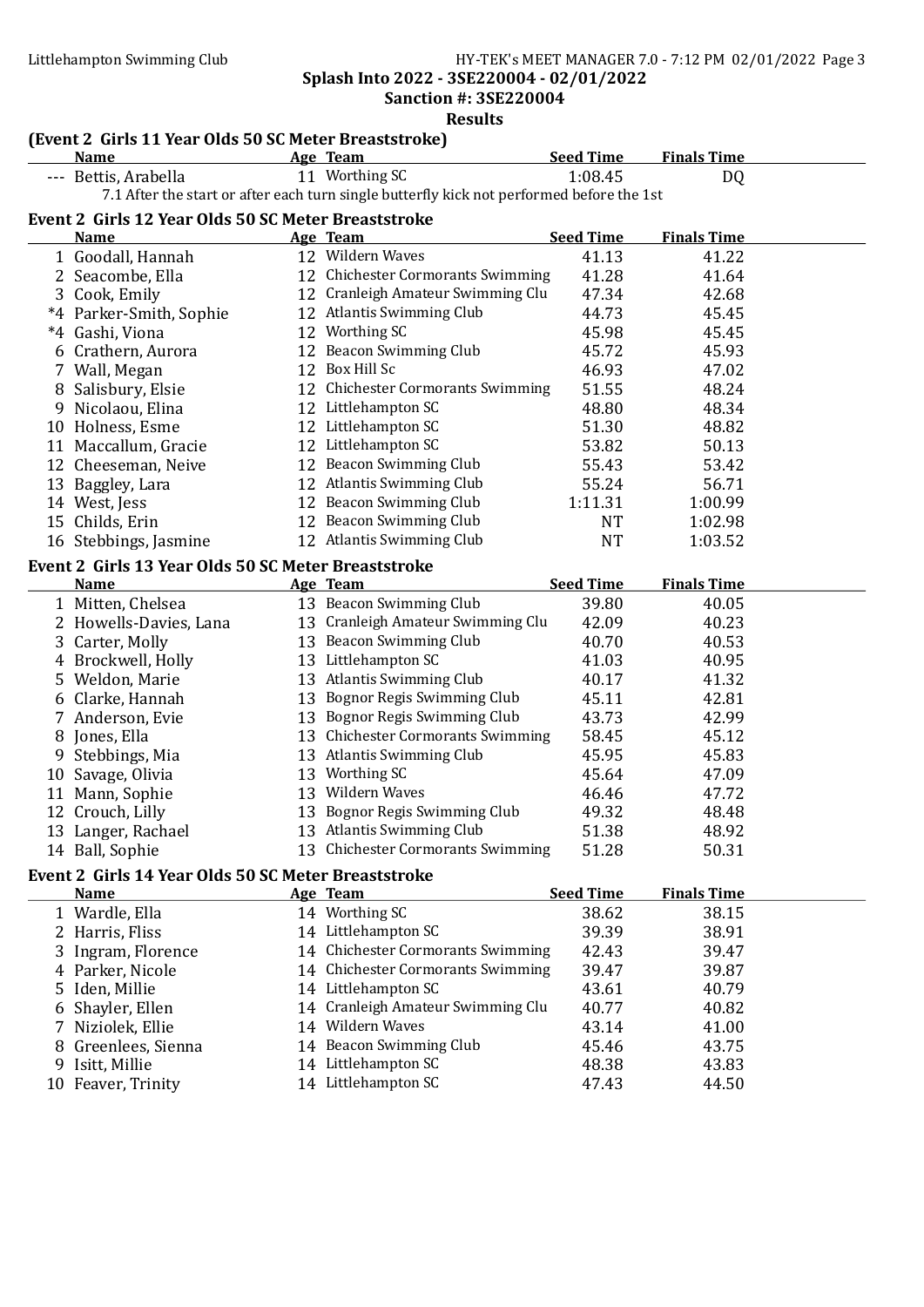Splash Into 2022 - 3SE220004 - 02/01/2022

Sanction #: 3SE220004 Results

|   | (Event 2 Girls 14 Year Olds 50 SC Meter Breaststroke) |                                                     |                  |                    |
|---|-------------------------------------------------------|-----------------------------------------------------|------------------|--------------------|
|   | <b>Name</b>                                           | Age Team                                            | <b>Seed Time</b> | <b>Finals Time</b> |
|   | 11 Trigueirinho, Gabriela                             | 14 Sevenoaks SC                                     | 44.53            | 45.04              |
|   | 12 Algar, Ciara                                       | 14 Littlehampton SC                                 | 44.35            | 45.05              |
|   | 13 Evans, Isabel                                      | 14 Wildern Waves                                    | 48.10            | 48.96              |
|   | 14 Hutchinson, Emily                                  | 14 Wildern Waves                                    | 49.86            | 49.66              |
|   | 15 Miles, Emma                                        | 14 Littlehampton SC                                 | 49.95            | 52.98              |
|   | Event 2 Girls 15 Year Olds 50 SC Meter Breaststroke   |                                                     |                  |                    |
|   | <b>Name</b>                                           | Age Team                                            | <b>Seed Time</b> | <b>Finals Time</b> |
|   | 1 Thornburg, Ella                                     | 15 Littlehampton SC                                 | 37.53            | 37.12              |
|   | 2 Napier, Ella                                        | 15 Littlehampton SC                                 | 38.54            | 38.40              |
|   | 3 Smith, Becky                                        | 15 Littlehampton SC                                 | 38.46            | 38.70              |
|   | 4 Jefferson, Jasmine                                  | 15 Worthing SC                                      | 42.31            | 41.04              |
|   | 5 Netherwood, Marissa                                 | 15 Littlehampton SC                                 | 45.19            | 41.60              |
|   | 6 Conradie, Simone                                    | 15 Wildern Waves                                    | 41.04            | 41.87              |
|   | 7 Varrall, Emma                                       | 15 Beacon Swimming Club                             | 41.70            | 43.16              |
|   | 8 Jones, Hazel                                        | 15 Chichester Cormorants Swimming                   | 45.51            | 43.44              |
|   | 9 Harkin, Emma                                        | 15 Littlehampton SC                                 | 43.03            | 43.83              |
|   | 10 Isitt, Issy                                        | 15 Littlehampton SC                                 | 48.13            | 47.64              |
|   | 11 MacCallum, Tilda                                   | 15 Littlehampton SC                                 | 47.89            | 47.97              |
|   | 12 Wraight, Darcie                                    | 15 Beacon Swimming Club                             | 49.49            | 48.04              |
|   | 13 Churchyard, Katie                                  | 15 Beacon Swimming Club                             | 49.63            | 48.70              |
|   | Event 2 Girls 16-17 50 SC Meter Breaststroke          |                                                     |                  |                    |
|   | <b>Name</b>                                           | Age Team                                            | <b>Seed Time</b> | <b>Finals Time</b> |
|   | 1 Devey, Mia                                          | 16 Beacon Swimming Club                             | 35.63            | 36.71              |
|   | 2 Fenwick, Megan                                      | 17 Wildern Waves                                    | 36.90            | 37.29              |
|   | 3 Charnock, Issy                                      | 17 Littlehampton SC                                 | 37.32            | 37.68              |
|   | 4 Prior, Tegan                                        | 16 Littlehampton SC                                 | 39.62            | 39.93              |
|   | 5 Grose, Sarah                                        | 17 Beacon Swimming Club                             | 46.32            | 43.20              |
|   | 6 Hickmore, Kaitlin                                   | 17 Littlehampton SC                                 | 47.04            | 46.23              |
|   | Event 3 Boys 9 Year Olds 50 SC Meter Freestyle        |                                                     |                  |                    |
|   | <b>Name</b>                                           | Age Team                                            | <b>Seed Time</b> | <b>Finals Time</b> |
|   | 1 Carman, Charlie                                     | 9 Littlehampton SC                                  | 37.71            | 37.41              |
|   | 2 Grier, Luka                                         | 9 Worthing SC                                       | 40.88            | 38.86              |
|   | 3 Woodward, Bertie                                    | 9 Beacon Swimming Club                              | 58.90            | 44.03              |
|   | 4 Faiello, Hugo                                       | 9 Atlantis Swimming Club                            | 56.12            | 44.70              |
|   | 5 Green, Fred                                         | 9 Atlantis Swimming Club                            | 54.44            | 44.81              |
|   | 6 Totoris, Lukass                                     | 9 Bognor Regis Swimming Club                        | <b>NT</b>        | 48.27              |
|   |                                                       |                                                     |                  |                    |
|   | Event 3 Boys 10 Year Olds 50 SC Meter Freestyle       |                                                     |                  |                    |
|   | <b>Name</b>                                           | Age Team                                            | <b>Seed Time</b> | <b>Finals Time</b> |
|   | 1 Robst, Ollie                                        | 10 Chichester Cormorants Swimming                   | 42.94            | 35.89              |
|   | 2 Krol, Zac                                           | 10 Atlantis Swimming Club<br>10 Wildern Waves       | 36.00            | 37.37              |
|   | 3 Clarke, Jack                                        |                                                     | 39.87            | 37.77              |
|   | 4 Ponte, Alex                                         | 10 Chichester Cormorants Swimming                   | 41.82            | 38.78              |
|   | 5 Lavender, Benjamin                                  | 10 Worthing SC<br>10 Chichester Cormorants Swimming | 44.38            | 39.62              |
|   | 6 Johnson, Charlie                                    | 10 Atlantis Swimming Club                           | 40.96            | 39.75              |
|   | 7 Walton, Luke                                        |                                                     | 44.81            | 40.00              |
|   | 8 Brown, Milo                                         | 10 Littlehampton SC<br>10 Wildern Waves             | 46.66            | 40.41              |
| 9 | Sunderland, Kieran<br>10 Mansfield-Osborne, Myles     | 10 Atlantis Swimming Club                           | 52.16<br>40.70   | 40.97<br>41.77     |
|   |                                                       |                                                     |                  |                    |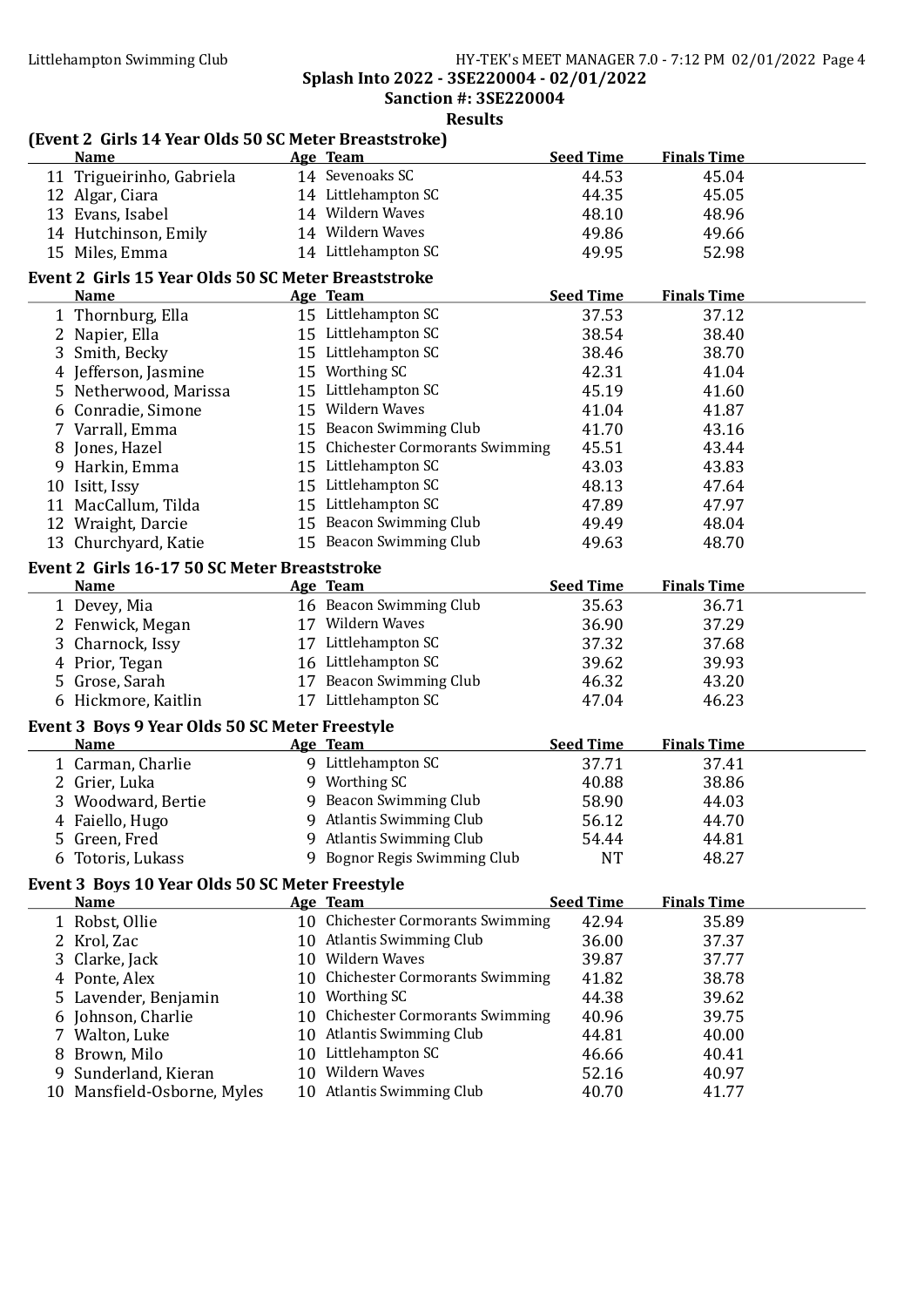#### Littlehampton Swimming Club HY-TEK's MEET MANAGER 7.0 - 7:12 PM 02/01/2022 Page 5 Splash Into 2022 - 3SE220004 - 02/01/2022

Sanction #: 3SE220004

Results

#### (Event 3 Boys 10 Year Olds 50 SC Meter Freestyle)

|                                                 | Name                |    | <b>Age Team</b>                       | <b>Seed Time</b> | <b>Finals Time</b> |  |
|-------------------------------------------------|---------------------|----|---------------------------------------|------------------|--------------------|--|
|                                                 | 11 Graves, Luke     |    | 10 Atlantis Swimming Club             | 49.03            | 43.18              |  |
|                                                 | 12 Cook, Sam        | 10 | Beacon Swimming Club                  | 53.93            | 43.94              |  |
|                                                 | 13 Castle, William  | 10 | <b>Atlantis Swimming Club</b>         | 49.39            | 44.45              |  |
|                                                 | 14 Urbaniak, Alex   |    | 10 Beacon Swimming Club               | <b>NT</b>        | 45.23              |  |
|                                                 | 15 Candler, Harry   |    | 10 Littlehampton SC                   | 1:02.31          | 46.96              |  |
|                                                 | 16 Ratcliffe, James |    | 10 Atlantis Swimming Club             | <b>NT</b>        | 50.22              |  |
|                                                 | 17 Little, Sammy    |    | 10 Littlehampton SC                   | 1:02.24          | 53.01              |  |
| Event 3 Boys 11 Year Olds 50 SC Meter Freestyle |                     |    |                                       |                  |                    |  |
|                                                 |                     |    |                                       |                  |                    |  |
|                                                 | <b>Name</b>         |    | <b>Age Team</b>                       | <b>Seed Time</b> | <b>Finals Time</b> |  |
|                                                 | 1 Williams, Henry   | 11 | Littlehampton SC                      | 29.66            | 29.50              |  |
|                                                 | 2 Hastie, Harry     | 11 | Cranleigh Amateur Swimming Clu        | 34.87            | 33.88              |  |
|                                                 | 3 Cusack, Ben       | 11 | Beacon Swimming Club                  | 37.80            | 35.35              |  |
|                                                 | Mandiwall, Henry    | 11 | <b>Chichester Cormorants Swimming</b> | 37.48            | 36.62              |  |
|                                                 | 5 Hogg, Wilf        | 11 | Littlehampton SC                      | 39.73            | 36.96              |  |
|                                                 | 6 Carter, Adam      | 11 | Littlehampton SC                      | 36.69            | 37.69              |  |
|                                                 | 7 Trebble, Luke     | 11 | <b>Atlantis Swimming Club</b>         | 46.95            | 38.47              |  |

11 Littlehampton SC 43.84 40.90

9 Gilford, Joshua 11 Atlantis Swimming Club 39.70 40.56<br>10 Taylor, Noah 11 Littlehampton SC 43.84 40.90

11 Robertson, Jack 11 Beacon Swimming Club 43.60 41.07 12 Baverstock, Noah 11 Chichester Cormorants Swimming 45.09 41.08 13 Elzayat, Ali 11 Bognor Regis Swimming Club 42.90 42.63 14 French, Matthew 11 Atlantis Swimming Club 46.92 42.86 15 Dixon, Danny 11 Littlehampton SC 54.07 44.31<br>16 Palmart, Andrew 11 Atlantis Swimming Club 55.60 44.59

17 Wilson, Aedan 11 Bognor Regis Swimming Club 50.52 44.79 --- Cruttenden, Harry 11 Chichester Cormorants Swimming 40.27 DQ

### Event 3 Boys 12 Year Olds 50 SC Meter Freestyle

4.4 Start before starting signal

| <b>Name</b>            | Age Team                          | <b>Seed Time</b> | <b>Finals Time</b> |
|------------------------|-----------------------------------|------------------|--------------------|
| 1 Netherwood, Ashton   | 12 Littlehampton SC               | 29.88            | 29.13              |
| 2 Stevenson, Charlie   | 12 Chichester Cormorants Swimming | 30.13            | 30.01              |
| 3 Nezhoda, Mikulas     | 12 Worthing SC                    | 32.82            | 31.65              |
| 4 Harrison, Seb        | 12 Beacon Swimming Club           | 31.40            | 31.78              |
| 5 Smith, Sammy         | 12 Littlehampton SC               | 35.15            | 32.51              |
| 6 Stoner, Tom          | 12 Beacon Swimming Club           | 32.20            | 33.00              |
| *7 Robst, Zac          | 12 Chichester Cormorants Swimming | 38.88            | 34.07              |
| *7 Peek, Sam           | 12 Littlehampton SC               | 36.75            | 34.07              |
| 9 Hacker, Adam         | 12 Worthing SC                    | 37.27            | 34.10              |
| 10 Igaunis-Howe, Sasha | 12 Worthing SC                    | 38.49            | 36.08              |
| 11 Macklen, Harry      | 12 Beacon Swimming Club           | 42.40            | 36.58              |
| 12 Peregrin, Tom       | 12 Chichester Cormorants Swimming | 38.29            | 36.71              |
| 13 McIntosh, Lucas     | 12 Beacon Swimming Club           | NT               | 40.17              |
| 14 Picco, Luca         | 12 Beacon Swimming Club           | 49.30            | 41.70              |
| 15 Solly, Alexander    | 12 Chichester Cormorants Swimming | 43.35            | 42.12              |
| 16 Laing, Jack         | 12 Atlantis Swimming Club         | <b>NT</b>        | 44.00              |

11 Atlantis Swimming Club 55.60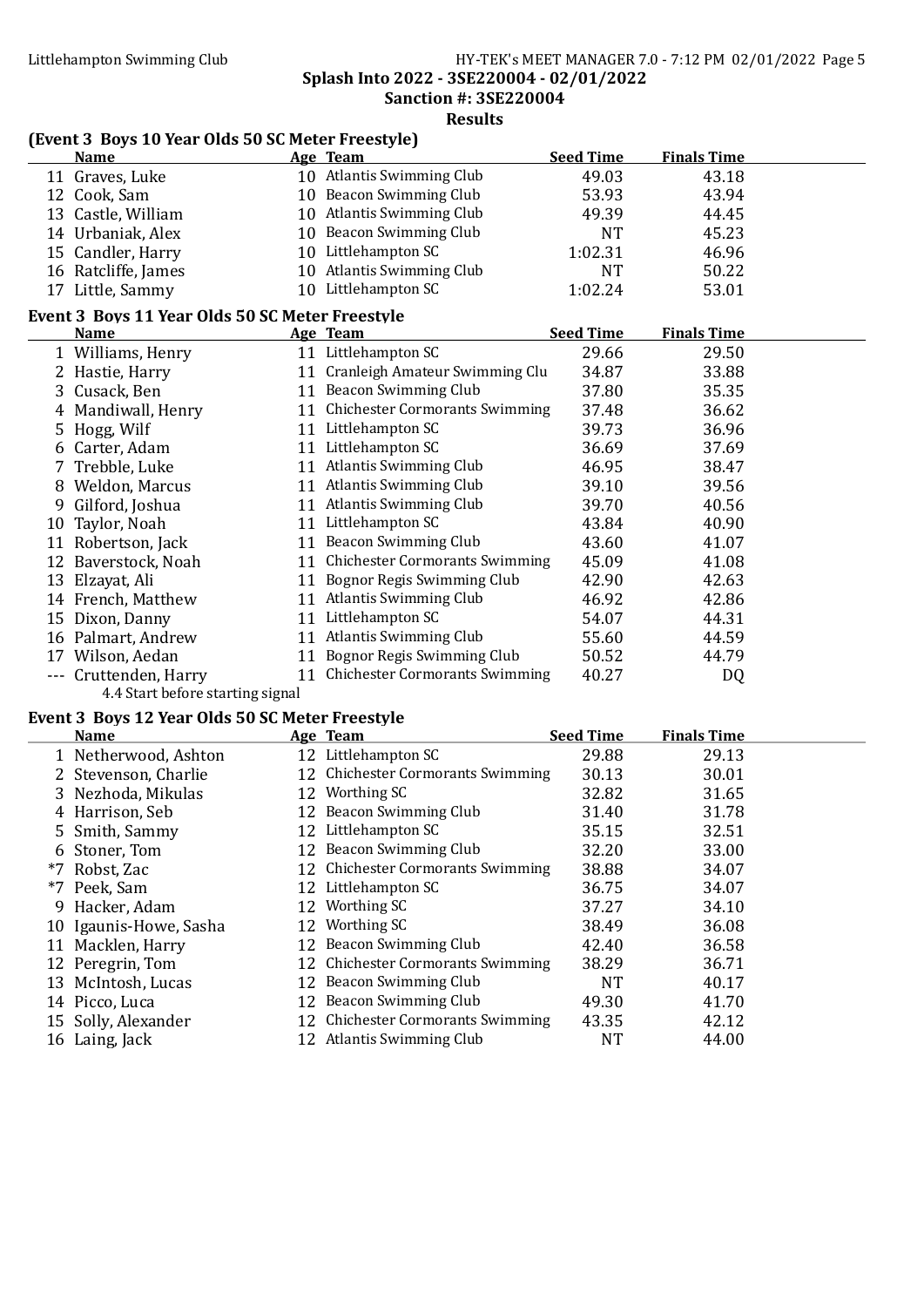#### Littlehampton Swimming Club **HY-TEK's MEET MANAGER 7.0 - 7:12 PM 02/01/2022** Page 6 Splash Into 2022 - 3SE220004 - 02/01/2022 Sanction #: 3SE220004

Results

### Event 3 Boys 13 Year Olds 50 SC Meter Freestyle

| <b>Name</b>                                                    | Age Team                          | <b>Seed Time</b> | <b>Finals Time</b> |  |
|----------------------------------------------------------------|-----------------------------------|------------------|--------------------|--|
| 1 Condron, Edward                                              | 13 Littlehampton SC               | 31.89            | 30.23              |  |
| 2 Lake, James                                                  | 13 Chichester Cormorants Swimming | 30.90            | 30.92              |  |
| 3 Napier, Olly                                                 | 13 Littlehampton SC               | 32.05            | 31.07              |  |
| 4 Nichols-Nunez, Jack                                          | 13 Wildern Waves                  | 36.87            | 34.82              |  |
| 5 Wilson, Lorcan                                               | 13 Bognor Regis Swimming Club     | 41.53            | 35.05              |  |
| 6 Robertson, Lachlan                                           | 13 Beacon Swimming Club           | 37.37            | 35.25              |  |
| 7 Selva, Argun                                                 | 13 Wildern Waves                  | 44.64            | 37.17              |  |
| 8 Cox, Zack                                                    | 13 Chichester Cormorants Swimming | 39.81            | 37.32              |  |
|                                                                |                                   |                  |                    |  |
| Event 3 Boys 14 Year Olds 50 SC Meter Freestyle<br><b>Name</b> | Age Team                          | <b>Seed Time</b> | <b>Finals Time</b> |  |
|                                                                | 14 Beacon Swimming Club           |                  | 29.10              |  |
| 1 Churchyard, Adam                                             |                                   | 29.80            |                    |  |
| 2 Perry, Evyn                                                  | 14 Chichester Cormorants Swimming | 32.46            | 29.47              |  |
| 3 Hickmore, Logan                                              | 14 Littlehampton SC               | 31.10            | 30.74              |  |
| 4 Jefferson, Owen                                              | 14 Worthing SC                    | 36.54            | 32.50              |  |
| 5 Macrae, Henry                                                | 14 Bognor Regis Swimming Club     | 35.62            | 35.18              |  |
| Event 3 Boys 15 Year Olds 50 SC Meter Freestyle                |                                   |                  |                    |  |
| Name                                                           | Age Team                          | <b>Seed Time</b> | <b>Finals Time</b> |  |
| 1 Ball, Henry                                                  | 15 Chichester Cormorants Swimming | 27.86            | 28.38              |  |
| 2 McSporran, Cian                                              | 15 Littlehampton SC               | 28.70            | 29.24              |  |
| 3 Jones, Lewis                                                 | 15 Littlehampton SC               | 31.49            | 31.29              |  |
| 4 Picco, Marco                                                 | 15 Beacon Swimming Club           | 37.65            | 34.70              |  |
| Event 3 Boys 16-17 50 SC Meter Freestyle                       |                                   |                  |                    |  |
| <b>Name</b>                                                    | Age Team                          | <b>Seed Time</b> | <b>Finals Time</b> |  |
| 1 McSporran, Darragh                                           | 17 Littlehampton SC               | 26.57            | 26.69              |  |
| 2 Smith, Matty                                                 | 17 Littlehampton SC               | 26.61            | 27.08              |  |
| 3 Fernandes, Daniel                                            | 16 Littlehampton SC               | 27.87            | 27.34              |  |
| 4 Potts, James                                                 | 16 Chichester Cormorants Swimming | 26.75            | 27.61              |  |
| 5 Tomley, Joshua                                               | 17 Worthing SC                    | 27.75            | 28.12              |  |
|                                                                | 16 Bognor Regis Swimming Club     |                  | 30.57              |  |
| 6 Sargent, Christopher                                         | 16 Worthing SC                    | 33.41            |                    |  |
| 7 Van Nes, Joe                                                 |                                   | 31.08            | 30.92              |  |
| Event 3 Boys 18 & Over 50 SC Meter Freestyle                   |                                   |                  |                    |  |
| <b>Name</b>                                                    | Age Team                          | Seed Time        | <b>Finals Time</b> |  |
| 1 Browning, Ben                                                | 18 Beacon Swimming Club           | 25.97            | 25.37              |  |
| 2 Le Merle, William                                            | 18 Littlehampton SC               | 25.96            | 25.39              |  |
| 3 Hogg, Tom                                                    | 18 Littlehampton SC               | 25.84            | 26.16              |  |
| 4 Prior, Darren                                                | 46 Littlehampton SC               | 31.84            | 32.68              |  |
| 5 Moyes, Louis                                                 | 18 Beacon Swimming Club           | 44.10            | 41.47              |  |
| Event 4 Girls 9 Year Olds 50 SC Meter Butterfly                |                                   |                  |                    |  |
| <b>Name</b>                                                    | Age Team                          | <b>Seed Time</b> | <b>Finals Time</b> |  |
| 1 Wardle, Hollie                                               | 9 Worthing SC                     | 56.41            | 48.76              |  |
| 2 McClean, Daisy                                               | 9 Wildern Waves                   | 1:09.58          | 53.28              |  |
| 3 Dedman, Meridith                                             | 9 Atlantis Swimming Club          | 1:02.96          | 57.34              |  |
| 4 French, Amy                                                  | 9 Atlantis Swimming Club          | 1:18.79          | 1:00.09            |  |
|                                                                |                                   |                  |                    |  |
| Event 4 Girls 10 Year Olds 50 SC Meter Butterfly               |                                   |                  |                    |  |
| <b>Name</b>                                                    | Age Team                          | <b>Seed Time</b> | <b>Finals Time</b> |  |
| 1 Tyler, Lucy                                                  | 10 Atlantis Swimming Club         | 45.70            | 42.69              |  |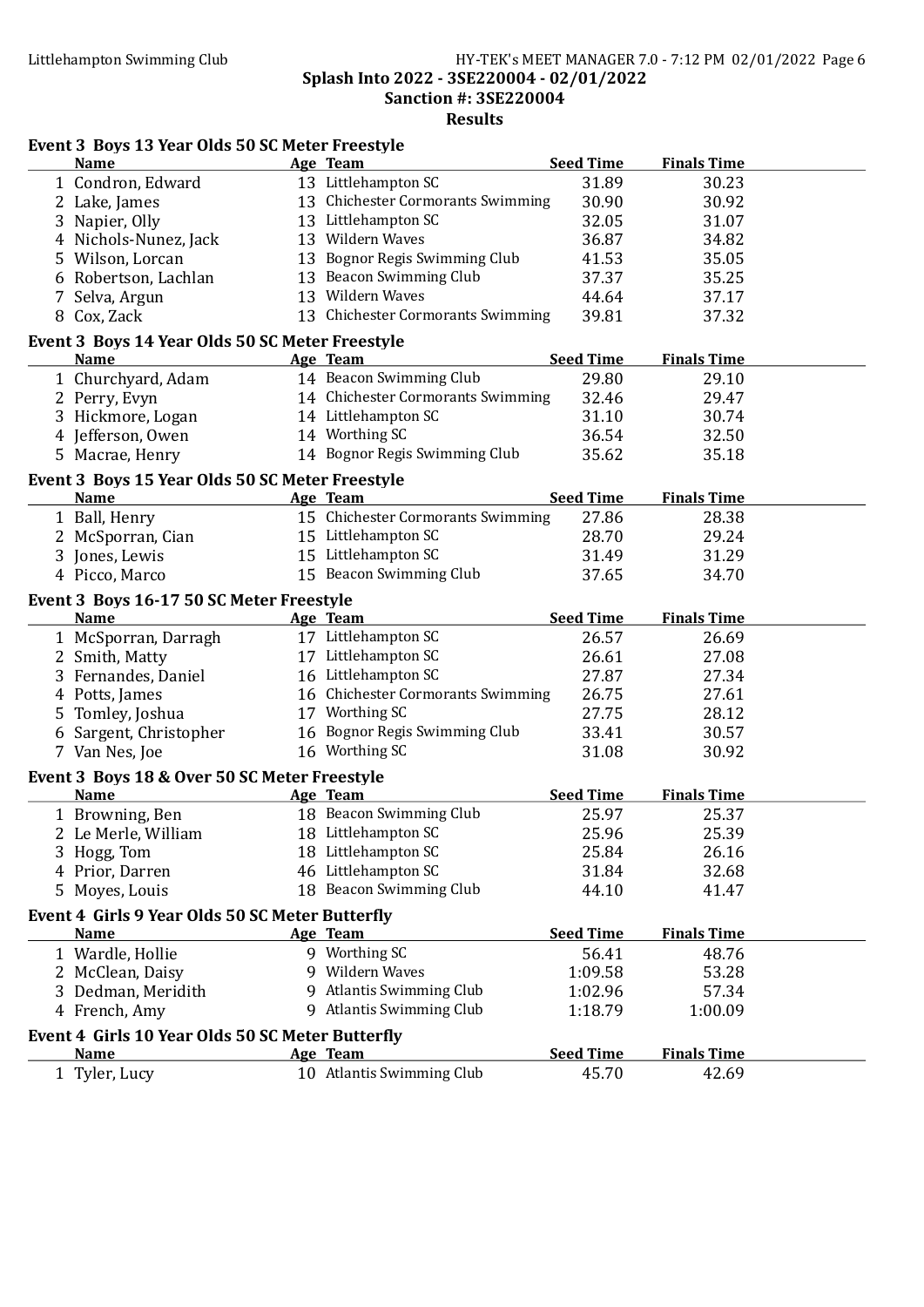Splash Into 2022 - 3SE220004 - 02/01/2022

Sanction #: 3SE220004 Results

#### (Event 4 Girls 10 Year Olds 50 SC Meter Butterfly)

| <b>Name</b>                                                                               |  | . .<br>Age Team                                                                            | <b>Seed Time</b> | <b>Finals Time</b> |  |  |  |
|-------------------------------------------------------------------------------------------|--|--------------------------------------------------------------------------------------------|------------------|--------------------|--|--|--|
| 2 MacDonald, Hollie                                                                       |  | 10 Littlehampton SC                                                                        | NT               | 44.34              |  |  |  |
| 3 Carr, Jasmine                                                                           |  | 10 Littlehampton SC                                                                        | 46.35            | 46.86              |  |  |  |
| 4 Standing, Emma-Sky                                                                      |  | 10 Atlantis Swimming Club                                                                  | 53.99            | 47.77              |  |  |  |
| 5 Groves, Elizabeth                                                                       |  | 10 Worthing SC                                                                             | 54.03            | 49.96              |  |  |  |
| 6 Mitten, Erin                                                                            |  | 10 Beacon Swimming Club                                                                    | 1:07.22          | 53.32              |  |  |  |
| 7 Clarke, Sophie                                                                          |  | 10 Bognor Regis Swimming Club                                                              | <b>NT</b>        | 1:00.71            |  |  |  |
| 8 Kelly, Piper                                                                            |  | 10 Worthing SC                                                                             | 56.91            | 1:01.18            |  |  |  |
| --- Algar, Mia                                                                            |  | 10 Littlehampton SC                                                                        | <b>NT</b>        | DQ                 |  |  |  |
|                                                                                           |  | 8.4 Did not touch at turn or finish with both hands or touch not simultaneous or hands sep |                  |                    |  |  |  |
| --- Joyce, Alice                                                                          |  | 10 Bognor Regis Swimming Club                                                              | NT               | DQ                 |  |  |  |
|                                                                                           |  | 8.2 Arms not brought forward simultaneously or arms not brought forward over the water     |                  |                    |  |  |  |
| --- Langer, Amy                                                                           |  | 10 Atlantis Swimming Club                                                                  | 40.60            | DQ                 |  |  |  |
|                                                                                           |  | 8.2 Arms not brought forward simultaneously or arms not brought forward over the water     |                  |                    |  |  |  |
| --- Breen, Charlotte                                                                      |  | 10 Beacon Swimming Club                                                                    | NT               | DQ                 |  |  |  |
| 8.2 Arms not brought backward under the water simultaneously throughout the race (subject |  |                                                                                            |                  |                    |  |  |  |
| --- Baggley, Martha                                                                       |  | 10 Atlantis Swimming Club                                                                  | NT               | DQ                 |  |  |  |

8.2 Arms not brought forward simultaneously or arms not brought forward over the water

4 Crathern, Aurora 12 Beacon Swimming Club 43.09 41.61 5 Baggley, Lara 12 Atlantis Swimming Club 45.60 41.91<br>6 Parker-Smith. Sophie 12 Atlantis Swimming Club 45.55 41.96 6 Parker-Smith, Sophie 12 Atlantis Swimming Club 45.55 41.96<br>
7 Wall, Megan 12 Box Hill Sc 46.87 43.24 7 Wall, Megan 12 Box Hill Sc 46.87 43.24<br>8 Burnham, Lottie 12 Wildern Waves 53.95 43.71 8 Burnham, Lottie 12 Wildern Waves 53.95 43.71 9 Maccallum, Gracie 12 Littlehampton SC 51.81 45.09<br>10 Salisbury, Elsie 12 Chichester Cormorants Swimming 1:03.83 48.98

11 Stebbings, Jasmine 12 Atlantis Swimming Club NT 57.08

#### Event 4 Girls 11 Year Olds 50 SC Meter Butterfly

|   | Name                                                    |    | Age Team                          | <b>Seed Time</b>     | <b>Finals Time</b> |  |
|---|---------------------------------------------------------|----|-----------------------------------|----------------------|--------------------|--|
|   | 1 Maynard, Freya                                        |    | 11 Littlehampton SC               | 34.92                | 34.97              |  |
|   | 2 Parsons, Charlotte                                    |    | 11 Littlehampton SC               | 53.78                | 39.17              |  |
|   | 3 Horstead, Martha                                      |    | 11 Cranleigh Amateur Swimming Clu | 41.48                | 39.60              |  |
|   | Taylor, Saskia                                          |    | 11 Beacon Swimming Club           | 42.00                | 39.71              |  |
|   | 5 Lewis, Madeline                                       | 11 | Atlantis Swimming Club            | 59.47                | 43.34              |  |
|   | 6 Barker, Megan                                         |    | 11 Atlantis Swimming Club         | 45.00                | 44.58              |  |
|   | 7 Lennard, Evie                                         | 11 | Beacon Swimming Club              | 58.97                | 45.82              |  |
| 8 | Wall, Jessica                                           | 11 | Box Hill Sc                       | 50.23                | 46.22              |  |
| 9 | Phipps, Daisy                                           | 11 | <b>Atlantis Swimming Club</b>     | 1:20.03              | 50.62              |  |
|   | 10 Howells-Davies, Paige                                |    | 11 Cranleigh Amateur Swimming Clu | 50.03                | 50.75              |  |
|   | 11 Jenkins, Eloise                                      |    | 11 Beacon Swimming Club           | 1:14.19              | 51.67              |  |
|   | 12 Bettis, Arabella                                     |    | 11 Worthing SC                    | 1:02.41              | 52.83              |  |
|   | 13 Neligan, Holly                                       | 11 | Atlantis Swimming Club            | 58.04                | 54.10              |  |
|   | 14 Brossier, Jennifer                                   | 11 | Wildern Waves                     | NT                   | 59.76              |  |
|   | <b>Event 4 Girls 12 Year Olds 50 SC Meter Butterfly</b> |    |                                   |                      |                    |  |
|   | <b>Name</b>                                             |    | Age Team                          | <b>Seed Time</b>     | <b>Finals Time</b> |  |
|   | 1 Goodall, Hannah                                       |    | 12 Wildern Waves                  | 35.92                | 35.03              |  |
|   | 2 Seacombe, Ella                                        |    | 12 Chichester Cormorants Swimming | 36.30                | 37.73              |  |
|   | 3 Cheeseman, Neive                                      |    | 12 Beacon Swimming Club           | 41.60                | 40.90              |  |
|   |                                                         |    |                                   | $\sim$ $\sim$ $\sim$ |                    |  |

12 Chichester Cormorants Swimming 1:03.83 48.98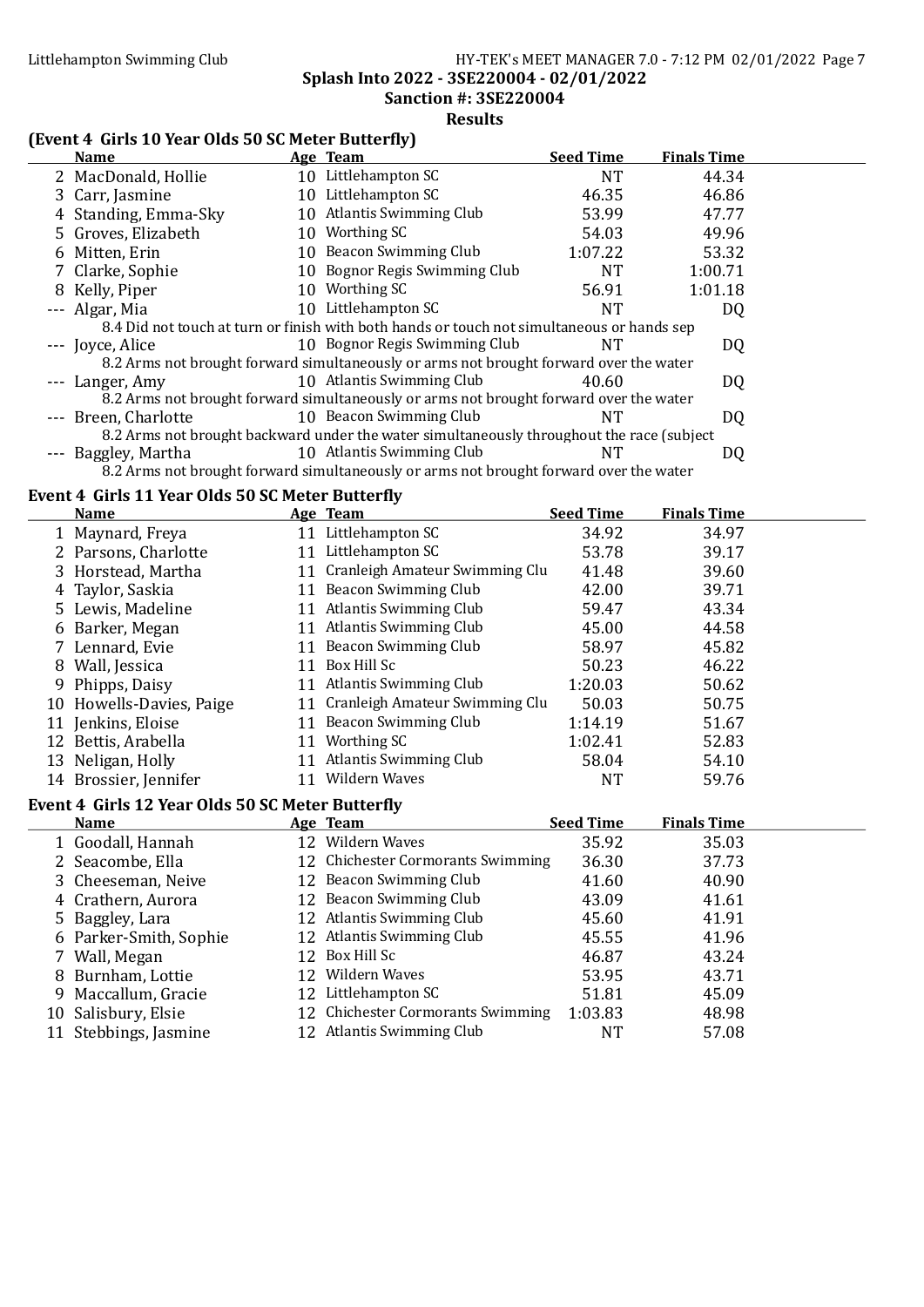#### Littlehampton Swimming Club **HY-TEK's MEET MANAGER 7.0 - 7:12 PM 02/01/2022** Page 8 Splash Into 2022 - 3SE220004 - 02/01/2022 Sanction #: 3SE220004

#### Results

### Event 4 Girls 13 Year Olds 50 SC Meter Butterfly

| <b>Name</b>                                      |  | Age Team                          | <b>Seed Time</b> | <b>Finals Time</b> |  |  |  |  |
|--------------------------------------------------|--|-----------------------------------|------------------|--------------------|--|--|--|--|
| 1 Johnson, Libby                                 |  | 13 Chichester Cormorants Swimming | 31.88            | 33.79              |  |  |  |  |
| 2 Brockwell, Holly                               |  | 13 Littlehampton SC               | 34.12            | 33.93              |  |  |  |  |
| 3 Mitten, Chelsea                                |  | 13 Beacon Swimming Club           | 35.80            | 36.08              |  |  |  |  |
| 4 Serttas, Leyla                                 |  | 13 Worthing SC                    | 50.43            | 36.61              |  |  |  |  |
| 5 Hastie, Millie                                 |  | 13 Cranleigh Amateur Swimming Clu | 36.40            | 37.05              |  |  |  |  |
| 6 Dawson-Crouch, Isabelle                        |  | 13 Beacon Swimming Club           | 37.70            | 37.37              |  |  |  |  |
| 7 Clarke, Hannah                                 |  | 13 Bognor Regis Swimming Club     | 39.77            | 37.85              |  |  |  |  |
| 8 Weldon, Marie                                  |  | 13 Atlantis Swimming Club         | 36.10            | 37.90              |  |  |  |  |
| 9 Savage, Olivia                                 |  | 13 Worthing SC                    | 39.24            | 38.50              |  |  |  |  |
| 10 Stebbings, Mia                                |  | 13 Atlantis Swimming Club         | 39.80            | 41.54              |  |  |  |  |
| Event 4 Girls 14 Year Olds 50 SC Meter Butterfly |  |                                   |                  |                    |  |  |  |  |
| <b>Name</b>                                      |  | Age Team                          | <b>Seed Time</b> | <b>Finals Time</b> |  |  |  |  |
| 1 Hogg, Kitty                                    |  | 14 Littlehampton SC               | 33.69            | 33.57              |  |  |  |  |
| 2 Niziolek, Ellie                                |  | 14 Wildern Waves                  | 34.04            | 33.83              |  |  |  |  |
| 3 Wardle, Ella                                   |  | 14 Worthing SC                    | 33.63            | 33.89              |  |  |  |  |
| 4 Iden, Millie                                   |  | 14 Littlehampton SC               | 34.06            | 34.65              |  |  |  |  |
| 5 Shayler, Ellen                                 |  | 14 Cranleigh Amateur Swimming Clu | 35.26            | 34.72              |  |  |  |  |
| 6 Carman, Emily                                  |  | 14 Littlehampton SC               | 35.37            | 35.29              |  |  |  |  |
| 7 Isitt, Millie                                  |  | 14 Littlehampton SC               | <b>NT</b>        | 35.66              |  |  |  |  |
| 8 Greenlees, Sienna                              |  | 14 Beacon Swimming Club           | 36.07            | 35.70              |  |  |  |  |
| 9 Parker, Nicole                                 |  | 14 Chichester Cormorants Swimming | 34.18            | 35.81              |  |  |  |  |
| 10 Feaver, Trinity                               |  | 14 Littlehampton SC               | 36.17            | 35.87              |  |  |  |  |
| 11 Evans, Isabel                                 |  | 14 Wildern Waves                  | 39.41            | 38.34              |  |  |  |  |
| 12 Lewry, Poppy                                  |  | 14 Littlehampton SC               | <b>NT</b>        | 38.76              |  |  |  |  |
| 13 Ingram, Florence                              |  | 14 Chichester Cormorants Swimming | 39.54            | 38.77              |  |  |  |  |
| 14 Algar, Ciara                                  |  | 14 Littlehampton SC               | 41.58            | 39.49              |  |  |  |  |
| 15 Hutchinson, Emily                             |  | 14 Wildern Waves                  | <b>NT</b>        | 52.10              |  |  |  |  |
| Event 4 Girls 15 Year Olds 50 SC Meter Butterfly |  |                                   |                  |                    |  |  |  |  |
| <b>Name</b>                                      |  | Age Team                          | <b>Seed Time</b> | <b>Finals Time</b> |  |  |  |  |
| 1 Smith, Becky                                   |  | 15 Littlehampton SC               | 32.70            | 32.60              |  |  |  |  |
| 2 Jefferson, Jasmine                             |  | 15 Worthing SC                    | 32.89            | 33.17              |  |  |  |  |
| 3 Napier, Ella                                   |  | 15 Littlehampton SC               | 32.62            | 33.45              |  |  |  |  |
| 4 Varrall, Emma                                  |  | 15 Beacon Swimming Club           | 34.20            | 34.81              |  |  |  |  |
| 5 Netherwood, Marissa                            |  | 15 Littlehampton SC               | 35.19            | 35.01              |  |  |  |  |
| 6 Conradie, Simone                               |  | 15 Wildern Waves                  | 34.94            | 35.34              |  |  |  |  |
| 7 Churchyard, Katie                              |  | 15 Beacon Swimming Club           | 48.05            | 43.00              |  |  |  |  |
| 8 MacCallum, Tilda                               |  | 15 Littlehampton SC               | 46.02            | 44.86              |  |  |  |  |
| Event 4 Girls 16-17 50 SC Meter Butterfly        |  |                                   |                  |                    |  |  |  |  |
| <b>Name</b>                                      |  | Age Team                          | <b>Seed Time</b> | <b>Finals Time</b> |  |  |  |  |
| 1 Charnock, Issy                                 |  | 17 Littlehampton SC               | 29.61            | 30.85              |  |  |  |  |
| 2 Fenwick, Megan                                 |  | 17 Wildern Waves                  | 33.12            | 32.27              |  |  |  |  |
| 3 Cooper, Caitlin                                |  | 16 Worthing SC                    | 33.37            | 32.97              |  |  |  |  |
| 4 Burnham, Harriet                               |  | 16 Wildern Waves                  | 34.83            | 33.66              |  |  |  |  |
| 5 Pendleton, Abigail                             |  | 17 Littlehampton SC               | 33.30            | 34.34              |  |  |  |  |
| 6 Devey, Mia                                     |  | 16 Beacon Swimming Club           | <b>NT</b>        | 34.76              |  |  |  |  |
| 7 Grose, Sarah                                   |  | 17 Beacon Swimming Club           | 37.72            | 37.02              |  |  |  |  |
|                                                  |  |                                   |                  |                    |  |  |  |  |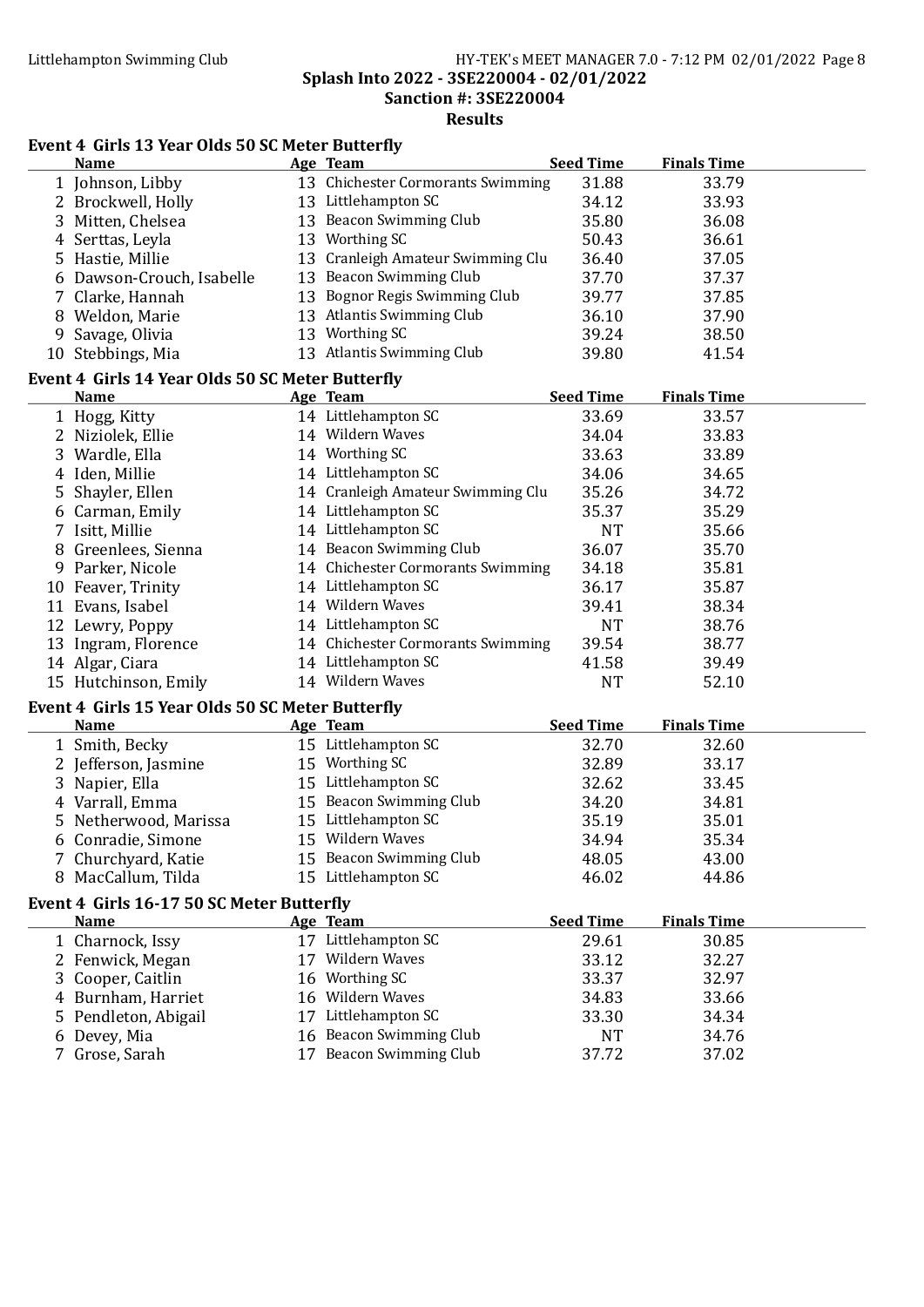#### Littlehampton Swimming Club HY-TEK's MEET MANAGER 7.0 - 7:12 PM 02/01/2022 Page 9 Splash Into 2022 - 3SE220004 - 02/01/2022 Sanction #: 3SE220004

#### Results

### Event 4 Girls 18 & Over 50 SC Meter Butterfly

|                                                 | <b>Name</b>                                       |   | Age Team                                                                                  | <b>Seed Time</b> | <b>Finals Time</b> |  |  |  |
|-------------------------------------------------|---------------------------------------------------|---|-------------------------------------------------------------------------------------------|------------------|--------------------|--|--|--|
|                                                 | 1 Macrae, Amber                                   |   | 18 Bognor Regis Swimming Club                                                             | 33.33            | 34.48              |  |  |  |
| Event 5 Boys 9 Year Olds 50 SC Meter Backstroke |                                                   |   |                                                                                           |                  |                    |  |  |  |
|                                                 | <b>Name</b>                                       |   | Age Team                                                                                  | <b>Seed Time</b> | <b>Finals Time</b> |  |  |  |
|                                                 | 1 Carman, Charlie                                 |   | 9 Littlehampton SC                                                                        | 44.78            | 43.89              |  |  |  |
|                                                 | 2 Grier, Luka                                     |   | 9 Worthing SC                                                                             | 42.57            | 45.13              |  |  |  |
|                                                 | 3 Woodward, Bertie                                |   | 9 Beacon Swimming Club                                                                    | <b>NT</b>        | 51.60              |  |  |  |
|                                                 | 4 Totoris, Lukass                                 |   | 9 Bognor Regis Swimming Club                                                              | NT               | 54.03              |  |  |  |
|                                                 | --- Green, Fred                                   |   | 9 Atlantis Swimming Club                                                                  | 1:03.25          | DQ                 |  |  |  |
|                                                 |                                                   |   | 6.4 More than one single or double simultaneous arm pull used to initiate the turn or not |                  |                    |  |  |  |
|                                                 | --- Faiello, Hugo                                 | 9 | Atlantis Swimming Club                                                                    | 52.88            | DQ                 |  |  |  |
|                                                 |                                                   |   | 6.4 More than one single or double simultaneous arm pull used to initiate the turn or not |                  |                    |  |  |  |
|                                                 | Event 5, Roys 10 Vear Olds 50 SC Motor Rackstroke |   |                                                                                           |                  |                    |  |  |  |

#### Event 5 Boys 10 Year Olds 50 SC Meter Backstroke

|   | <b>Name</b>                |    | Age Team                          | <b>Seed Time</b> | <b>Finals Time</b> |  |
|---|----------------------------|----|-----------------------------------|------------------|--------------------|--|
|   | 1 Bruce, Henry             |    | 10 Cranleigh Amateur Swimming Clu | 43.32            | 42.21              |  |
|   | 2 Krol, Zac                | 10 | <b>Atlantis Swimming Club</b>     | 44.90            | 43.98              |  |
|   | 3 Lavender, Benjamin       | 10 | Worthing SC                       | 45.59            | 45.23              |  |
|   | 4 Mansfield-Osborne, Myles | 10 | <b>Atlantis Swimming Club</b>     | 44.80            | 45.33              |  |
|   | 5 Clarke, Jack             | 10 | Wildern Waves                     | 48.57            | 45.67              |  |
|   | 6 Walton, Luke             | 10 | <b>Atlantis Swimming Club</b>     | <b>NT</b>        | 46.08              |  |
|   | 7 Ponte, Alex              |    | 10 Chichester Cormorants Swimming | 55.23            | 46.61              |  |
| 8 | Brown, Milo                | 10 | Littlehampton SC                  | 49.95            | 50.97              |  |
|   | 9 Sunderland, Kieran       | 10 | Wildern Waves                     | 1:00.78          | 51.62              |  |
|   | 10 Urbaniak, Alex          | 10 | Beacon Swimming Club              | <b>NT</b>        | 52.85              |  |
|   | 11 Castle, William         | 10 | <b>Atlantis Swimming Club</b>     | 55.01            | 54.22              |  |
|   | 12 Graves, Luke            | 10 | <b>Atlantis Swimming Club</b>     | 1:00.14          | 55.25              |  |
|   | 13 Candler, Harry          | 10 | Littlehampton SC                  | <b>NT</b>        | 57.05              |  |
|   | 14 Little, Sammy           | 10 | Littlehampton SC                  | <b>NT</b>        | 57.70              |  |
|   | 15 Ratcliffe, James        | 10 | <b>Atlantis Swimming Club</b>     | <b>NT</b>        | 58.85              |  |
|   | --- Cook, Sam              | 10 | Beacon Swimming Club              | 56.52            | DQ                 |  |

#### 6.4 More than one single or double simultaneous arm pull used to initiate the turn or not

#### Event 5 Boys 11 Year Olds 50 SC Meter Backstroke

|    | <b>Name</b>                                        |    | Age Team                              | <b>Seed Time</b> | <b>Finals Time</b> |  |
|----|----------------------------------------------------|----|---------------------------------------|------------------|--------------------|--|
|    | 1 Williams, Henry                                  | 11 | Littlehampton SC                      | 43.97            | 36.36              |  |
|    | 2 Hastie, Harry                                    | 11 | Cranleigh Amateur Swimming Clu        | 40.23            | 39.68              |  |
|    | 3 Cusack, Ben                                      | 11 | Beacon Swimming Club                  | 40.88            | 41.28              |  |
|    | 4 Mandiwall, Henry                                 |    | <b>Chichester Cormorants Swimming</b> | 48.22            | 42.61              |  |
|    | 5 Carter, Adam                                     | 11 | Littlehampton SC                      | 45.05            | 43.74              |  |
|    | 6 Weldon, Marcus                                   | 11 | Atlantis Swimming Club                | 46.90            | 44.91              |  |
|    | 7 Trebble, Luke                                    |    | <b>Atlantis Swimming Club</b>         | 1:00.64          | 47.99              |  |
|    | 8 Gilford, Joshua                                  | 11 | Atlantis Swimming Club                | 50.11            | 48.14              |  |
|    | 9 Robertson, Jack                                  | 11 | Beacon Swimming Club                  | 47.90            | 49.64              |  |
|    | 10 French, Matthew                                 | 11 | <b>Atlantis Swimming Club</b>         | 1:05.69          | 52.85              |  |
| 11 | Dixon, Danny                                       | 11 | Littlehampton SC                      | <b>NT</b>        | 54.56              |  |
|    | 12 Elzayat, Ali                                    | 11 | Bognor Regis Swimming Club            | 1:03.79          | 54.60              |  |
|    | 13 Wilson, Aedan                                   | 11 | Bognor Regis Swimming Club            | 1:04.14          | 1:00.28            |  |
|    | --- Taylor, Noah                                   |    | Littlehampton SC                      | 54.08            | DQ                 |  |
|    | $\ell$ A M at an the head and an least a the small |    |                                       |                  |                    |  |

6.4 Not on the back when leaving the wall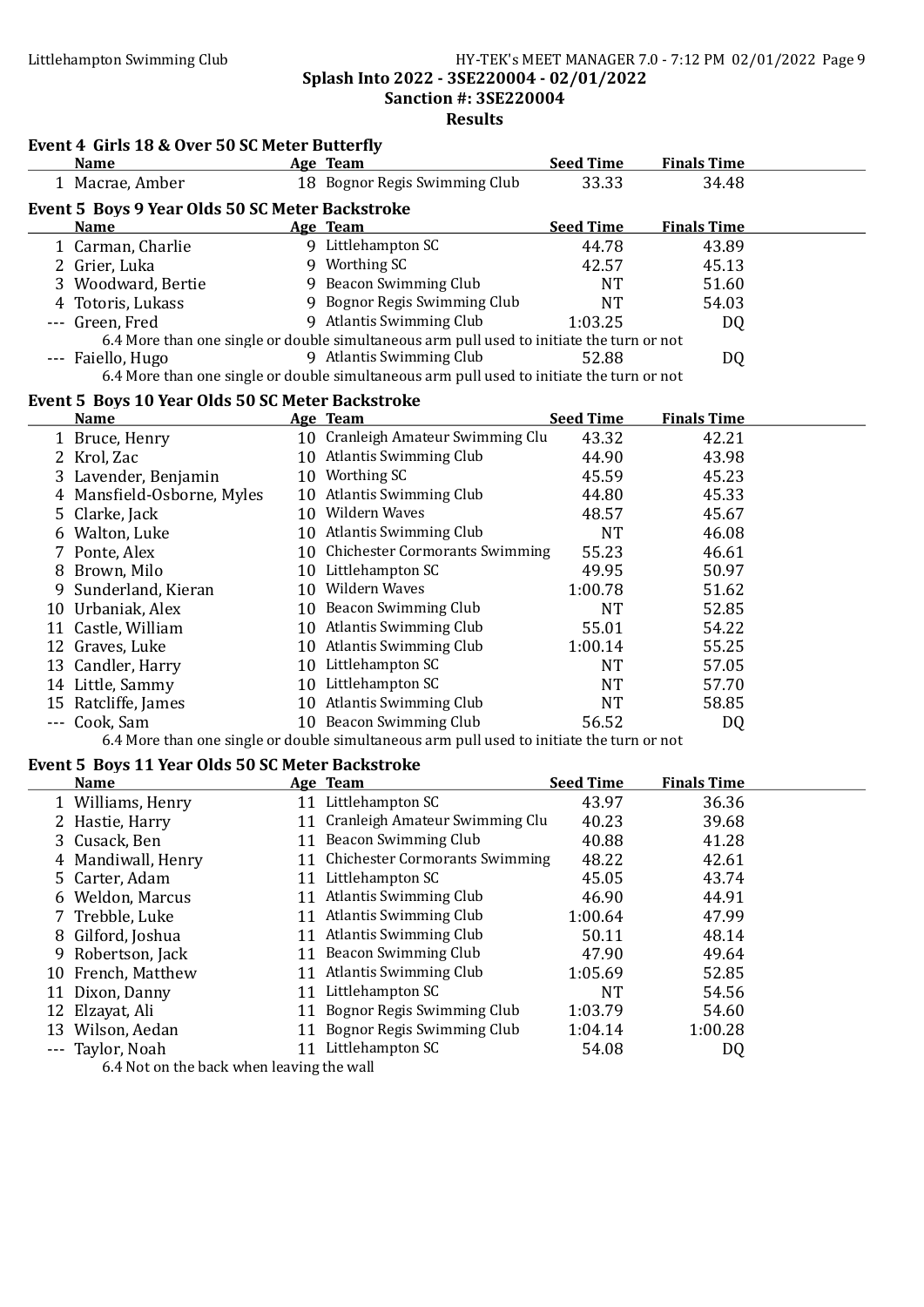Splash Into 2022 - 3SE220004 - 02/01/2022 Sanction #: 3SE220004

| (Event 5 Boys 11 Year Olds 50 SC Meter Backstroke)            |                                                                                           |                  |                    |  |
|---------------------------------------------------------------|-------------------------------------------------------------------------------------------|------------------|--------------------|--|
| <b>Name</b>                                                   | Age Team                                                                                  | <b>Seed Time</b> | <b>Finals Time</b> |  |
| --- Palmart, Andrew<br>6.5 Not on the back at finish          | 11 Atlantis Swimming Club                                                                 | 50.09            | DQ                 |  |
| Event 5 Boys 12 Year Olds 50 SC Meter Backstroke              |                                                                                           |                  |                    |  |
| <b>Name</b>                                                   | Age Team                                                                                  | <b>Seed Time</b> | <b>Finals Time</b> |  |
| 1 Netherwood, Ashton                                          | 12 Littlehampton SC                                                                       | 35.51            | 35.12              |  |
| 2 Stevenson, Charlie                                          | 12 Chichester Cormorants Swimming                                                         | 35.26            | 35.43              |  |
| 3 Sunderland, Connor                                          | 12 Wildern Waves                                                                          | 37.27            | 36.91              |  |
| 4 Smith, Sammy                                                | 12 Littlehampton SC                                                                       | 39.04            | 37.46              |  |
| 5 Nezhoda, Mikulas                                            | 12 Worthing SC                                                                            | 37.04            | 37.78              |  |
| 6 Hacker, Adam                                                | 12 Worthing SC                                                                            | 40.27            | 38.11              |  |
| 7 Stoner, Tom                                                 | 12 Beacon Swimming Club                                                                   | 42.62            | 39.46              |  |
| 8 Igaunis-Howe, Sasha                                         | 12 Worthing SC                                                                            | 40.37            | 40.74              |  |
| 9 Harrison, Seb                                               | 12 Beacon Swimming Club                                                                   | 41.88            | 40.86              |  |
| 10 Peregrin, Tom                                              | 12 Chichester Cormorants Swimming                                                         | 49.22            | 41.47              |  |
| 11 Macklen, Harry                                             | 12 Beacon Swimming Club                                                                   | 48.03            | 43.07              |  |
| 12 Picco, Luca                                                | 12 Beacon Swimming Club                                                                   | 57.22            | 49.49              |  |
| --- Peek, Sam                                                 | 12 Littlehampton SC                                                                       | 38.43            | DQ                 |  |
|                                                               | 6.4 More than one single or double simultaneous arm pull used to initiate the turn or not |                  |                    |  |
| --- Solly, Alexander                                          | 12 Chichester Cormorants Swimming                                                         | 46.37            | DQ                 |  |
|                                                               | 6.4 More than one single or double simultaneous arm pull used to initiate the turn or not |                  |                    |  |
| Event 5 Boys 13 Year Olds 50 SC Meter Backstroke              |                                                                                           |                  |                    |  |
| <b>Name</b>                                                   | Age Team                                                                                  | <b>Seed Time</b> | <b>Finals Time</b> |  |
| 1 Condron, Edward                                             | 13 Littlehampton SC                                                                       | 35.18            | 34.31              |  |
| 2 Napier, Olly                                                | 13 Littlehampton SC                                                                       | 39.57            | 37.01              |  |
| 3 Lake, James                                                 | 13 Chichester Cormorants Swimming                                                         | 43.79            | 40.19              |  |
| 4 Nichols-Nunez, Jack                                         | 13 Wildern Waves                                                                          | 53.38            | 40.77              |  |
| 5 Wilson, Lorcan                                              | 13 Bognor Regis Swimming Club                                                             | 50.30            | 42.78              |  |
| 6 Robertson, Lachlan                                          | 13 Beacon Swimming Club                                                                   | 44.00            | 43.63              |  |
| 7 Cox, Zack                                                   | 13 Chichester Cormorants Swimming                                                         | 52.32            | 43.76              |  |
| --- Selva, Argun                                              | 13 Wildern Waves                                                                          | 54.78            | DQ                 |  |
| 6.2 Left position on the back (other than to initiate a turn) |                                                                                           |                  |                    |  |
| Event 5 Boys 14 Year Olds 50 SC Meter Backstroke              |                                                                                           |                  |                    |  |
| Name                                                          | Age Team                                                                                  | <b>Seed Time</b> | <b>Finals Time</b> |  |
| 1 Hickmore, Logan                                             | 14 Littlehampton SC                                                                       | 36.02            | 34.81              |  |
| 2 Jefferson, Owen                                             | 14 Worthing SC                                                                            | 41.00            | 36.21              |  |
| 3 Macrae, Henry                                               | 14 Bognor Regis Swimming Club                                                             | 40.41            | 38.70              |  |
| Event 5 Boys 15 Year Olds 50 SC Meter Backstroke              |                                                                                           |                  |                    |  |
| <b>Name</b>                                                   | Age Team                                                                                  | <b>Seed Time</b> | <b>Finals Time</b> |  |
| 1 McSporran, Cian                                             | 15 Littlehampton SC                                                                       | 34.71            | 33.80              |  |
| 2 Jones, Lewis                                                | 15 Littlehampton SC                                                                       | 42.26            | 37.90              |  |
| --- Picco, Marco                                              | 15 Beacon Swimming Club                                                                   | 45.21            | DQ                 |  |
|                                                               | 6.4 More than one single or double simultaneous arm pull used to initiate the turn or not |                  |                    |  |
| Event 5 Boys 16-17 50 SC Meter Backstroke                     |                                                                                           |                  |                    |  |
| <b>Name</b>                                                   | Age Team                                                                                  | <b>Seed Time</b> | <b>Finals Time</b> |  |
| 1 Fernandes, Daniel                                           | 16 Littlehampton SC                                                                       | 29.41            | 29.33              |  |
| 2 Potts, James                                                | 16 Chichester Cormorants Swimming                                                         | 28.71            | 29.53              |  |
| 3 McSporran, Darragh                                          | 17 Littlehampton SC                                                                       | 31.66            | 29.96              |  |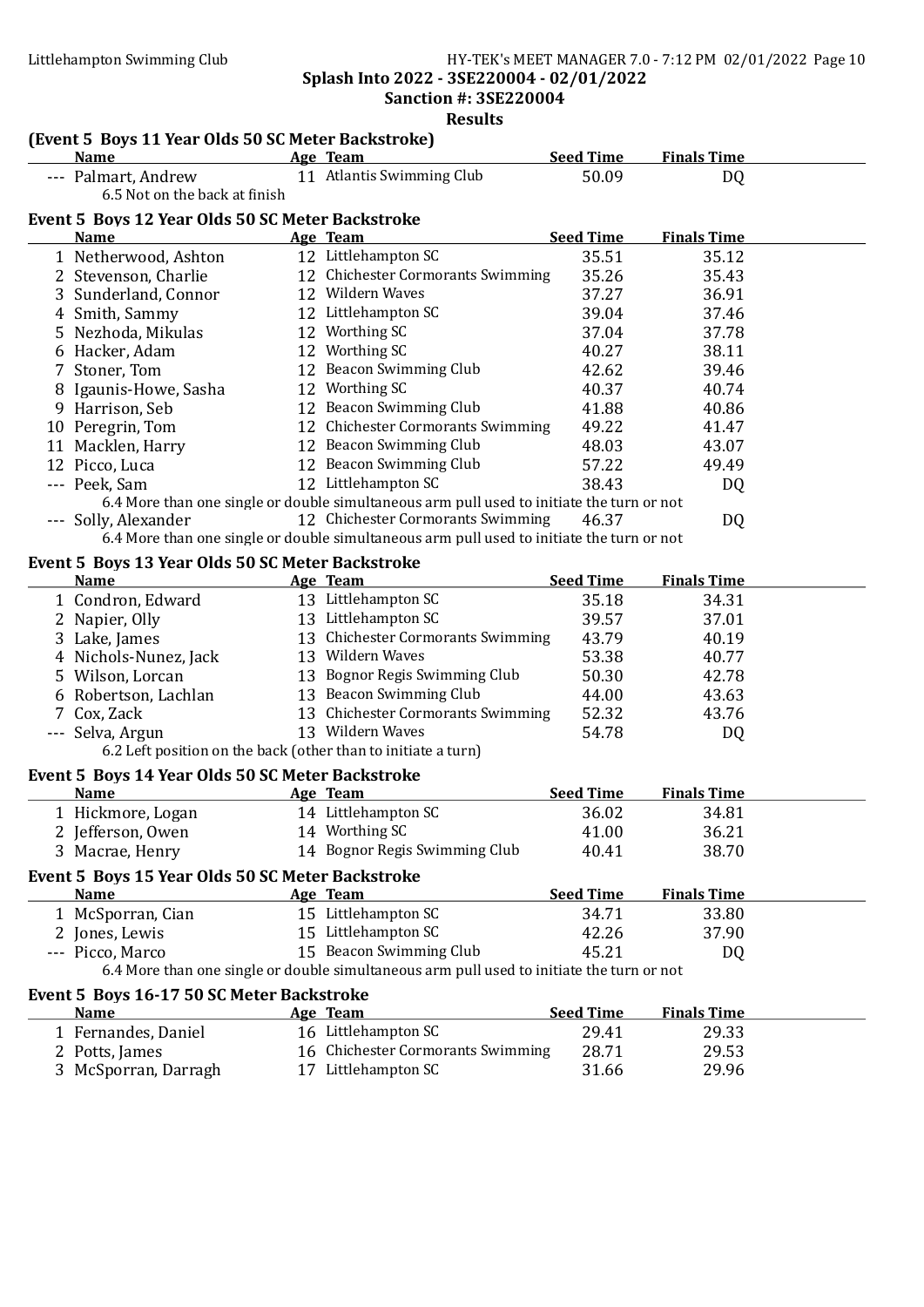#### Littlehampton Swimming Club HY-TEK's MEET MANAGER 7.0 - 7:12 PM 02/01/2022 Page 11 Splash Into 2022 - 3SE220004 - 02/01/2022 Sanction #: 3SE220004

| (Event 5 Boys 16-17 50 SC Meter Backstroke)       |                           |                  |                    |  |
|---------------------------------------------------|---------------------------|------------------|--------------------|--|
| <b>Name</b>                                       | Age Team                  | <b>Seed Time</b> | <b>Finals Time</b> |  |
| 4 Smith, Matty                                    | 17 Littlehampton SC       | 31.35            | 31.45              |  |
| 5 Tomley, Joshua                                  | 17 Worthing SC            | 31.94            | 32.07              |  |
| 6 MacCallum, Sam                                  | 17 Littlehampton SC       | 33.92            | 32.55              |  |
| 7 Asteris, Adam                                   | 16 Wildern Waves          | 35.99            | 33.22              |  |
| Event 5 Boys 18 & Over 50 SC Meter Backstroke     |                           |                  |                    |  |
| <b>Name</b>                                       | Age Team                  | <b>Seed Time</b> | <b>Finals Time</b> |  |
| 1 Le Merle, William                               | 18 Littlehampton SC       | 29.56            | 28.48              |  |
| 2 Browning, Ben                                   | 18 Beacon Swimming Club   | 31.41            | 29.40              |  |
| 3 Moyes, Louis                                    | 18 Beacon Swimming Club   | 56.20            | 55.08              |  |
|                                                   |                           |                  |                    |  |
| Event 6 Girls 9 Year Olds 200 SC Meter Freestyle  |                           |                  |                    |  |
| <b>Name</b>                                       | Age Team                  | <b>Seed Time</b> | <b>Finals Time</b> |  |
| 1 Cheeseman, Sophia                               | 9 Beacon Swimming Club    | 4:00.09          | 3:17.14            |  |
| 2 Crathern, Hen                                   | 9 Beacon Swimming Club    | 4:05.88          | 3:25.21            |  |
| 3 Dedman, Meridith                                | 9 Atlantis Swimming Club  | 3:34.25          | 3:35.34            |  |
| 4 French, Amy                                     | 9 Atlantis Swimming Club  | <b>NT</b>        | 3:54.51            |  |
| 5 Andrews, Olivia                                 | 9 Atlantis Swimming Club  | <b>NT</b>        | 4:09.21            |  |
| Event 6 Girls 10 Year Olds 200 SC Meter Freestyle |                           |                  |                    |  |
| <b>Name</b>                                       | Age Team                  | <b>Seed Time</b> | <b>Finals Time</b> |  |
| 1 Langer, Amy                                     | 10 Atlantis Swimming Club | 2:49.86          | 2:50.25            |  |
| 2 Olney, Ciara                                    | 10 Atlantis Swimming Club | 2:56.00          | 2:54.86            |  |
| 3 Groves, Elizabeth                               | 10 Worthing SC            | 3:40.25          | 3:13.68            |  |
| 4 Mortiboys, Lola                                 | 10 Littlehampton SC       | 3:22.94          | 3:22.17            |  |
| 5 Stewart, Elizabeth                              | 10 Beacon Swimming Club   | 4:11.03          | 3:49.70            |  |
| 6 Standing, Emma-Sky                              | 10 Atlantis Swimming Club | 3:54.56          | 3:50.88            |  |
| 7 Layt, Isabelle                                  | 10 Littlehampton SC       | 4:13.44          | 4:05.85            |  |
| 8 Algar, Mia                                      | 10 Littlehampton SC       | 4:55.54          | 5:06.83            |  |
|                                                   |                           |                  |                    |  |
| Event 6 Girls 11 Year Olds 200 SC Meter Freestyle |                           |                  |                    |  |
| <b>Name</b>                                       | Age Team                  | <b>Seed Time</b> | <b>Finals Time</b> |  |
| 1 Maynard, Freya                                  | 11 Littlehampton SC       | 2:34.00          | 2:37.04            |  |
| 2 Orosz, Lia                                      | 11 Atlantis Swimming Club | 2:50.04          | 2:45.14            |  |
| 3 Parsons, Charlotte                              | 11 Littlehampton SC       | 2:46.27          | 2:47.34            |  |
| 4 Middleton, Maia                                 | 11 Littlehampton SC       | 2:48.52          | 2:48.36            |  |
| 5 Lewis, Madeline                                 | 11 Atlantis Swimming Club | 3:07.15          | 2:55.69            |  |
| 6 Barker, Megan                                   | 11 Atlantis Swimming Club | 3:14.31          | 2:59.15            |  |
| 7 Edwards, Isla                                   | 11 Atlantis Swimming Club | 3:15.95          | 3:07.31            |  |
| 8 Wall, Jessica                                   | 11 Box Hill Sc            | 3:07.08          | 3:08.17            |  |
| 9 Lennard, Evie                                   | 11 Beacon Swimming Club   | <b>NT</b>        | 3:12.41            |  |
| 10 Bettis, Arabella                               | 11 Worthing SC            | 3:30.45          | 3:13.21            |  |
| 11 Jenkins, Eloise                                | 11 Beacon Swimming Club   | 3:44.04          | 3:24.35            |  |
| 12 Dodman, Eloise                                 | 11 Wildern Waves          | <b>NT</b>        | 3:56.56            |  |
| Event 6 Girls 12 Year Olds 200 SC Meter Freestyle |                           |                  |                    |  |
| <b>Name</b>                                       | Age Team                  | <b>Seed Time</b> | <b>Finals Time</b> |  |
| 1 Goodall, Hannah                                 | 12 Wildern Waves          | <b>NT</b>        | 2:36.11            |  |
| 2 Lawson, Isla                                    | 12 Beacon Swimming Club   | 2:50.90          | 2:39.29            |  |
| 3 Wall, Megan                                     | 12 Box Hill Sc            | 2:58.33          | 2:48.36            |  |
| 4 Cheeseman, Neive                                | 12 Beacon Swimming Club   | 2:59.80          | 2:48.71            |  |
| 5 Lavender, Annabel                               | 12 Worthing SC            | 2:43.05          | 2:49.35            |  |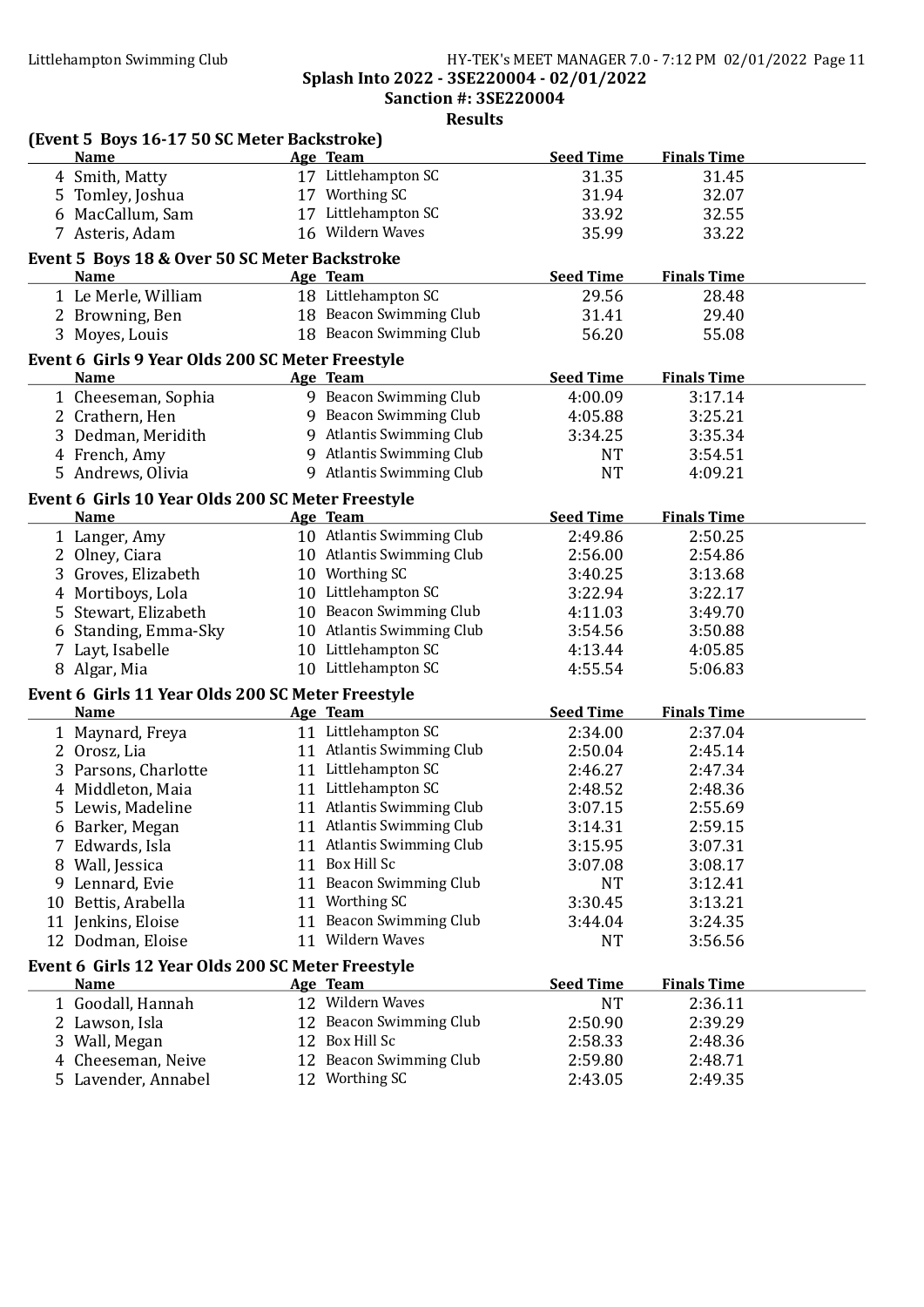Splash Into 2022 - 3SE220004 - 02/01/2022

Sanction #: 3SE220004 Results

| (Event 6 Girls 12 Year Olds 200 SC Meter Freestyle)           |                                   |                  |                    |  |
|---------------------------------------------------------------|-----------------------------------|------------------|--------------------|--|
| <b>Name</b>                                                   | <b>Age Team</b>                   | <b>Seed Time</b> | <b>Finals Time</b> |  |
| 6 Smith, Megan                                                | 12 Chichester Cormorants Swimming | <b>NT</b>        | 2:55.08            |  |
| 7 Nicolaou, Elina                                             | 12 Littlehampton SC               | 3:10.62          | 3:07.20            |  |
| 8 Holness, Esme                                               | 12 Littlehampton SC               | 3:10.82          | 3:07.49            |  |
| 9 West, Jess                                                  | 12 Beacon Swimming Club           | 4:00.75          | 3:43.22            |  |
| Event 6 Girls 13 Year Olds 200 SC Meter Freestyle             |                                   |                  |                    |  |
| <b>Name</b>                                                   | Age Team                          | <b>Seed Time</b> | <b>Finals Time</b> |  |
| 1 Howells-Davies, Lana                                        | 13 Cranleigh Amateur Swimming Clu | 2:23.96          | 2:24.94            |  |
| 2 Hastie, Millie                                              | 13 Cranleigh Amateur Swimming Clu | 2:26.10          | 2:27.19            |  |
| 3 Carter, Molly                                               | 13 Beacon Swimming Club           | 2:26.11          | 2:29.66            |  |
| 4 Brockwell, Holly                                            | 13 Littlehampton SC               | 2:38.57          | 2:30.42            |  |
| 5 Savage, Olivia                                              | 13 Worthing SC                    | 2:38.02          | 2:36.52            |  |
| 6 Anderson, Evie                                              | 13 Bognor Regis Swimming Club     | 2:48.76          | 2:41.25            |  |
| 7 Joubert, Eloise                                             | 13 Chichester Cormorants Swimming | 2:56.65          | 2:44.10            |  |
| 8 Serttas, Leyla                                              | 13 Worthing SC                    | 3:02.14          | 2:46.71            |  |
| 9 Beddison, Cecilia                                           | 13 Cranleigh Amateur Swimming Clu | 2:56.06          | 2:47.25            |  |
| 10 Clarke, Hannah                                             | 13 Bognor Regis Swimming Club     | 2:56.16          | 2:47.90            |  |
| 11 Mann, Sophie                                               | 13 Wildern Waves                  | 2:54.72          | 2:51.64            |  |
| 12 Ball, Sophie                                               | 13 Chichester Cormorants Swimming | 3:10.70          | 2:58.35            |  |
| 13 Jones, Ella                                                | 13 Chichester Cormorants Swimming | 3:15.00          | 3:09.70            |  |
| Event 6 Girls 14 Year Olds 200 SC Meter Freestyle             |                                   |                  |                    |  |
| <b>Name</b>                                                   | Age Team                          | <b>Seed Time</b> | <b>Finals Time</b> |  |
| 1 Trigueirinho, Gabriela                                      | 14 Sevenoaks SC                   | 2:22.42          | 2:25.49            |  |
| 2 Carman, Emily                                               | 14 Littlehampton SC               | 2:28.72          | 2:27.18            |  |
| 3 Iden, Millie                                                | 14 Littlehampton SC               | 2:39.56          | 2:29.41            |  |
| 4 Harris, Fliss                                               | 14 Littlehampton SC               | 2:39.29          | 2:32.98            |  |
| 5 Isitt, Millie                                               | 14 Littlehampton SC               | 2:41.65          | 2:40.45            |  |
| Event 6 Girls 15 Year Olds 200 SC Meter Freestyle             |                                   |                  |                    |  |
| <b>Name</b>                                                   | Age Team                          | <b>Seed Time</b> | <b>Finals Time</b> |  |
| 1 Thornburg, Ella                                             | 15 Littlehampton SC               | 2:14.75          | 2:15.63            |  |
| 2 Smith, Becky                                                | 15 Littlehampton SC               | 2:26.69          | 2:25.93            |  |
| 3 Napier, Ella                                                | 15 Littlehampton SC               | 2:30.29          | 2:29.14            |  |
| 4 Conradie, Simone                                            | 15 Wildern Waves                  | 2:28.93          | 2:29.45            |  |
| 5 Harkin, Emma                                                | 15 Littlehampton SC               | 2:26.19          | 2:29.63            |  |
| 6 Netherwood, Marissa                                         | 15 Littlehampton SC               | 2:38.33          | 2:31.11            |  |
| 7 Isitt, Issy                                                 | 15 Littlehampton SC               | 2:51.88          | 2:53.27            |  |
| 8 Wraight, Darcie                                             | 15 Beacon Swimming Club           | 2:58.69          | 2:58.93            |  |
| 9 Jones, Hazel                                                | 15 Chichester Cormorants Swimming | 3:05.00          | 3:00.82            |  |
| 10 Churchyard, Katie                                          | 15 Beacon Swimming Club           | 3:05.33          | 3:08.99            |  |
| Event 6 Girls 16-17 200 SC Meter Freestyle                    |                                   |                  |                    |  |
| Name                                                          | Age Team                          | <b>Seed Time</b> | <b>Finals Time</b> |  |
| 1 Devey, Mia                                                  | 16 Beacon Swimming Club           | 2:30.19          | 2:35.93            |  |
| 2 Grose, Sarah                                                | 17 Beacon Swimming Club           | 2:49.92          | 2:39.48            |  |
| --- Hickmore, Kaitlin                                         | 17 Littlehampton SC               | 2:49.43          | DQ                 |  |
| 10.2 A swimmer did not cover the whole distance - DNF         |                                   |                  |                    |  |
|                                                               |                                   |                  |                    |  |
| Event 6 Girls 18 & Over 200 SC Meter Freestyle<br><b>Name</b> | Age Team                          | <b>Seed Time</b> | <b>Finals Time</b> |  |
| 1 Macrae, Amber                                               | 18 Bognor Regis Swimming Club     | 2:33.64          | 2:39.67            |  |
|                                                               |                                   |                  |                    |  |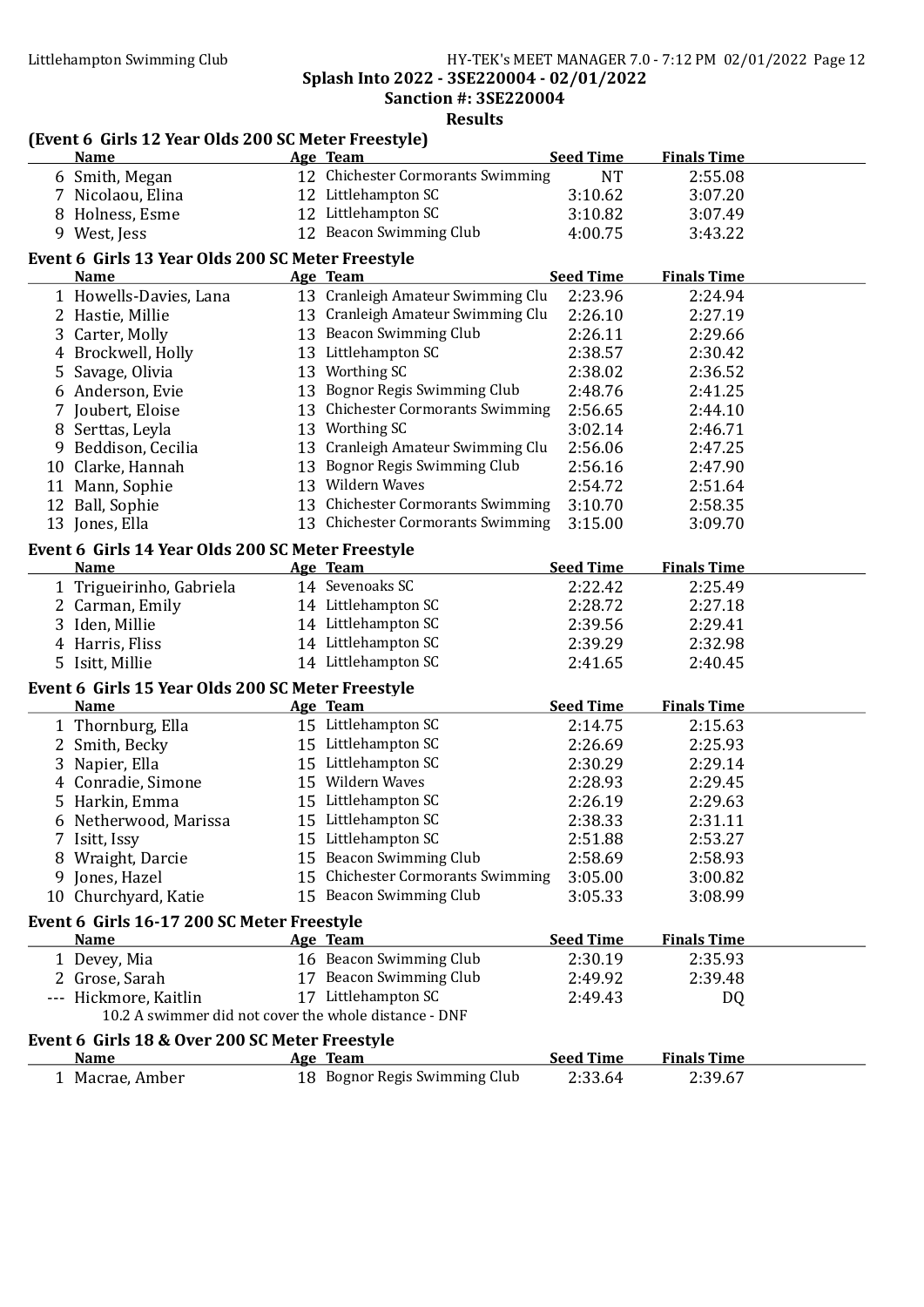#### Littlehampton Swimming Club HY-TEK's MEET MANAGER 7.0 - 7:12 PM 02/01/2022 Page 13 Splash Into 2022 - 3SE220004 - 02/01/2022 Sanction #: 3SE220004 Results

|   | Event 7 Girls 9 Year Olds 200 SC Meter IM  |                                                                                           |                  |                    |  |
|---|--------------------------------------------|-------------------------------------------------------------------------------------------|------------------|--------------------|--|
|   | <b>Name</b>                                | Age Team                                                                                  | <b>Seed Time</b> | <b>Finals Time</b> |  |
|   | 1 Dedman, Meridith                         | 9 Atlantis Swimming Club                                                                  | 4:02.44          | 3:59.66            |  |
|   | Event 7 Girls 10 Year Olds 200 SC Meter IM |                                                                                           |                  |                    |  |
|   | <b>Name</b>                                | Age Team                                                                                  | <b>Seed Time</b> | <b>Finals Time</b> |  |
|   | 1 Langer, Amy                              | 10 Atlantis Swimming Club                                                                 | 3:19.33          | 3:11.58            |  |
|   | 2 Olney, Ciara                             | 10 Atlantis Swimming Club                                                                 | 3:19.82          | 3:18.73            |  |
|   | 3 Tyler, Lucy                              | 10 Atlantis Swimming Club                                                                 | 3:38.60          | 3:20.49            |  |
|   | 4 Groves, Elizabeth                        | 10 Worthing SC                                                                            | 4:10.24          | 3:44.80            |  |
|   | 5 Rehman, Valentina                        | 10 Beacon Swimming Club                                                                   | <b>NT</b>        | 3:58.67            |  |
|   | --- Stewart, Elizabeth                     | 10 Beacon Swimming Club                                                                   | 4:45.25          | DQ                 |  |
|   |                                            | 9.4 Finish of each stroke not in accordance with rules for the particular stroke - IM     |                  |                    |  |
|   | Event 7 Girls 11 Year Olds 200 SC Meter IM |                                                                                           |                  |                    |  |
|   | <b>Name</b>                                | Age Team                                                                                  | <b>Seed Time</b> | <b>Finals Time</b> |  |
|   | 1 Maynard, Freya                           | 11 Littlehampton SC                                                                       | 2:53.28          | 2:51.33            |  |
|   | 2 Parsons, Charlotte                       | 11 Littlehampton SC                                                                       | 3:21.49          | 3:11.51            |  |
|   | 3 Lewis, Madeline                          | 11 Atlantis Swimming Club                                                                 | <b>NT</b>        | 3:21.80            |  |
|   | 4 Barker, Megan                            | 11 Atlantis Swimming Club                                                                 | 3:27.41          | 3:30.69            |  |
|   | --- Jenkins, Eloise                        | 11 Beacon Swimming Club                                                                   | 5:16.09          | DQ                 |  |
|   |                                            | 6.2 Left position on the back (other than to initiate a turn) - back                      |                  |                    |  |
|   | --- Lennard, Evie                          | 11 Beacon Swimming Club                                                                   | 4:14.23          | DQ                 |  |
|   |                                            | 6.4 More than one single or double simultaneous arm pull used to initiate the turn or not |                  |                    |  |
|   | Event 7 Girls 12 Year Olds 200 SC Meter IM |                                                                                           |                  |                    |  |
|   | <b>Name</b>                                | Age Team                                                                                  | <b>Seed Time</b> | <b>Finals Time</b> |  |
|   | 1 Goodall, Hannah                          | 12 Wildern Waves                                                                          | 2:56.30          | 2:47.59            |  |
|   | 2 Seacombe, Ella                           | 12 Chichester Cormorants Swimming                                                         | 2:55.44          | 2:57.58            |  |
|   | 3 Parker-Smith, Sophie                     | 12 Atlantis Swimming Club                                                                 | 4:28.45          | 3:11.49            |  |
|   | 4 Cheeseman, Neive                         | 12 Beacon Swimming Club                                                                   | 3:27.72          | 3:21.26            |  |
|   | 5 Baggley, Lara                            | 12 Atlantis Swimming Club                                                                 | 3:32.56          | 3:22.02            |  |
|   | Event 7 Girls 13 Year Olds 200 SC Meter IM |                                                                                           |                  |                    |  |
|   | <b>Name</b>                                | Age Team                                                                                  | <b>Seed Time</b> | <b>Finals Time</b> |  |
|   | 1 Howells-Davies, Lana                     | 13 Cranleigh Amateur Swimming Clu                                                         | 2:45.60          | 2:43.13            |  |
|   | 2 Webb, Eve                                | 13 Cranleigh Amateur Swimming Clu                                                         | 2:46.67          | 2:43.64            |  |
|   | 3 Carter, Molly                            | 13 Beacon Swimming Club                                                                   | 2:55.50          | 2:53.31            |  |
|   | 4 Dawson-Crouch, Isabelle                  | 13 Beacon Swimming Club                                                                   | 3:02.40          | 2:58.80            |  |
|   | 5 Lewis, Merry                             | 13 Atlantis Swimming Club                                                                 | 3:18.80          | 3:11.63            |  |
|   | 6 Blythe, Isabella                         | 13 Chichester Cormorants Swimming                                                         | 3:38.12          | 3:25.55            |  |
|   | 7 Stebbings, Mia                           | 13 Atlantis Swimming Club                                                                 | 4:04.77          | 3:27.68            |  |
|   |                                            |                                                                                           |                  |                    |  |
|   | Event 7 Girls 14 Year Olds 200 SC Meter IM |                                                                                           |                  |                    |  |
|   | <b>Name</b>                                | Age Team                                                                                  | <b>Seed Time</b> | <b>Finals Time</b> |  |
|   | 1 Wardle, Ella                             | 14 Worthing SC                                                                            | 2:40.36          | 2:34.74            |  |
|   | 2 Shayler, Ellen                           | 14 Cranleigh Amateur Swimming Clu                                                         | 2:45.12          | 2:42.83            |  |
|   | 3 Iden, Millie                             | 14 Littlehampton SC                                                                       | 3:20.52          | 2:45.62            |  |
|   | 4 Niziolek, Ellie                          | 14 Wildern Waves                                                                          | 2:52.40          | 2:45.73            |  |
|   | 5 Parker, Nicole                           | 14 Chichester Cormorants Swimming                                                         | 3:02.11          | 2:46.01            |  |
|   | 6 Feaver, Trinity                          | 14 Littlehampton SC                                                                       | 3:00.24          | 2:53.20            |  |
| 7 | Isitt, Millie                              | 14 Littlehampton SC                                                                       | <b>NT</b>        | 2:57.99            |  |
|   | 8 Ingram, Florence                         | 14 Chichester Cormorants Swimming                                                         | 3:01.40          | 2:58.58            |  |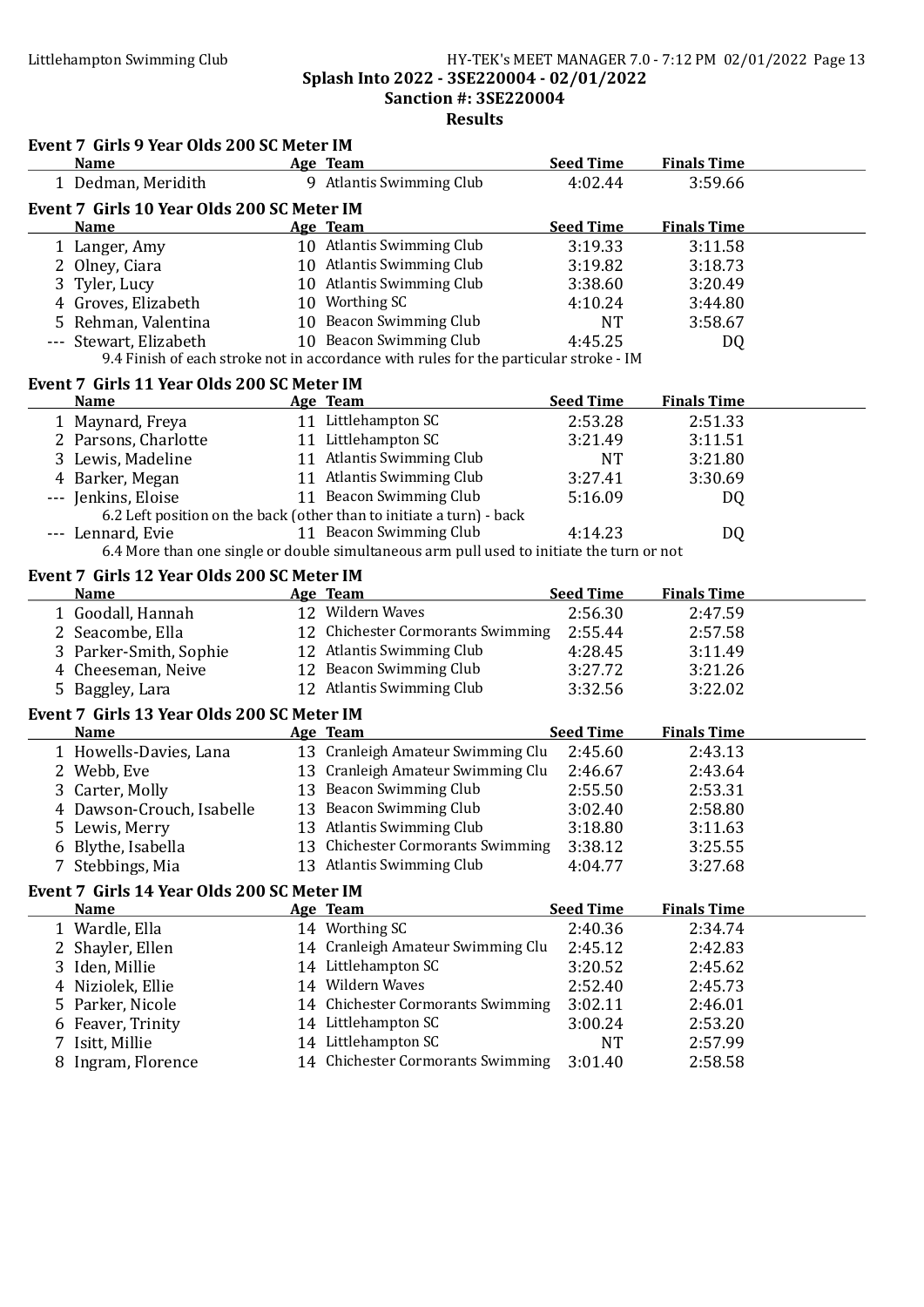#### Littlehampton Swimming Club HY-TEK's MEET MANAGER 7.0 - 7:12 PM 02/01/2022 Page 14 Splash Into 2022 - 3SE220004 - 02/01/2022

Sanction #: 3SE220004

|    | (Event 7 Girls 14 Year Olds 200 SC Meter IM)       |    |                                                                                       |                  |                    |  |
|----|----------------------------------------------------|----|---------------------------------------------------------------------------------------|------------------|--------------------|--|
|    | <b>Name</b><br><b>Example 2</b> Age Team           |    |                                                                                       | <b>Seed Time</b> | <b>Finals Time</b> |  |
|    | 9 Cassidy, Mattie                                  |    | 14 Beacon Swimming Club                                                               | 3:28.08          | 3:18.53            |  |
|    | Event 7 Girls 15 Year Olds 200 SC Meter IM         |    |                                                                                       |                  |                    |  |
|    | Name                                               |    | Age Team                                                                              | <b>Seed Time</b> | <b>Finals Time</b> |  |
|    | 1 Smith, Becky                                     |    | 15 Littlehampton SC                                                                   | 2:38.31          | 2:35.50            |  |
|    | 2 Jefferson, Jasmine                               |    | 15 Worthing SC                                                                        | 2:57.51          | 2:45.91            |  |
|    | 3 Harkin, Emma                                     |    | 15 Littlehampton SC                                                                   | 2:45.50          | 2:50.96            |  |
|    | --- Conradie, Simone                               |    | 15 Wildern Waves                                                                      | 2:50.13          | DQ                 |  |
|    |                                                    |    | 9.4 Finish of each stroke not in accordance with rules for the particular stroke - IM |                  |                    |  |
|    | Event 7 Girls 16-17 200 SC Meter IM                |    |                                                                                       |                  |                    |  |
|    | <b>Name</b>                                        |    | Age Team                                                                              | <b>Seed Time</b> | <b>Finals Time</b> |  |
|    | 1 Charnock, Issy                                   |    | 17 Littlehampton SC                                                                   | 2:34.58          | 2:37.09            |  |
|    | 2 Burnham, Harriet                                 |    | 16 Wildern Waves                                                                      | 2:38.32          | 2:44.68            |  |
|    | 3 Devey, Mia                                       |    | 16 Beacon Swimming Club                                                               | 2:51.33          | 2:50.81            |  |
|    | Event 8 Boys 9 Year Olds 50 SC Meter Breaststroke  |    |                                                                                       |                  |                    |  |
|    | <b>Name</b>                                        |    | Age Team                                                                              | <b>Seed Time</b> | <b>Finals Time</b> |  |
|    | 1 Raymond, Harrison                                |    | 9 Bognor Regis Swimming Club                                                          | 55.73            | 51.30              |  |
|    | 2 Grier, Luka                                      |    | 9 Worthing SC                                                                         | 53.67            | 53.63              |  |
|    | 3 Carman, Charlie                                  |    | 9 Littlehampton SC                                                                    | <b>NT</b>        | 54.88              |  |
|    | 4 Woodward, Bertie                                 |    | 9 Beacon Swimming Club                                                                | 1:08.53          | 59.03              |  |
|    | 5 Faiello, Hugo                                    |    | 9 Atlantis Swimming Club                                                              | 1:04.94          | 1:02.62            |  |
|    | Event 8 Boys 10 Year Olds 50 SC Meter Breaststroke |    |                                                                                       |                  |                    |  |
|    | <b>Name</b>                                        |    | Age Team                                                                              | <b>Seed Time</b> | <b>Finals Time</b> |  |
|    | 1 Webb, Joseph                                     |    | 10 Cranleigh Amateur Swimming Clu                                                     | 53.11            | 48.93              |  |
|    | 2 Walton, Luke                                     |    | 10 Atlantis Swimming Club                                                             | 54.81            | 50.34              |  |
|    | 3 Mansfield-Osborne, Myles                         |    | 10 Atlantis Swimming Club                                                             | 53.52            | 52.13              |  |
|    | 4 Clarke, Jack                                     |    | 10 Wildern Waves                                                                      | 55.61            | 53.52              |  |
|    | 5 Cook, Sam                                        |    | 10 Beacon Swimming Club                                                               | 1:02.59          | 54.75              |  |
|    | 6 Johnson, Charlie                                 |    | 10 Chichester Cormorants Swimming                                                     | 1:03.53          | 54.91              |  |
|    | 7 Graves, Luke                                     |    | 10 Atlantis Swimming Club                                                             | 59.74            | 55.90              |  |
|    | 8 Brown, Milo                                      |    | 10 Littlehampton SC                                                                   | 1:00.57          | 57.18              |  |
|    | 9 Sunderland, Kieran                               |    | 10 Wildern Waves                                                                      | 1:08.83          | 58.59              |  |
|    | 10 Krol, Zac                                       |    | 10 Atlantis Swimming Club                                                             | 59.86            | 1:01.39            |  |
|    | 11 O'Leary, Tristan                                |    | 10 Atlantis Swimming Club                                                             | 1:07.02          | 1:03.26            |  |
|    | Hunt, Teddy                                        |    | 10 Chichester Cormorants Swimming                                                     | <b>NT</b>        | DQ                 |  |
|    | Event 8 Boys 11 Year Olds 50 SC Meter Breaststroke |    |                                                                                       |                  |                    |  |
|    | <b>Name</b>                                        |    | Age Team                                                                              | <b>Seed Time</b> | <b>Finals Time</b> |  |
|    | 1 Williams, Henry                                  |    | 11 Littlehampton SC                                                                   | 40.43            | 39.00              |  |
|    | 2 Baverstock, Noah                                 | 11 | <b>Chichester Cormorants Swimming</b>                                                 | 56.87            | 47.35              |  |
|    | Cusack, Ben                                        |    | 11 Beacon Swimming Club                                                               | 48.50            | 48.50              |  |
| 4  | Hastie, Harry                                      | 11 | Cranleigh Amateur Swimming Clu                                                        | 49.90            | 48.79              |  |
| Ⴢ  | Hogg, Wilf                                         |    | 11 Littlehampton SC                                                                   | 50.26            | 49.52              |  |
|    | 6 Webley, Kane                                     | 11 | <b>Chichester Cormorants Swimming</b>                                                 | 53.69            | 50.10              |  |
|    | 7 French, Matthew                                  |    | 11 Atlantis Swimming Club                                                             | 59.56            | 54.50              |  |
| 8  | Wilson, Aedan                                      |    | 11 Bognor Regis Swimming Club                                                         | <b>NT</b>        | 55.10              |  |
| 9  | Weldon, Marcus                                     |    | 11 Atlantis Swimming Club                                                             | 53.61            | 55.36              |  |
| 10 | Trebble, Luke                                      |    | 11 Atlantis Swimming Club                                                             | 59.50            | 56.39              |  |
|    | 11 Gilford, Joshua                                 |    | 11 Atlantis Swimming Club                                                             | 1:03.14          | 57.31              |  |
|    |                                                    |    |                                                                                       |                  |                    |  |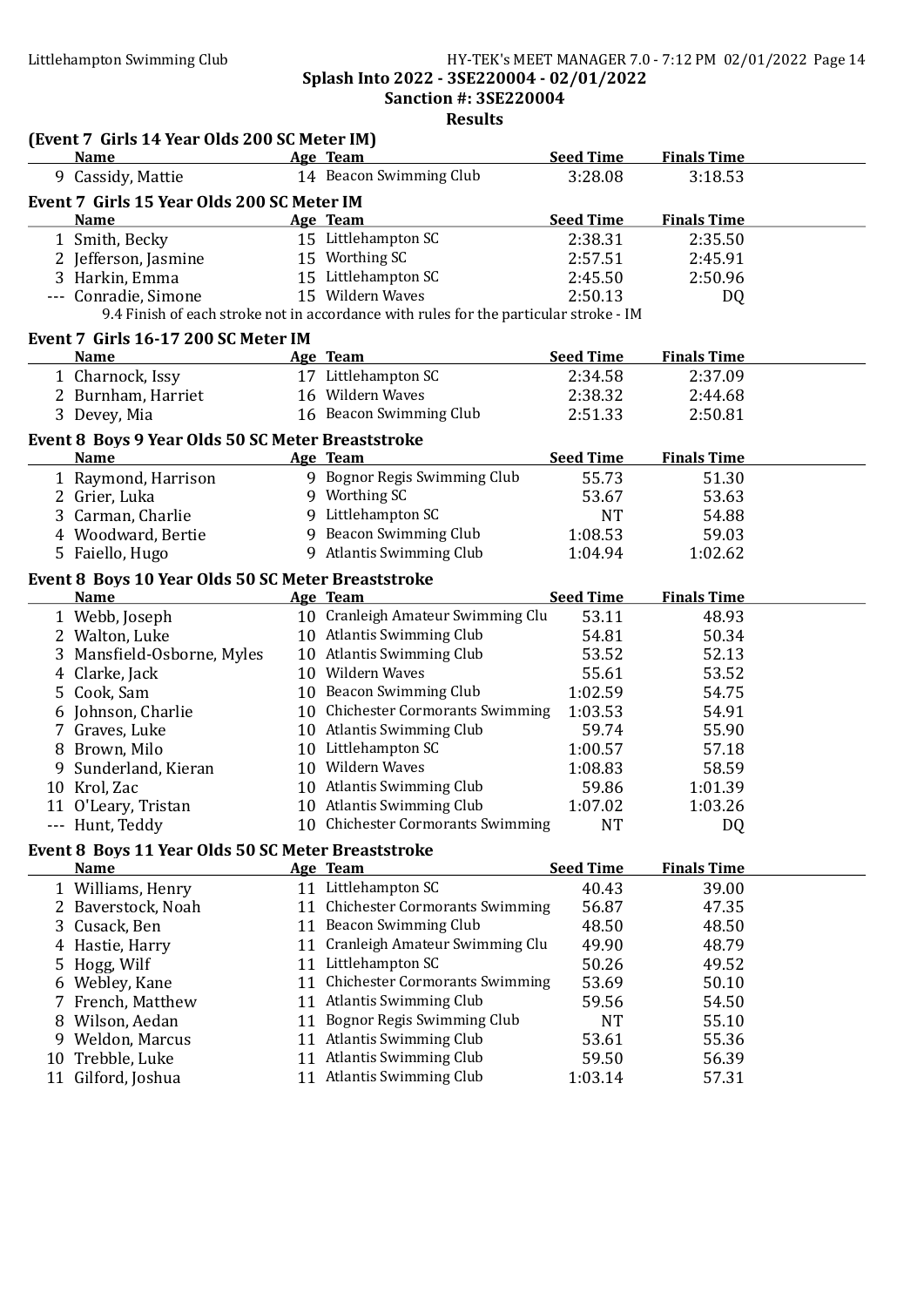#### Littlehampton Swimming Club HY-TEK's MEET MANAGER 7.0 - 7:12 PM 02/01/2022 Page 15 Splash Into 2022 - 3SE220004 - 02/01/2022 Sanction #: 3SE220004

Results

## (Event 8 Boys 11 Year Olds 50 SC Meter Breaststroke)

| <b>Seed Time</b><br><b>Finals Time</b><br>Age Team<br>11 Atlantis Swimming Club<br>12 Palmart, Andrew<br>59.24<br>11 Beacon Swimming Club<br>13 Robertson, Jack<br>1:04.69<br>11 Littlehampton SC<br>14 Taylor, Noah<br>NT<br>1:01.63<br>11 Chichester Cormorants Swimming<br>53.72<br>--- Mandiwall, Henry<br>4.4 Start before starting signal<br>Event 8 Boys 12 Year Olds 50 SC Meter Breaststroke<br><b>Seed Time</b><br><b>Finals Time</b><br><b>Name</b><br>Age Team<br>12 Littlehampton SC<br>1 Smith, Sammy<br>43.57<br>12 Worthing SC<br>43.73<br>41.09<br>2 Nezhoda, Mikulas<br>12 Chichester Cormorants Swimming<br>3 Stevenson, Charlie<br>43.39<br>12 Littlehampton SC<br>42.28<br>4 Netherwood, Ashton<br>12 Chichester Cormorants Swimming<br>5 Peregrin, Tom<br>46.38 | 57.65<br>59.06<br>DQ<br>39.93 |
|---------------------------------------------------------------------------------------------------------------------------------------------------------------------------------------------------------------------------------------------------------------------------------------------------------------------------------------------------------------------------------------------------------------------------------------------------------------------------------------------------------------------------------------------------------------------------------------------------------------------------------------------------------------------------------------------------------------------------------------------------------------------------------------|-------------------------------|
|                                                                                                                                                                                                                                                                                                                                                                                                                                                                                                                                                                                                                                                                                                                                                                                       |                               |
|                                                                                                                                                                                                                                                                                                                                                                                                                                                                                                                                                                                                                                                                                                                                                                                       |                               |
|                                                                                                                                                                                                                                                                                                                                                                                                                                                                                                                                                                                                                                                                                                                                                                                       |                               |
|                                                                                                                                                                                                                                                                                                                                                                                                                                                                                                                                                                                                                                                                                                                                                                                       |                               |
|                                                                                                                                                                                                                                                                                                                                                                                                                                                                                                                                                                                                                                                                                                                                                                                       |                               |
|                                                                                                                                                                                                                                                                                                                                                                                                                                                                                                                                                                                                                                                                                                                                                                                       |                               |
|                                                                                                                                                                                                                                                                                                                                                                                                                                                                                                                                                                                                                                                                                                                                                                                       |                               |
|                                                                                                                                                                                                                                                                                                                                                                                                                                                                                                                                                                                                                                                                                                                                                                                       |                               |
|                                                                                                                                                                                                                                                                                                                                                                                                                                                                                                                                                                                                                                                                                                                                                                                       |                               |
|                                                                                                                                                                                                                                                                                                                                                                                                                                                                                                                                                                                                                                                                                                                                                                                       | 41.71                         |
|                                                                                                                                                                                                                                                                                                                                                                                                                                                                                                                                                                                                                                                                                                                                                                                       | 42.21                         |
|                                                                                                                                                                                                                                                                                                                                                                                                                                                                                                                                                                                                                                                                                                                                                                                       | 43.55                         |
| 12 Littlehampton SC<br>6 Peek, Sam<br>46.42                                                                                                                                                                                                                                                                                                                                                                                                                                                                                                                                                                                                                                                                                                                                           | 44.32                         |
| 12 Chichester Cormorants Swimming<br>7 Robst, Zac<br>50.81                                                                                                                                                                                                                                                                                                                                                                                                                                                                                                                                                                                                                                                                                                                            | 45.01                         |
| 12 Wildern Waves<br>8 Sunderland, Connor<br>48.01                                                                                                                                                                                                                                                                                                                                                                                                                                                                                                                                                                                                                                                                                                                                     | 45.84                         |
| 12 Beacon Swimming Club<br>Stoner, Tom<br>45.98                                                                                                                                                                                                                                                                                                                                                                                                                                                                                                                                                                                                                                                                                                                                       | 46.45                         |
| 12 Worthing SC<br>10 Hacker, Adam<br>48.10                                                                                                                                                                                                                                                                                                                                                                                                                                                                                                                                                                                                                                                                                                                                            | 46.59                         |
| 12 Beacon Swimming Club<br>11 Macklen, Harry<br>56.57                                                                                                                                                                                                                                                                                                                                                                                                                                                                                                                                                                                                                                                                                                                                 | 48.72                         |
| 12 Worthing SC<br>12 Igaunis-Howe, Sasha<br>50.82                                                                                                                                                                                                                                                                                                                                                                                                                                                                                                                                                                                                                                                                                                                                     | 50.04                         |
| 12 Beacon Swimming Club<br>13 Picco, Luca<br>58.83                                                                                                                                                                                                                                                                                                                                                                                                                                                                                                                                                                                                                                                                                                                                    | 54.12                         |
| 12 Beacon Swimming Club<br>--- McIntosh, Lucas<br><b>NT</b>                                                                                                                                                                                                                                                                                                                                                                                                                                                                                                                                                                                                                                                                                                                           | DQ                            |
| 12 Atlantis Swimming Club<br>--- Laing, Jack<br>1:05.22                                                                                                                                                                                                                                                                                                                                                                                                                                                                                                                                                                                                                                                                                                                               | DQ                            |
| 7.3 Hands not pushed forward together from the breast on, under, or over the water                                                                                                                                                                                                                                                                                                                                                                                                                                                                                                                                                                                                                                                                                                    |                               |
| Event 8 Boys 13 Year Olds 50 SC Meter Breaststroke                                                                                                                                                                                                                                                                                                                                                                                                                                                                                                                                                                                                                                                                                                                                    |                               |
| <b>Seed Time</b><br><b>Finals Time</b><br>Age Team<br><b>Name</b>                                                                                                                                                                                                                                                                                                                                                                                                                                                                                                                                                                                                                                                                                                                     |                               |
| 13 Chichester Cormorants Swimming<br>43.20<br>1 Lake, James<br>40.72                                                                                                                                                                                                                                                                                                                                                                                                                                                                                                                                                                                                                                                                                                                  |                               |
|                                                                                                                                                                                                                                                                                                                                                                                                                                                                                                                                                                                                                                                                                                                                                                                       |                               |
| 13 Littlehampton SC<br>2 Napier, Olly<br>43.27                                                                                                                                                                                                                                                                                                                                                                                                                                                                                                                                                                                                                                                                                                                                        | 44.00                         |
| 13 Littlehampton SC<br>3 Condron, Edward<br>45.72                                                                                                                                                                                                                                                                                                                                                                                                                                                                                                                                                                                                                                                                                                                                     | 44.29                         |
| 13 Bognor Regis Swimming Club<br>55.01<br>4 Wilson, Lorcan                                                                                                                                                                                                                                                                                                                                                                                                                                                                                                                                                                                                                                                                                                                            | 45.50                         |
| 13 Chichester Cormorants Swimming<br>53.12<br>5 Cox, Zack                                                                                                                                                                                                                                                                                                                                                                                                                                                                                                                                                                                                                                                                                                                             | 47.23                         |
| 13 Wildern Waves<br>6 Selva, Argun<br>53.32                                                                                                                                                                                                                                                                                                                                                                                                                                                                                                                                                                                                                                                                                                                                           | 50.19                         |
|                                                                                                                                                                                                                                                                                                                                                                                                                                                                                                                                                                                                                                                                                                                                                                                       |                               |
| Event 8 Boys 14 Year Olds 50 SC Meter Breaststroke<br><b>Seed Time</b><br><b>Finals Time</b><br><b>Name</b><br>Age Team                                                                                                                                                                                                                                                                                                                                                                                                                                                                                                                                                                                                                                                               |                               |
| 14 Littlehampton SC<br>1 Hickmore, Logan<br>38.96                                                                                                                                                                                                                                                                                                                                                                                                                                                                                                                                                                                                                                                                                                                                     | 39.01                         |
| 14 Beacon Swimming Club<br>2 Churchyard, Adam<br>41.00                                                                                                                                                                                                                                                                                                                                                                                                                                                                                                                                                                                                                                                                                                                                | 39.69                         |
| 14 Worthing SC<br>3 Jefferson, Owen<br>46.79                                                                                                                                                                                                                                                                                                                                                                                                                                                                                                                                                                                                                                                                                                                                          | 43.44                         |
| 14 Worthing SC<br>46.40<br>4 Boot, Sam                                                                                                                                                                                                                                                                                                                                                                                                                                                                                                                                                                                                                                                                                                                                                | 46.36                         |
|                                                                                                                                                                                                                                                                                                                                                                                                                                                                                                                                                                                                                                                                                                                                                                                       |                               |
| Event 8 Boys 15 Year Olds 50 SC Meter Breaststroke<br><b>Seed Time</b><br><b>Name</b><br><b>Finals Time</b><br>Age Team                                                                                                                                                                                                                                                                                                                                                                                                                                                                                                                                                                                                                                                               |                               |
| 15 Littlehampton SC<br>1 McSporran, Cian<br>39.13                                                                                                                                                                                                                                                                                                                                                                                                                                                                                                                                                                                                                                                                                                                                     | 34.61                         |
| 15 Chichester Cormorants Swimming<br>38.76<br>2 Ball, Henry                                                                                                                                                                                                                                                                                                                                                                                                                                                                                                                                                                                                                                                                                                                           | 38.14                         |
| 15 Littlehampton SC<br>43.53<br>3 Jones, Lewis                                                                                                                                                                                                                                                                                                                                                                                                                                                                                                                                                                                                                                                                                                                                        | 41.80                         |
| 15 Beacon Swimming Club<br>4 Picco, Marco<br>52.33                                                                                                                                                                                                                                                                                                                                                                                                                                                                                                                                                                                                                                                                                                                                    | 48.58                         |
|                                                                                                                                                                                                                                                                                                                                                                                                                                                                                                                                                                                                                                                                                                                                                                                       |                               |
| Event 8 Boys 16-17 50 SC Meter Breaststroke                                                                                                                                                                                                                                                                                                                                                                                                                                                                                                                                                                                                                                                                                                                                           |                               |
| <b>Seed Time</b><br><b>Finals Time</b><br><b>Name</b><br>Age Team<br>17 Littlehampton SC<br>33.81<br>1 McSporran, Darragh                                                                                                                                                                                                                                                                                                                                                                                                                                                                                                                                                                                                                                                             | 32.96                         |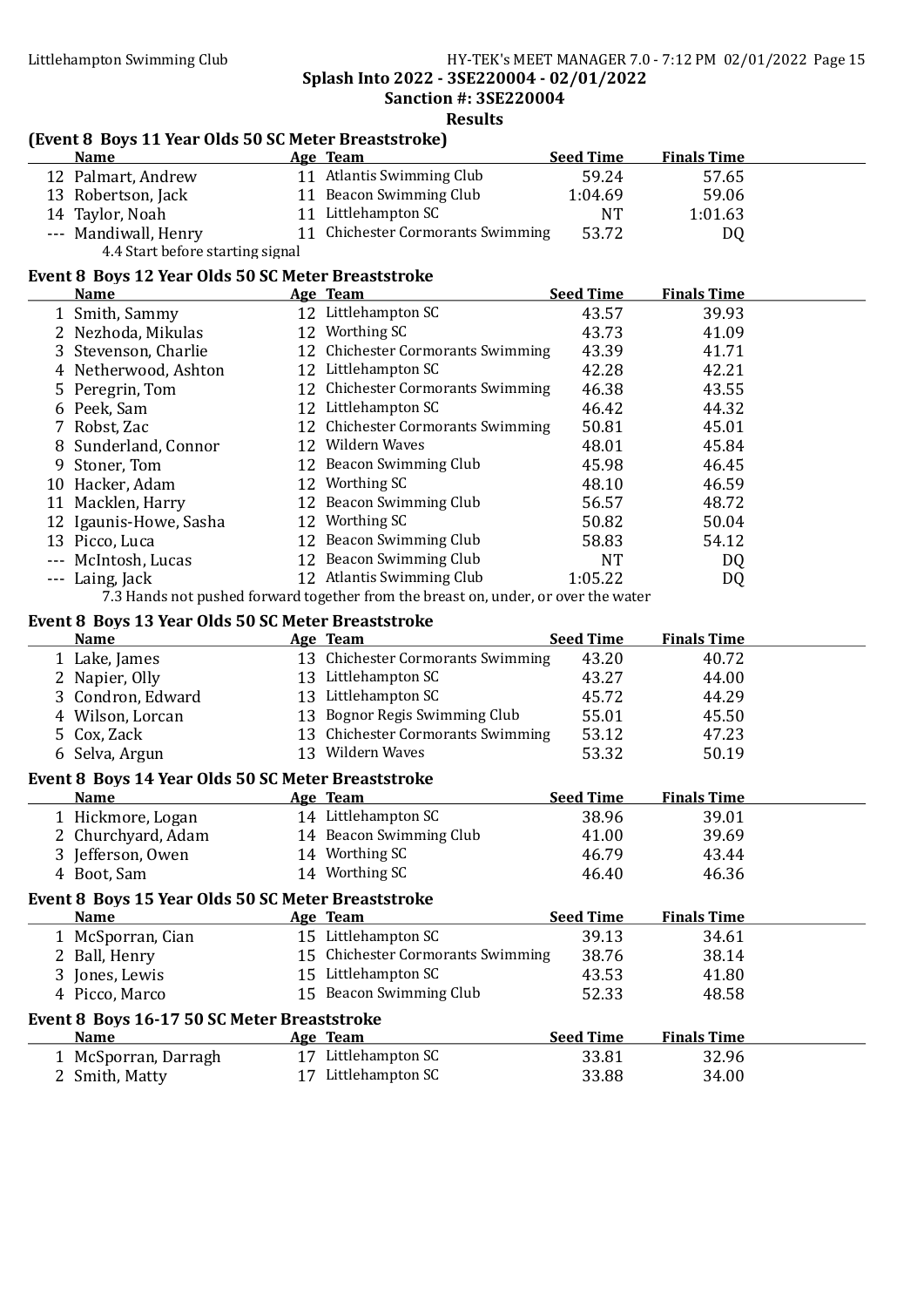### Littlehampton Swimming Club HY-TEK's MEET MANAGER 7.0 - 7:12 PM 02/01/2022 Page 16 Splash Into 2022 - 3SE220004 - 02/01/2022

Sanction #: 3SE220004

| (Event 8 Boys 16-17 50 SC Meter Breaststroke)                  |                                             |                           |                             |  |
|----------------------------------------------------------------|---------------------------------------------|---------------------------|-----------------------------|--|
| <b>Name</b>                                                    | Age Team                                    | <b>Seed Time</b>          | <b>Finals Time</b>          |  |
| 3 MacCallum, Sam                                               | 17 Littlehampton SC                         | 35.05                     | 34.95                       |  |
| 4 Van Nes, Joe                                                 | 16 Worthing SC                              | 37.30                     | 38.73                       |  |
| 5 Sargent, Christopher                                         | 16 Bognor Regis Swimming Club               | 48.68                     | 42.61                       |  |
| Event 8 Boys 18 & Over 50 SC Meter Breaststroke                |                                             |                           |                             |  |
| <b>Name</b>                                                    | Age Team                                    | <b>Seed Time</b>          | <b>Finals Time</b>          |  |
| 1 Browning, Ben                                                | 18 Beacon Swimming Club                     | 33.55                     | 32.77                       |  |
| 2 Hogg, Tom                                                    | 18 Littlehampton SC                         | 32.39                     | 32.89                       |  |
| 3 Strowger, Archie                                             | 18 Littlehampton SC                         | 33.75                     | 32.90                       |  |
| 4 Prior, Darren                                                | 46 Littlehampton SC                         | 36.03                     | 37.67                       |  |
| 5 Moyes, Louis                                                 | 18 Beacon Swimming Club                     | 1:17.70                   | 1:08.80                     |  |
|                                                                |                                             |                           |                             |  |
| Event 9 Girls 9 Year Olds 50 SC Meter Freestyle<br><b>Name</b> | Age Team                                    | <b>Seed Time</b>          | <b>Finals Time</b>          |  |
|                                                                | 9 Worthing SC                               |                           |                             |  |
| 1 Wardle, Hollie                                               |                                             | 40.50                     | 39.34                       |  |
| 2 Cheeseman, Sophia                                            | 9 Beacon Swimming Club                      | 40.00                     | 42.53                       |  |
| 3 Crathern, Hen                                                | 9 Beacon Swimming Club                      | 45.72                     | 43.49                       |  |
| 4 McClean, Daisy                                               | 9 Wildern Waves                             | 49.60                     | 43.97                       |  |
| 5 Dedman, Meridith                                             | 9 Atlantis Swimming Club                    | 44.10                     | 45.34                       |  |
| 6 French, Amy                                                  | 9 Atlantis Swimming Club                    | 56.18                     | 48.49                       |  |
| 7 Maynard, Amber                                               | 9 Littlehampton SC                          | 57.37                     | 48.82                       |  |
| 8 Andrews, Olivia                                              | 9 Atlantis Swimming Club                    | <b>NT</b>                 | 50.03                       |  |
| 9 Kerridge, Imogen                                             | 9 Bognor Regis Swimming Club                | <b>NT</b>                 | 51.48                       |  |
| 10 Lewis, Martha                                               | 9 Atlantis Swimming Club                    | 1:05.91                   | 59.55                       |  |
| Event 9 Girls 10 Year Olds 50 SC Meter Freestyle               |                                             |                           |                             |  |
| <b>Name</b>                                                    | Age Team                                    | <b>Seed Time</b>          | <b>Finals Time</b>          |  |
|                                                                |                                             |                           |                             |  |
| 1 Langer, Amy                                                  | 10 Atlantis Swimming Club                   | 34.70                     | 35.34                       |  |
| 2 Olney, Ciara                                                 | 10 Atlantis Swimming Club                   | 36.89                     | 35.76                       |  |
| 3 MacDonald, Hollie                                            | 10 Littlehampton SC                         | 35.64                     | 36.93                       |  |
| 4 Mortiboys, Lola                                              | 10 Littlehampton SC                         | 38.83                     | 37.60                       |  |
|                                                                | 10 Atlantis Swimming Club                   | 37.90                     | 37.62                       |  |
| 5 Tyler, Lucy                                                  | 10 Beacon Swimming Club                     | 44.40                     | 38.91                       |  |
| 6 Breen, Charlotte                                             | 10 Littlehampton SC                         | 36.98                     |                             |  |
| 7 Carr, Jasmine                                                |                                             |                           | 40.08                       |  |
| 8 Fialho, Matilde                                              | 10 Atlantis Swimming Club                   | 50.03                     | 40.81                       |  |
| 9 Groves, Elizabeth                                            | 10 Worthing SC<br>10 Atlantis Swimming Club | 43.18                     | 40.85                       |  |
| 10 Standing, Emma-Sky                                          |                                             | 42.94                     | 43.13                       |  |
| 11 Rehman, Valentina                                           | 10 Beacon Swimming Club                     | 1:00.38                   | 44.26                       |  |
| 12 Clarke, Sophie                                              | 10 Bognor Regis Swimming Club               | 48.44                     | 44.52                       |  |
| 13 Mitten, Erin                                                | 10 Beacon Swimming Club                     | 48.22                     | 44.83                       |  |
| 14 Stewart, Elizabeth                                          | 10 Beacon Swimming Club                     | 50.32                     | 46.87                       |  |
| 15 Foskett, Zara                                               | 10 Atlantis Swimming Club                   | <b>NT</b>                 | 48.50                       |  |
| 16 Joyce, Alice                                                | 10 Bognor Regis Swimming Club               | 58.11                     | 52.40                       |  |
| 17 Algar, Mia                                                  | 10 Littlehampton SC                         | 1:06.83                   | 53.56                       |  |
| 18 Baggley, Martha                                             | 10 Atlantis Swimming Club                   | <b>NT</b>                 | 54.34                       |  |
| 19 Saunders, Ruby                                              | 10 Bognor Regis Swimming Club               | <b>NT</b>                 | 58.00                       |  |
| --- Kelly, Piper                                               | 10 Worthing SC                              | 41.70                     | DQ                          |  |
| 4.4 Start before starting signal                               |                                             |                           |                             |  |
| Event 9 Girls 11 Year Olds 50 SC Meter Freestyle               |                                             |                           |                             |  |
| <b>Name</b><br>1 Maynard, Freya                                | <b>Age Team</b><br>11 Littlehampton SC      | <b>Seed Time</b><br>33.23 | <b>Finals Time</b><br>33.07 |  |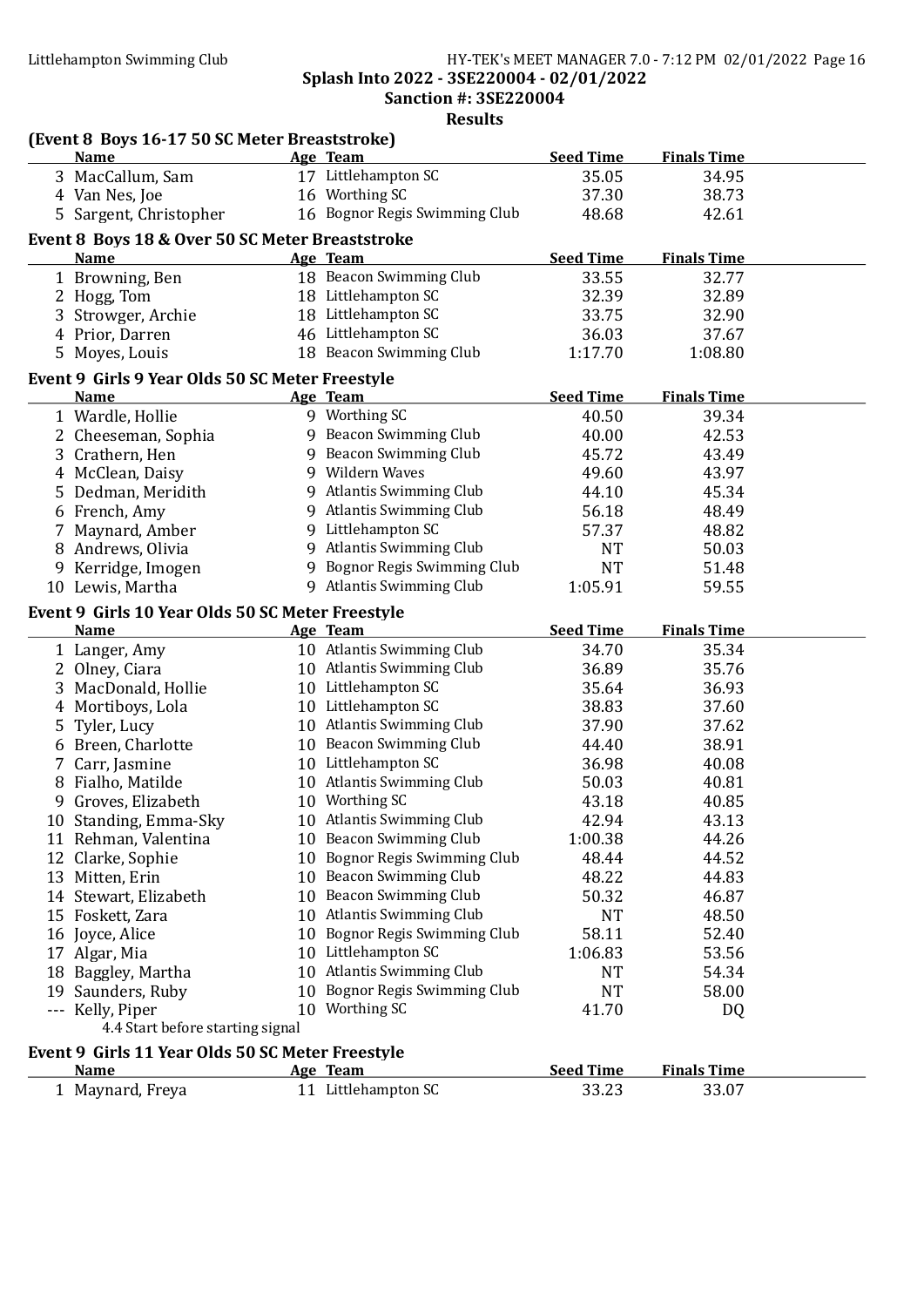#### Littlehampton Swimming Club HY-TEK's MEET MANAGER 7.0 - 7:12 PM 02/01/2022 Page 17 Splash Into 2022 - 3SE220004 - 02/01/2022 Sanction #: 3SE220004

Results

## (Event 9 Girls 11 Year Olds 50 SC Meter Freestyle)

|   | <b>Name</b>                                      |    | Age Team                                      | <b>Seed Time</b> | <b>Finals Time</b> |  |
|---|--------------------------------------------------|----|-----------------------------------------------|------------------|--------------------|--|
|   | 2 Orosz, Lia                                     |    | 11 Atlantis Swimming Club                     | 36.57            | 33.18              |  |
|   | 3 Taylor, Saskia                                 |    | 11 Beacon Swimming Club                       | 34.50            | 33.74              |  |
|   | 4 Parsons, Charlotte                             |    | 11 Littlehampton SC                           | 33.71            | 34.37              |  |
|   | 5 Lewis, Madeline                                |    | 11 Atlantis Swimming Club                     | 38.50            | 34.45              |  |
|   | 6 Stanley, Evie-Rose                             |    | 11 Wildern Waves                              | <b>NT</b>        | 34.69              |  |
|   | 7 Middleton, Maia                                |    | 11 Littlehampton SC                           | 34.69            | 35.37              |  |
|   | 8 Parker, Lily                                   |    | 11 Worthing SC                                | 38.52            | 35.94              |  |
|   |                                                  |    | 11 Box Hill Sc                                | 36.69            | 36.15              |  |
|   | 9 Wall, Jessica                                  |    | 11 Atlantis Swimming Club                     | 38.29            | 36.73              |  |
|   | 10 Barker, Megan                                 |    | 11 Worthing SC                                | 41.48            | 38.25              |  |
|   | 11 Bettis, Arabella                              |    | 11 Atlantis Swimming Club                     | 42.72            |                    |  |
|   | 12 Edwards, Isla                                 |    | 11 Beacon Swimming Club                       |                  | 38.58              |  |
|   | 13 Lennard, Evie                                 |    | 11 Beacon Swimming Club                       | 45.04            | 40.12              |  |
|   | 14 Jenkins, Eloise                               |    |                                               | 37.00            | 40.55              |  |
|   | 15 Phipps, Daisy                                 |    | 11 Atlantis Swimming Club<br>11 Wildern Waves | 48.34            | 42.52              |  |
|   | 16 Dodman, Eloise                                |    | 11 Wildern Waves                              | <b>NT</b>        | 45.19              |  |
|   | 17 Brossier, Jennifer                            |    |                                               | 50.50            | 46.12              |  |
|   | 18 Neligan, Holly                                |    | 11 Atlantis Swimming Club                     | 52.53            | 49.54              |  |
|   | --- Lewis, Audrey                                |    | 11 Atlantis Swimming Club                     | 55.68            | DQ                 |  |
|   | 4.4 Start before starting signal                 |    |                                               |                  |                    |  |
|   | Event 9 Girls 12 Year Olds 50 SC Meter Freestyle |    |                                               |                  |                    |  |
|   | <b>Name</b>                                      |    | Age Team                                      | <b>Seed Time</b> | <b>Finals Time</b> |  |
|   | 1 Seacombe, Ella                                 |    | 12 Chichester Cormorants Swimming             | 31.47            | 31.84              |  |
|   | 2 Cook, Emily                                    |    | 12 Cranleigh Amateur Swimming Clu             | 31.78            | 31.98              |  |
|   | 3 Lawson, Isla                                   |    | 12 Beacon Swimming Club                       | 33.60            | 32.03              |  |
|   | 4 Wall, Megan                                    |    | 12 Box Hill Sc                                | 34.00            | 32.68              |  |
|   | 5 Goodall, Hannah                                |    | 12 Wildern Waves                              | 33.17            | 33.19              |  |
|   | 6 Lavender, Annabel                              |    | 12 Worthing SC                                | 33.96            | 34.67              |  |
|   | 7 Parker-Smith, Sophie                           |    | 12 Atlantis Swimming Club                     | 40.80            | 34.86              |  |
|   | 8 Smith, Megan                                   |    | 12 Chichester Cormorants Swimming             | 38.53            | 35.66              |  |
|   | 9 Baggley, Lara                                  |    | 12 Atlantis Swimming Club                     | 38.18            | 35.86              |  |
|   | 10 Maccallum, Gracie                             |    | 12 Littlehampton SC                           | 36.11            | 36.19              |  |
|   | 11 Cheeseman, Neive                              |    | 12 Beacon Swimming Club                       | 36.46            | 36.53              |  |
|   | 12 Nicolaou, Elina                               |    | 12 Littlehampton SC                           | 48.37            | 37.38              |  |
|   | 13 Holness, Esme                                 |    | 12 Littlehampton SC                           | 40.94            | 37.42              |  |
|   | 14 Burnham, Lottie                               |    | 12 Wildern Waves                              | 37.34            | 37.64              |  |
|   | 15 Pitts, Lucy                                   |    | 12 Chichester Cormorants Swimming             | 47.06            | 42.36              |  |
|   | 16 West, Jess                                    |    | 12 Beacon Swimming Club                       | 51.38            | 49.45              |  |
|   | 17 Childs, Erin                                  |    | 12 Beacon Swimming Club                       | <b>NT</b>        | 49.73              |  |
|   | 18 Stebbings, Jasmine                            |    | 12 Atlantis Swimming Club                     | <b>NT</b>        | 54.62              |  |
|   | Event 9 Girls 13 Year Olds 50 SC Meter Freestyle |    |                                               |                  |                    |  |
|   | <b>Name</b>                                      |    | Age Team                                      | <b>Seed Time</b> | <b>Finals Time</b> |  |
|   | 1 Howells-Davies, Lana                           |    | 13 Cranleigh Amateur Swimming Clu             | 31.00            | 30.72              |  |
|   | 2 Johnson, Libby                                 |    | 13 Chichester Cormorants Swimming             | 33.85            | 31.73              |  |
| 3 | Clarke, Hannah                                   |    | 13 Bognor Regis Swimming Club                 | 31.56            | 31.82              |  |
|   | 4 Weldon, Marie                                  |    | 13 Atlantis Swimming Club                     | 31.79            | 31.90              |  |
|   | 5 Brockwell, Holly                               |    | 13 Littlehampton SC                           | 31.48            | 32.05              |  |
|   | 6 Dawson-Crouch, Isabelle                        |    | 13 Beacon Swimming Club                       | 31.30            | 32.56              |  |
|   | 7 Joubert, Eloise                                | 13 | <b>Chichester Cormorants Swimming</b>         | 34.54            | 32.74              |  |
|   |                                                  |    |                                               |                  |                    |  |
|   | 8 Anderson, Evie                                 |    | 13 Bognor Regis Swimming Club                 | 33.35            | 32.75              |  |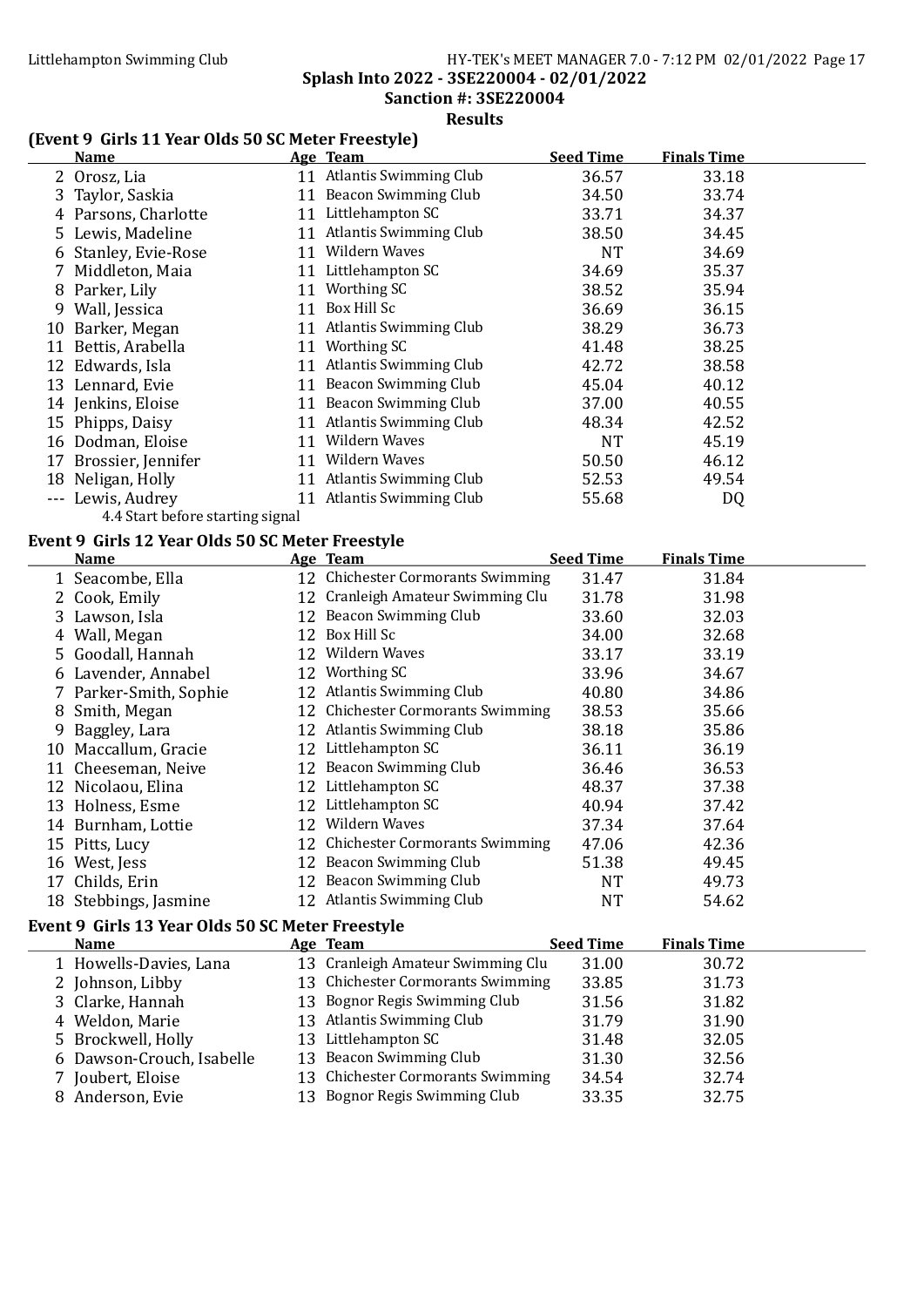#### Littlehampton Swimming Club HY-TEK's MEET MANAGER 7.0 - 7:12 PM 02/01/2022 Page 18 Splash Into 2022 - 3SE220004 - 02/01/2022

Sanction #: 3SE220004

Results

### (Event 9 Girls 13 Year Olds 50 SC Meter Freestyle)

|   | <b>Name</b>                                      | Age Team                          | <b>Seed Time</b> | <b>Finals Time</b> |
|---|--------------------------------------------------|-----------------------------------|------------------|--------------------|
|   | 9 Savage, Olivia                                 | 13 Worthing SC                    | 32.40            | 32.97              |
|   | 10 Mitten, Chelsea                               | 13 Beacon Swimming Club           | 33.94            | 33.02              |
|   | 11 Serttas, Leyla                                | 13 Worthing SC                    | 38.32            | 33.70              |
|   | 12 Mann, Sophie                                  | 13 Wildern Waves                  | 35.29            | 35.08              |
|   | 13 Beddison, Cecilia                             | 13 Cranleigh Amateur Swimming Clu | 38.59            | 35.49              |
|   | 14 Lewis, Merry                                  | 13 Atlantis Swimming Club         | 38.81            | 35.56              |
|   | 15 Blythe, Isabella                              | 13 Chichester Cormorants Swimming | 38.27            | 37.26              |
|   | 16 Stebbings, Mia                                | 13 Atlantis Swimming Club         | 37.70            | 37.28              |
|   | 17 Ball, Sophie                                  | 13 Chichester Cormorants Swimming | 37.45            | 37.35              |
|   | 18 Crouch, Lilly                                 | 13 Bognor Regis Swimming Club     | 40.37            | 37.42              |
|   | 19 Langer, Rachael                               | 13 Atlantis Swimming Club         | 38.10            | 37.78              |
|   | 20 Jones, Ella                                   | 13 Chichester Cormorants Swimming | 43.07            | 38.93              |
|   | Event 9 Girls 14 Year Olds 50 SC Meter Freestyle |                                   |                  |                    |
|   | Name                                             | Age Team                          | <b>Seed Time</b> | <b>Finals Time</b> |
|   | 1 Parker, Nicole                                 | 14 Chichester Cormorants Swimming | 29.34            | 30.17              |
|   | 2 Carman, Emily                                  | 14 Littlehampton SC               | 30.40            | 30.21              |
|   | 3 Wardle, Ella                                   | 14 Worthing SC                    | 30.34            | 30.41              |
|   | 4 Trigueirinho, Gabriela                         | 14 Sevenoaks SC                   | 30.69            | 30.98              |
|   | 5 Niziolek, Ellie                                | 14 Wildern Waves                  | 32.23            | 31.31              |
|   | 6 Harris, Fliss                                  | 14 Littlehampton SC               | 31.30            | 31.71              |
|   | 7 Isitt, Millie                                  | 14 Littlehampton SC               | 31.89            | 32.20              |
|   | 8 Iden, Millie                                   | 14 Littlehampton SC               | 31.61            | 32.33              |
|   | 9 Algar, Ciara                                   | 14 Littlehampton SC               | 32.42            | 32.94              |
|   | 10 Greenlees, Sienna                             | 14 Beacon Swimming Club           | 33.20            | 33.22              |
|   | 11 Lewry, Poppy                                  | 14 Littlehampton SC               | 35.44            | 33.63              |
|   | 12 Ingram, Florence                              | 14 Chichester Cormorants Swimming | 33.68            | 33.80              |
|   | 13 Feaver, Trinity                               | 14 Littlehampton SC               | 33.00            | 33.84              |
|   | 14 Evans, Isabel                                 | 14 Wildern Waves                  | 35.13            | 35.16              |
|   | 15 McGurk, Lucia                                 | 14 Chichester Cormorants Swimming | 36.01            | 35.85              |
|   | 16 Cassidy, Mattie                               | 14 Beacon Swimming Club           | 35.56            | 36.16              |
|   | 17 Hutchinson, Emily                             | 14 Wildern Waves                  | 37.65            | 39.89              |
|   | 18 Miles, Emma                                   | 14 Littlehampton SC               | 41.81            | 40.46              |
|   |                                                  |                                   |                  |                    |
|   | Event 9 Girls 15 Year Olds 50 SC Meter Freestyle |                                   |                  |                    |
|   | <b>Name</b>                                      | Age Team<br>15 Littlehampton SC   | <b>Seed Time</b> | <b>Finals Time</b> |
|   | 1 Netherwood, Marissa                            |                                   | 29.79            | 30.28              |
|   | 2 Jefferson, Jasmine                             | 15 Worthing SC                    | 30.77            | 30.33              |
|   | 3 Varrall, Emma                                  | 15 Beacon Swimming Club           | 30.10            | 30.75              |
| 4 | Smith, Becky                                     | 15 Littlehampton SC               | 30.63            | 30.81              |
|   | 5 Harkin, Emma                                   | 15 Littlehampton SC               | 30.74            | 31.04              |
|   | 6 Napier, Ella                                   | 15 Littlehampton SC               | 31.19            | 31.67              |
|   | 7 Isitt, Issy                                    | 15 Littlehampton SC               | 34.49            | 34.84              |
|   | 8 Jones, Hazel                                   | 15 Chichester Cormorants Swimming | 35.05            | 35.51              |
|   | 9 MacCallum, Tilda                               | 15 Littlehampton SC               | 37.15            | 36.32              |
|   | 10 Churchyard, Katie                             | 15 Beacon Swimming Club           | 35.40            | 38.45              |
|   | Event 9 Girls 16-17 50 SC Meter Freestyle        |                                   |                  |                    |
|   | Name                                             | Age Team                          | <b>Seed Time</b> | <b>Finals Time</b> |
|   | 1 Fenwick, Megan                                 | 17 Wildern Waves                  | 29.13            | 30.20              |
|   | 2 Cooper, Caitlin                                | 16 Worthing SC                    | 30.31            | 30.27              |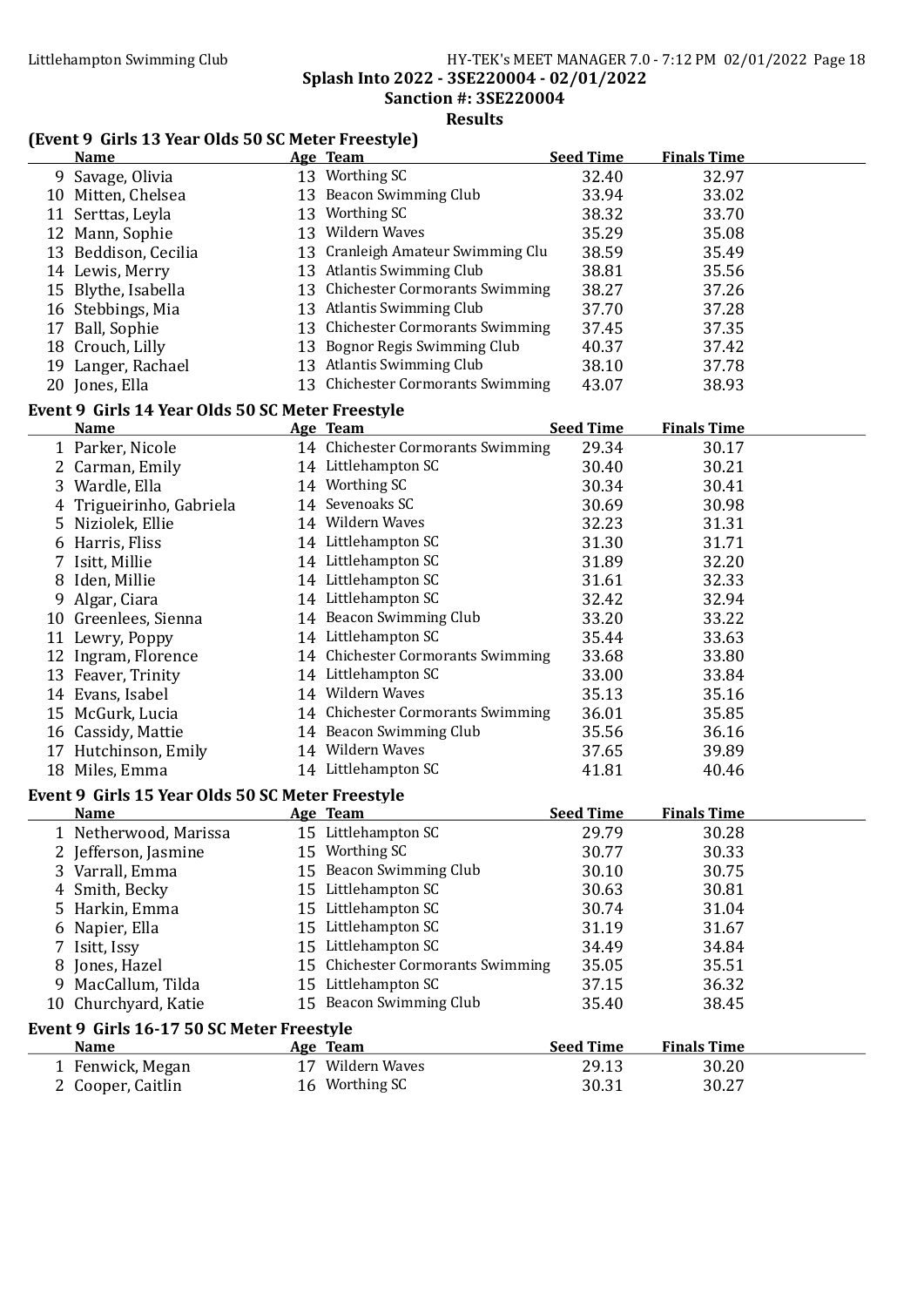#### Littlehampton Swimming Club HY-TEK's MEET MANAGER 7.0 - 7:12 PM 02/01/2022 Page 19 Splash Into 2022 - 3SE220004 - 02/01/2022 Sanction #: 3SE220004

|                                                                                   | Results                                                                            |                           |                    |  |
|-----------------------------------------------------------------------------------|------------------------------------------------------------------------------------|---------------------------|--------------------|--|
| (Event 9 Girls 16-17 50 SC Meter Freestyle)                                       |                                                                                    |                           |                    |  |
| <b>Name</b><br>3 Devey, Mia                                                       | <b>Age Team</b><br>16 Beacon Swimming Club                                         | <b>Seed Time</b><br>28.90 | <b>Finals Time</b> |  |
|                                                                                   | 17 Beacon Swimming Club                                                            |                           | 31.10              |  |
| 4 Grose, Sarah                                                                    | 17 Littlehampton SC                                                                | 33.70                     | 33.93              |  |
| 5 Hickmore, Kaitlin                                                               |                                                                                    | 34.36                     | 35.27              |  |
| Event 9 Girls 18 & Over 50 SC Meter Freestyle                                     |                                                                                    |                           |                    |  |
| <b>Name</b>                                                                       | Age Team                                                                           | <b>Seed Time</b>          | <b>Finals Time</b> |  |
| 1 Macrae, Amber                                                                   | 18 Bognor Regis Swimming Club                                                      | 31.80                     | 32.88              |  |
| Event 10 Boys 9 Year Olds 50 SC Meter Butterfly                                   |                                                                                    |                           |                    |  |
| <b>Name</b>                                                                       | Age Team                                                                           | <b>Seed Time</b>          | <b>Finals Time</b> |  |
| 1 Raymond, Harrison                                                               | 9 Bognor Regis Swimming Club                                                       | <b>NT</b>                 | 45.42              |  |
| 2 Carman, Charlie                                                                 | 9 Littlehampton SC                                                                 | 47.41                     | 49.15              |  |
| 3 Grier, Luka                                                                     | 9 Worthing SC                                                                      | 1:00.37                   | 52.72              |  |
| 4 Faiello, Hugo                                                                   | 9 Atlantis Swimming Club                                                           | 1:19.50                   | 1:02.08            |  |
| Event 10 Boys 10 Year Olds 50 SC Meter Butterfly                                  |                                                                                    |                           |                    |  |
| <b>Name</b>                                                                       | Age Team                                                                           | <b>Seed Time</b>          | <b>Finals Time</b> |  |
| 1 Lavender, Benjamin                                                              | 10 Worthing SC                                                                     | 48.83                     | 51.47              |  |
| 2 Krol, Zac                                                                       | 10 Atlantis Swimming Club                                                          | 55.86                     | 52.84              |  |
| 3 Walton, Luke                                                                    | 10 Atlantis Swimming Club                                                          | <b>NT</b>                 | 54.36              |  |
| 4 Castle, William                                                                 | 10 Atlantis Swimming Club                                                          | 1:10.76                   | 54.89              |  |
| 5 Graves, Luke                                                                    | 10 Atlantis Swimming Club                                                          | 1:06.59                   | 1:00.42            |  |
| 6 Brown, Milo                                                                     | 10 Littlehampton SC                                                                | 1:01.14                   | 1:04.48            |  |
| --- Mansfield-Osborne, Myles                                                      | 10 Atlantis Swimming Club                                                          | 52.83                     | DQ                 |  |
|                                                                                   | 8.3 Movements of the legs not simultaneous or alternating movement of legs or feet |                           |                    |  |
|                                                                                   |                                                                                    |                           |                    |  |
| Event 10 Boys 11 Year Olds 50 SC Meter Butterfly<br><b>Name</b>                   | Age Team                                                                           | <b>Seed Time</b>          | <b>Finals Time</b> |  |
| 1 Cusack, Ben                                                                     | 11 Beacon Swimming Club                                                            | 42.60                     | 41.71              |  |
| 2 Hogg, Wilf                                                                      | 11 Littlehampton SC                                                                | 46.59                     | 43.40              |  |
| 3 Mandiwall, Henry                                                                | 11 Chichester Cormorants Swimming                                                  | 46.70                     | 49.28              |  |
| 4 Gilford, Joshua                                                                 | 11 Atlantis Swimming Club                                                          | 52.50                     | 54.00              |  |
| 5 Palmart, Andrew                                                                 | 11 Atlantis Swimming Club                                                          | 56.74                     | 54.72              |  |
|                                                                                   | 11 Atlantis Swimming Club                                                          | 1:02.85                   | 57.48              |  |
| 6 Weldon, Marcus                                                                  |                                                                                    |                           |                    |  |
| 7 Webley, Kane                                                                    | 11 Chichester Cormorants Swimming<br>11 Littlehampton SC                           | 1:01.65                   | 58.18              |  |
| --- Williams, Henry<br>8.3 Breaststroke kick used (legal in Masters Competitions) |                                                                                    | 37.88                     | <b>DQ</b>          |  |
|                                                                                   |                                                                                    |                           |                    |  |
| Event 10 Boys 12 Year Olds 50 SC Meter Butterfly                                  |                                                                                    |                           |                    |  |
| <b>Name</b>                                                                       | Age Team                                                                           | <b>Seed Time</b>          | <b>Finals Time</b> |  |
| 1 Nezhoda, Mikulas                                                                | 12 Worthing SC                                                                     | 39.39                     | 34.85              |  |
| 2 Stevenson, Charlie                                                              | 12 Chichester Cormorants Swimming                                                  | 36.08                     | 35.09              |  |
| 3 Netherwood, Ashton                                                              | 12 Littlehampton SC                                                                | 36.81                     | 35.28              |  |
| 4 Smith, Sammy                                                                    | 12 Littlehampton SC                                                                | 40.73                     | 35.88              |  |
| 5 Peregrin, Tom                                                                   | 12 Chichester Cormorants Swimming                                                  | 49.17                     | 41.66              |  |
| 6 Picco, Luca                                                                     | 12 Beacon Swimming Club                                                            | 1:05.40                   | 52.82              |  |
| --- Harrison, Seb                                                                 | 12 Beacon Swimming Club                                                            | 41.27                     | DQ                 |  |
| 4.4 Start before starting signal                                                  |                                                                                    |                           |                    |  |
| Event 10 Boys 13 Year Olds 50 SC Meter Butterfly                                  |                                                                                    |                           |                    |  |
| <b>Name</b>                                                                       | Age Team                                                                           | <b>Seed Time</b>          | <b>Finals Time</b> |  |
| 1 Napier, Olly                                                                    | 13 Littlehampton SC                                                                | 37.88                     | 37.57              |  |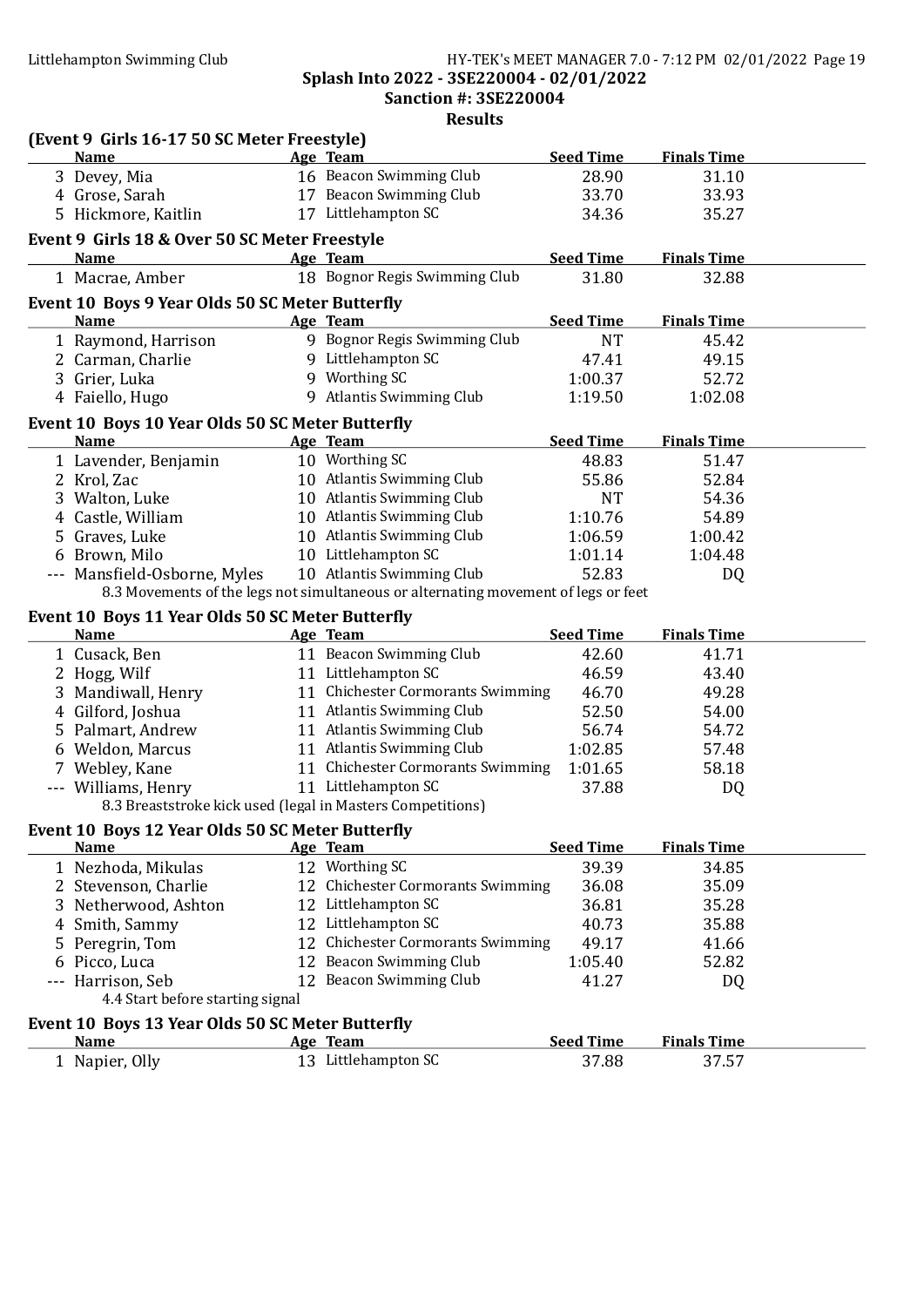#### Littlehampton Swimming Club HY-TEK's MEET MANAGER 7.0 - 7:12 PM 02/01/2022 Page 20 Splash Into 2022 - 3SE220004 - 02/01/2022

Sanction #: 3SE220004

|    |                                                                                                | <b>Results</b>                                                |                  |                    |  |
|----|------------------------------------------------------------------------------------------------|---------------------------------------------------------------|------------------|--------------------|--|
|    | (Event 10 Boys 13 Year Olds 50 SC Meter Butterfly)<br><b>Example 2</b> Age Team<br><b>Name</b> |                                                               | <b>Seed Time</b> | <b>Finals Time</b> |  |
|    | 2 Lake, James                                                                                  | 13 Chichester Cormorants Swimming                             | 39.78            | 38.69              |  |
|    | 3 Cox, Zack                                                                                    | 13 Chichester Cormorants Swimming                             | 54.46            | 40.54              |  |
|    |                                                                                                |                                                               |                  |                    |  |
|    | Event 10 Boys 14 Year Olds 50 SC Meter Butterfly                                               |                                                               |                  |                    |  |
|    | <b>Name</b>                                                                                    | Age Team                                                      | <b>Seed Time</b> | <b>Finals Time</b> |  |
|    | 1 Hickmore, Logan                                                                              | 14 Littlehampton SC                                           | 36.23            | 33.69              |  |
|    | 2 Churchyard, Adam                                                                             | 14 Beacon Swimming Club                                       | 40.40            | 35.27              |  |
|    | 3 Macrae, Henry                                                                                | 14 Bognor Regis Swimming Club                                 | 37.13            | 35.81              |  |
|    | 4 Perry, Evyn                                                                                  | 14 Chichester Cormorants Swimming                             | 47.40            | 37.66              |  |
|    | Event 10 Boys 15 Year Olds 50 SC Meter Butterfly                                               |                                                               |                  |                    |  |
|    | <b>Name</b>                                                                                    | Age Team                                                      | <b>Seed Time</b> | <b>Finals Time</b> |  |
|    | 1 McSporran, Cian                                                                              | 15 Littlehampton SC                                           | 39.50            | 34.81              |  |
|    | 2 Ball, Henry                                                                                  | 15 Chichester Cormorants Swimming                             | 40.51            | 34.84              |  |
|    | 3 English, Noah                                                                                | 15 Worthing SC                                                | 37.43            | 35.65              |  |
|    | 4 Picco, Marco                                                                                 | 15 Beacon Swimming Club                                       | 42.36            | 40.07              |  |
|    | Event 10 Boys 16-17 50 SC Meter Butterfly                                                      |                                                               |                  |                    |  |
|    | <b>Name</b>                                                                                    | Age Team                                                      | <b>Seed Time</b> | <b>Finals Time</b> |  |
|    | 1 McSporran, Darragh                                                                           | 17 Littlehampton SC                                           | 27.46            | 27.94              |  |
|    | 2 Smith, Matty                                                                                 | 17 Littlehampton SC                                           | 31.41            | 29.20              |  |
|    | 3 Fernandes, Daniel                                                                            | 16 Littlehampton SC                                           | 29.84            | 29.27              |  |
|    | 4 Potts, James                                                                                 | 16 Chichester Cormorants Swimming                             | 29.43            | 29.77              |  |
|    | 5 MacCallum, Sam                                                                               | 17 Littlehampton SC                                           | 32.49            | 31.36              |  |
|    |                                                                                                |                                                               |                  |                    |  |
|    | Event 10 Boys 18 & Over 50 SC Meter Butterfly<br><b>Name</b>                                   | Age Team                                                      | <b>Seed Time</b> | <b>Finals Time</b> |  |
|    | 1 Hogg, Tom                                                                                    | 18 Littlehampton SC                                           | 27.77            | 27.99              |  |
|    | 2 Browning, Ben                                                                                | 18 Beacon Swimming Club                                       | 29.74            | 28.30              |  |
|    |                                                                                                |                                                               |                  |                    |  |
|    | Event 11 Girls 9 Year Olds 50 SC Meter Backstroke                                              |                                                               |                  |                    |  |
|    | <b>Name</b>                                                                                    | Age Team                                                      | <b>Seed Time</b> | <b>Finals Time</b> |  |
|    | 1 Wardle, Hollie                                                                               | 9 Worthing SC                                                 | 51.45            | 46.75              |  |
|    | 2 Cheeseman, Sophia                                                                            | 9 Beacon Swimming Club                                        | 51.90            | 48.94              |  |
|    | 3 French, Amy                                                                                  | 9 Atlantis Swimming Club                                      | 1:01.80          | 52.68              |  |
|    | 4 Dedman, Meridith                                                                             | 9 Atlantis Swimming Club                                      | 54.80            | 53.46              |  |
|    | 5 Andrews, Olivia                                                                              | 9 Atlantis Swimming Club                                      | <b>NT</b>        | 56.04              |  |
|    | 6 Kerridge, Imogen                                                                             | 9 Bognor Regis Swimming Club                                  | <b>NT</b>        | 56.72              |  |
|    | --- Lewis, Martha                                                                              | 9 Atlantis Swimming Club                                      | <b>NT</b>        | DQ                 |  |
|    |                                                                                                | 6.2 Left position on the back (other than to initiate a turn) |                  |                    |  |
|    | Event 11 Girls 10 Year Olds 50 SC Meter Backstroke                                             |                                                               |                  |                    |  |
|    | <b>Name</b>                                                                                    | Age Team                                                      | <b>Seed Time</b> | <b>Finals Time</b> |  |
|    | 1 Langer, Amy                                                                                  | 10 Atlantis Swimming Club                                     | 41.84            | 39.97              |  |
|    | 2 Olney, Ciara                                                                                 | 10 Atlantis Swimming Club                                     | 43.05            | 43.18              |  |
|    | 3 Tyler, Lucy                                                                                  | 10 Atlantis Swimming Club                                     | 47.13            | 43.46              |  |
|    | 4 Fialho, Matilde                                                                              | 10 Atlantis Swimming Club                                     | 51.56            | 44.78              |  |
| 5. | Breen, Charlotte                                                                               | 10 Beacon Swimming Club                                       | 48.60            | 45.43              |  |
|    | 6 Groves, Elizabeth                                                                            | 10 Worthing SC                                                | 52.77            | 46.17              |  |
|    | Mortiboys, Lola                                                                                | 10 Littlehampton SC                                           | <b>NT</b>        | 47.58              |  |
| 8  | Kelly, Piper                                                                                   | 10 Worthing SC                                                | 50.71            | 47.77              |  |
| 9  | Mitten, Erin                                                                                   | 10 Beacon Swimming Club                                       | 54.28            | 48.60              |  |
|    |                                                                                                |                                                               |                  |                    |  |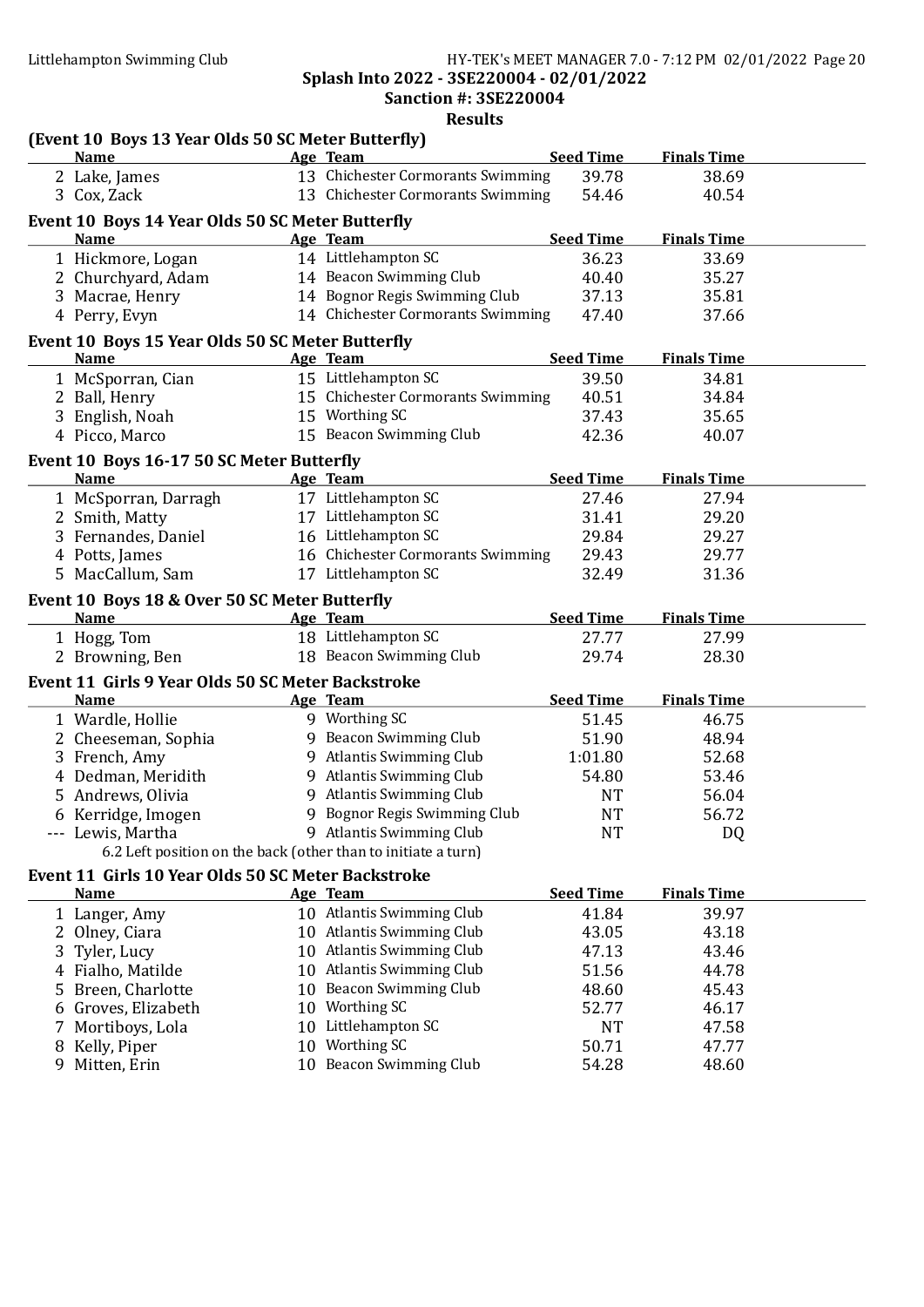#### Littlehampton Swimming Club HY-TEK's MEET MANAGER 7.0 - 7:12 PM 02/01/2022 Page 21 Splash Into 2022 - 3SE220004 - 02/01/2022 Sanction #: 3SE220004

Results

### (Event 11 Girls 10 Year Olds 50 SC Meter Backstroke)

| Name                                                          | Age Team                                                                                  | <b>Seed Time</b> | <b>Finals Time</b> |  |
|---------------------------------------------------------------|-------------------------------------------------------------------------------------------|------------------|--------------------|--|
| 10 Standing, Emma-Sky                                         | 10 Atlantis Swimming Club                                                                 | 49.30            | 49.48              |  |
| 11 Rehman, Valentina                                          | 10 Beacon Swimming Club                                                                   | 1:01.35          | 50.18              |  |
| 12 Clarke, Sophie                                             | 10 Bognor Regis Swimming Club                                                             | 57.82            | 52.44              |  |
| 13 Saunders, Ruby                                             | 10 Bognor Regis Swimming Club                                                             | NT               | 57.96              |  |
| 14 Joyce, Alice                                               | 10 Bognor Regis Swimming Club                                                             | 1:02.20          | 1:06.14            |  |
| 15 Baggley, Martha                                            | 10 Atlantis Swimming Club                                                                 | NT               | 1:08.54            |  |
| --- Algar, Mia                                                | 10 Littlehampton SC                                                                       | <b>NT</b>        | DQ                 |  |
| 6.2 Left position on the back (other than to initiate a turn) |                                                                                           |                  |                    |  |
| --- MacDonald, Hollie                                         | 10 Littlehampton SC                                                                       | 47.18            | DQ                 |  |
|                                                               | 6.4 More than one single or double simultaneous arm pull used to initiate the turn or not |                  |                    |  |

#### Event 11 Girls 11 Year Olds 50 SC Meter Backstroke

| <b>Name</b>             |    | Age Team                          | <b>Seed Time</b> | <b>Finals Time</b> |  |
|-------------------------|----|-----------------------------------|------------------|--------------------|--|
| 1 Orosz, Lia            | 11 | Atlantis Swimming Club            | 43.00            | 39.91              |  |
| 2 Parsons, Charlotte    | 11 | Littlehampton SC                  | 39.44            | 40.75              |  |
| 3 Lewis, Madeline       |    | 11 Atlantis Swimming Club         | 42.70            | 40.88              |  |
| 4 Barker, Megan         | 11 | <b>Atlantis Swimming Club</b>     | 43.16            | 41.12              |  |
| 5 Horstead, Martha      |    | 11 Cranleigh Amateur Swimming Clu | 42.50            | 41.22              |  |
| 6 Howells-Davies, Paige |    | 11 Cranleigh Amateur Swimming Clu | 42.72            | 43.27              |  |
| 7 Wall, Jessica         | 11 | Box Hill Sc                       | 43.98            | 43.98              |  |
| 8 Edwards, Isla         | 11 | <b>Atlantis Swimming Club</b>     | 44.59            | 44.37              |  |
| 9 Lennard, Evie         | 11 | Beacon Swimming Club              | 45.00            | 45.24              |  |
| 10 Jenkins, Eloise      | 11 | Beacon Swimming Club              | 42.40            | 45.72              |  |
| 11 Middleton, Maia      | 11 | Littlehampton SC                  | 45.27            | 45.78              |  |
| 12 Phipps, Daisy        | 11 | <b>Atlantis Swimming Club</b>     | 56.31            | 46.54              |  |
| 13 Bettis, Arabella     | 11 | Worthing SC                       | 50.97            | 47.88              |  |
| 14 Brossier, Jennifer   | 11 | Wildern Waves                     | 54.41            | 53.88              |  |
| 15 Neligan, Holly       | 11 | Atlantis Swimming Club            | 1:02.85          | 54.17              |  |
| 16 Lewis, Audrey        | 11 | <b>Atlantis Swimming Club</b>     | 1:03.13          | 55.56              |  |

#### Event 11 Girls 12 Year Olds 50 SC Meter Backstroke

|   | EVEIIL II 'UII IS 12' IEAL UIUS 30' SU MELEL DACKSLIUKE |    |                                   |                  |                    |  |  |  |
|---|---------------------------------------------------------|----|-----------------------------------|------------------|--------------------|--|--|--|
|   | <b>Name</b>                                             |    | Age Team                          | <b>Seed Time</b> | <b>Finals Time</b> |  |  |  |
|   | 1 Cook, Emily                                           |    | 12 Cranleigh Amateur Swimming Clu | 37.86            | 37.11              |  |  |  |
|   | 2 Seacombe, Ella                                        |    | 12 Chichester Cormorants Swimming | 38.36            | 38.38              |  |  |  |
|   | 3 Goodall, Hannah                                       | 12 | Wildern Waves                     | 41.09            | 40.00              |  |  |  |
|   | Baggley, Lara                                           |    | 12 Atlantis Swimming Club         | 43.90            | 40.02              |  |  |  |
|   | 5 Crathern, Aurora                                      |    | 12 Beacon Swimming Club           | 43.60            | 40.15              |  |  |  |
|   | 6 Parker-Smith, Sophie                                  |    | 12 Atlantis Swimming Club         | 41.18            | 40.64              |  |  |  |
|   | 7 Lavender, Annabel                                     | 12 | Worthing SC                       | 41.12            | 41.14              |  |  |  |
|   | 8 Lawson, Isla                                          |    | 12 Beacon Swimming Club           | 40.80            | 41.35              |  |  |  |
| 9 | Gashi, Viona                                            | 12 | Worthing SC                       | 43.68            | 41.40              |  |  |  |
|   | 10 Burnham, Lottie                                      | 12 | Wildern Waves                     | 42.48            | 41.87              |  |  |  |
|   | 11 Nicolaou, Elina                                      |    | 12 Littlehampton SC               | 43.16            | 42.32              |  |  |  |
|   | 12 Cheeseman, Neive                                     |    | 12 Beacon Swimming Club           | 41.75            | 42.50              |  |  |  |
|   | 13 Holness, Esme                                        |    | 12 Littlehampton SC               | 47.50            | 44.35              |  |  |  |
|   | 14 Maccallum, Gracie                                    |    | 12 Littlehampton SC               | 47.50            | 44.73              |  |  |  |
|   | 15 Pitts, Lucy                                          |    | 12 Chichester Cormorants Swimming | 49.57            | 47.02              |  |  |  |
|   | 16 Childs, Erin                                         | 12 | Beacon Swimming Club              | <b>NT</b>        | 56.39              |  |  |  |
|   | 17 West, Jess                                           |    | 12 Beacon Swimming Club           | 1:01.06          | 57.25              |  |  |  |
|   | 18 Stebbings, Jasmine                                   |    | 12 Atlantis Swimming Club         | <b>NT</b>        | 1:07.03            |  |  |  |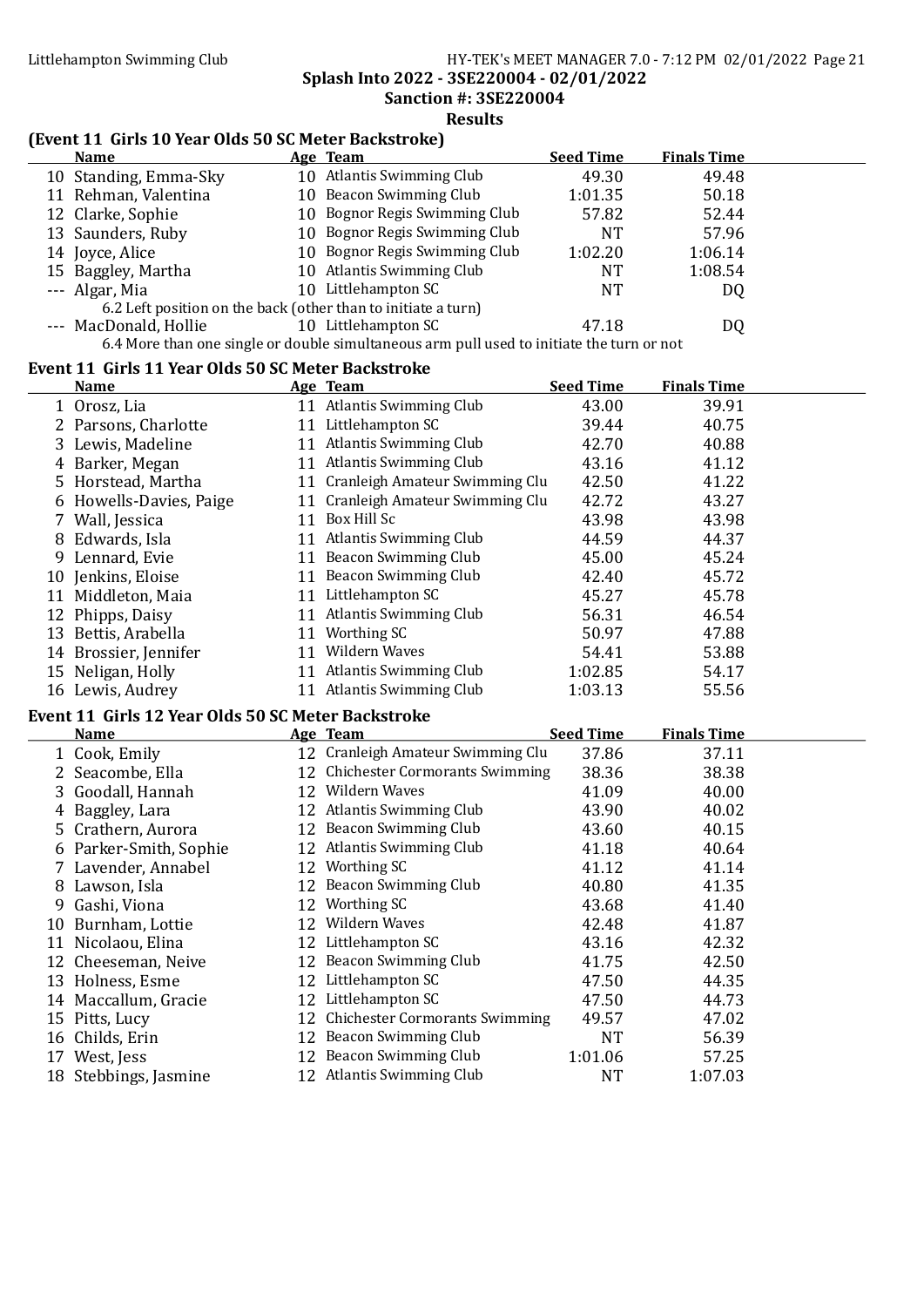Splash Into 2022 - 3SE220004 - 02/01/2022 Sanction #: 3SE220004

| <b>Results</b>                                     |                                                                   |  |                                   |                  |                    |  |  |
|----------------------------------------------------|-------------------------------------------------------------------|--|-----------------------------------|------------------|--------------------|--|--|
|                                                    | (Event 11 Girls 12 Year Olds 50 SC Meter Backstroke)              |  |                                   |                  |                    |  |  |
|                                                    | <b>Name</b>                                                       |  | Age Team                          | <b>Seed Time</b> | <b>Finals Time</b> |  |  |
|                                                    | --- Wall, Megan                                                   |  | 12 Box Hill Sc                    | 44.57            | DQ                 |  |  |
|                                                    | 6.2 Left position on the back (other than to initiate a turn)     |  |                                   |                  |                    |  |  |
|                                                    | Event 11 Girls 13 Year Olds 50 SC Meter Backstroke                |  |                                   |                  |                    |  |  |
|                                                    | <b>Name</b>                                                       |  | Age Team                          | <b>Seed Time</b> | <b>Finals Time</b> |  |  |
|                                                    | 1 Webb, Eve                                                       |  | 13 Cranleigh Amateur Swimming Clu | 34.45            | 33.51              |  |  |
|                                                    | 2 Brockwell, Holly                                                |  | 13 Littlehampton SC               | 35.75            | 35.66              |  |  |
|                                                    | 3 Joubert, Eloise                                                 |  | 13 Chichester Cormorants Swimming | 40.00            | 36.58              |  |  |
|                                                    | 4 Carter, Molly                                                   |  | 13 Beacon Swimming Club           | 37.42            | 36.69              |  |  |
|                                                    | 5 Mitten, Chelsea                                                 |  | 13 Beacon Swimming Club           | 39.72            | 38.05              |  |  |
|                                                    | 6 Dawson-Crouch, Isabelle                                         |  | 13 Beacon Swimming Club           | 38.25            | 38.06              |  |  |
|                                                    | 7 Clarke, Hannah                                                  |  | 13 Bognor Regis Swimming Club     | 36.77            | 38.50              |  |  |
|                                                    | 8 Anderson, Evie                                                  |  | 13 Bognor Regis Swimming Club     | 39.67            | 39.75              |  |  |
|                                                    | 9 Weldon, Marie                                                   |  | 13 Atlantis Swimming Club         | 40.09            | 40.10              |  |  |
|                                                    | 10 Serttas, Leyla                                                 |  | 13 Worthing SC                    | 45.00            | 40.12              |  |  |
|                                                    | 11 Lewis, Merry                                                   |  | 13 Atlantis Swimming Club         | 42.92            | 40.95              |  |  |
|                                                    | 12 Beddison, Cecilia                                              |  | 13 Cranleigh Amateur Swimming Clu | 42.88            | 41.18              |  |  |
|                                                    | 13 Langer, Rachael                                                |  | 13 Atlantis Swimming Club         | 44.15            | 41.25              |  |  |
|                                                    | 14 Mann, Sophie                                                   |  | 13 Wildern Waves                  | 40.23            | 42.01              |  |  |
|                                                    | 15 Stebbings, Mia                                                 |  | 13 Atlantis Swimming Club         | 44.83            | 43.67              |  |  |
|                                                    | 16 Blythe, Isabella                                               |  | 13 Chichester Cormorants Swimming | 48.75            | 45.30              |  |  |
|                                                    |                                                                   |  |                                   |                  |                    |  |  |
|                                                    | Event 11 Girls 14 Year Olds 50 SC Meter Backstroke<br><b>Name</b> |  | Age Team                          | <b>Seed Time</b> | <b>Finals Time</b> |  |  |
|                                                    | 1 Wardle, Ella                                                    |  | 14 Worthing SC                    | 33.52            | 34.20              |  |  |
|                                                    | 2 Iden, Millie                                                    |  | 14 Littlehampton SC               | 35.11            | 35.10              |  |  |
| 3                                                  | Shayler, Ellen                                                    |  | 14 Cranleigh Amateur Swimming Clu | 35.96            | 36.19              |  |  |
|                                                    | Trigueirinho, Gabriela                                            |  | 14 Sevenoaks SC                   | 36.19            | 36.66              |  |  |
| $\overline{4}$                                     | 5 Isitt, Millie                                                   |  | 14 Littlehampton SC               | 36.61            | 36.73              |  |  |
|                                                    |                                                                   |  | 14 Littlehampton SC               |                  |                    |  |  |
|                                                    | 6 Harris, Fliss                                                   |  | 14 Littlehampton SC               | 38.82            | 38.22<br>38.38     |  |  |
|                                                    | 7 Feaver, Trinity                                                 |  | 14 Wildern Waves                  | 38.84            |                    |  |  |
|                                                    | 8 Evans, Isabel                                                   |  |                                   | 39.93            | 38.42              |  |  |
| 9                                                  | Cassidy, Mattie                                                   |  | 14 Beacon Swimming Club           | 39.20            | 40.19              |  |  |
|                                                    | 10 Greenlees, Sienna                                              |  | 14 Beacon Swimming Club           | 40.89            | 40.23              |  |  |
|                                                    | 11 McGurk, Lucia                                                  |  | 14 Chichester Cormorants Swimming | 45.05            | 41.39              |  |  |
|                                                    | 12 Hutchinson, Emily                                              |  | 14 Wildern Waves                  | <b>NT</b>        | 47.85              |  |  |
|                                                    | 13 Miles, Emma                                                    |  | 14 Littlehampton SC               | 50.90            | 51.90              |  |  |
|                                                    | --- Hogg, Kitty                                                   |  | 14 Littlehampton SC               | 36.79            | DQ                 |  |  |
|                                                    | 4.4 Start before starting signal                                  |  |                                   |                  |                    |  |  |
| Event 11 Girls 15 Year Olds 50 SC Meter Backstroke |                                                                   |  |                                   |                  |                    |  |  |
|                                                    | <b>Name</b>                                                       |  | Age Team                          | <b>Seed Time</b> | <b>Finals Time</b> |  |  |
|                                                    | 1 Smith, Becky                                                    |  | 15 Littlehampton SC               | 35.90            | 35.38              |  |  |
|                                                    | 2 Jefferson, Jasmine                                              |  | 15 Worthing SC                    | 34.60            | 35.46              |  |  |
|                                                    | 3 Netherwood, Marissa                                             |  | 15 Littlehampton SC               | 35.08            | 36.12              |  |  |
|                                                    | 4 Napier, Ella                                                    |  | 15 Littlehampton SC               | 35.48            | 36.65              |  |  |
|                                                    | 5 Varrall, Emma                                                   |  | 15 Beacon Swimming Club           | 39.16            | 38.26              |  |  |
|                                                    | 6 Isitt, Issy                                                     |  | 15 Littlehampton SC               | 44.71            | 40.36              |  |  |

7 MacCallum, Tilda 15 Littlehampton SC 43.79 44.47<br>
--- Churchyard, Katie 15 Beacon Swimming Club 44.43 DQ 15 Beacon Swimming Club 44.43 DQ 6.4 Not on the back when leaving the wall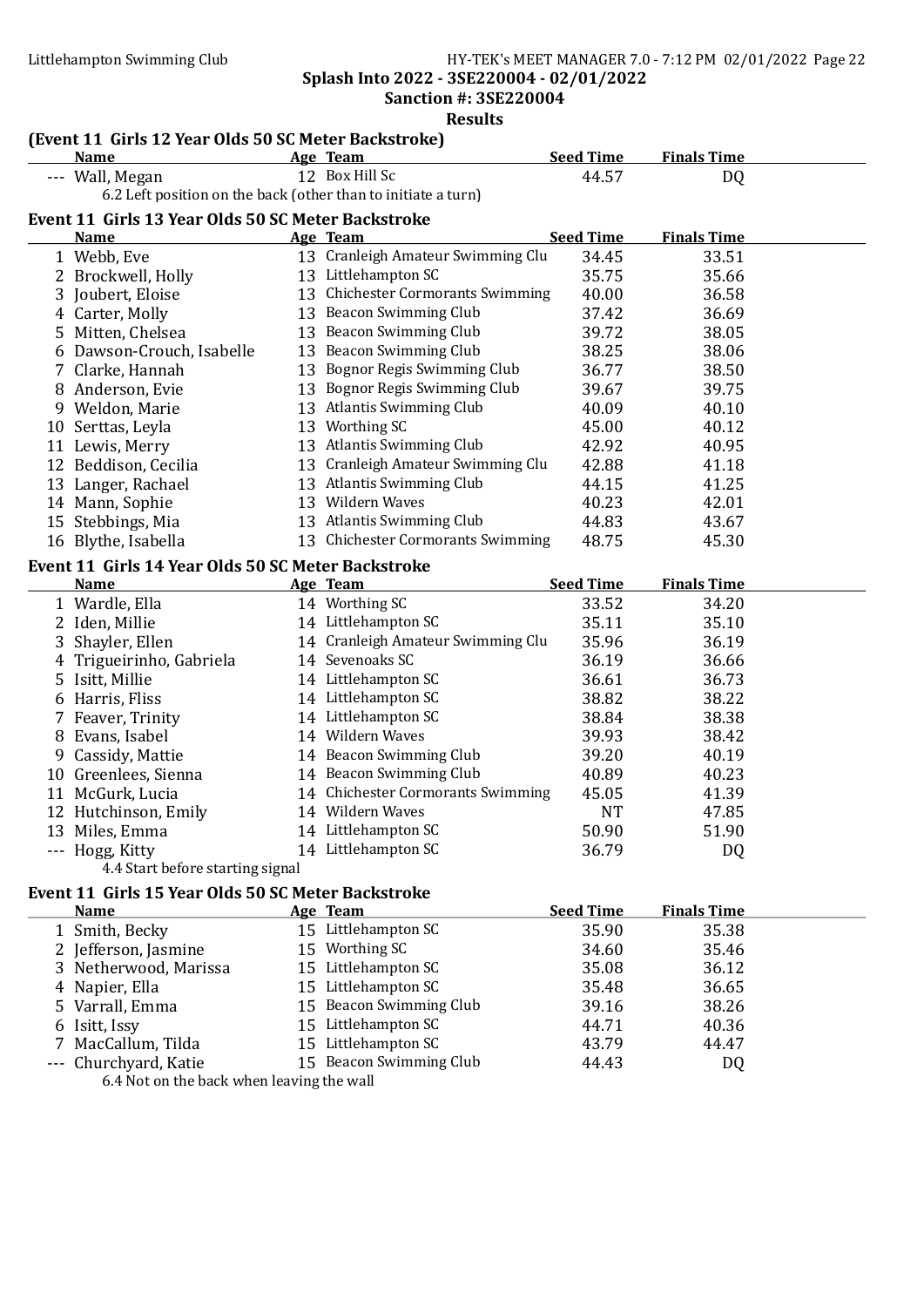#### Littlehampton Swimming Club HY-TEK's MEET MANAGER 7.0 - 7:12 PM 02/01/2022 Page 23 Splash Into 2022 - 3SE220004 - 02/01/2022 Sanction #: 3SE220004 Results

#### Event 11 Girls 16-17 50 SC Meter Backstroke

| EVENT 11 GIFTS 10-17 50 SC METER BACKSTFORE<br><b>Name</b>       | Age Team                          | <b>Seed Time</b> | <b>Finals Time</b> |  |
|------------------------------------------------------------------|-----------------------------------|------------------|--------------------|--|
| 1 Fenwick, Megan                                                 | 17 Wildern Waves                  | 34.38            | 34.68              |  |
| 2 Prior, Tegan                                                   | 16 Littlehampton SC               | 35.80            | 34.71              |  |
| 3 Cooper, Caitlin                                                | 16 Worthing SC                    | 35.88            | 35.49              |  |
| 4 Freeman, Rosie                                                 | 16 Chichester Cormorants Swimming | 36.81            | 36.49              |  |
| 5 Burnham, Harriet                                               | 16 Wildern Waves                  | 37.07            | 37.50              |  |
| 6 Devey, Mia                                                     | 16 Beacon Swimming Club           | 36.80            | 37.57              |  |
| 7 Hickmore, Kaitlin                                              | 17 Littlehampton SC               | 38.50            | 40.09              |  |
| 8 Grose, Sarah                                                   | 17 Beacon Swimming Club           | 42.46            | 42.32              |  |
| Event 11 Girls 18 & Over 50 SC Meter Backstroke                  |                                   |                  |                    |  |
| <b>Name</b>                                                      | Age Team                          | <b>Seed Time</b> | <b>Finals Time</b> |  |
| 1 Macrae, Amber                                                  | 18 Bognor Regis Swimming Club     | 35.59            | 37.50              |  |
|                                                                  |                                   |                  |                    |  |
| Event 12 Boys 9 Year Olds 200 SC Meter Freestyle<br><b>Name</b>  | Age Team                          | <b>Seed Time</b> | <b>Finals Time</b> |  |
|                                                                  | 9 Bognor Regis Swimming Club      | 3:09.36          | 2:52.36            |  |
| 1 Raymond, Harrison<br>--- Carman, Charlie                       | 9 Littlehampton SC                | 2:56.90          | DQ                 |  |
| 4.4 Start before starting signal                                 |                                   |                  |                    |  |
|                                                                  |                                   |                  |                    |  |
| Event 12 Boys 10 Year Olds 200 SC Meter Freestyle<br><b>Name</b> | Age Team                          | <b>Seed Time</b> | <b>Finals Time</b> |  |
| 1 Krol, Zac                                                      | 10 Atlantis Swimming Club         | 2:52.34          | 2:53.81            |  |
| 2 Clarke, Jack                                                   | 10 Wildern Waves                  | 3:20.72          | 3:03.07            |  |
| 3 Webb, Joseph                                                   | 10 Cranleigh Amateur Swimming Clu | <b>NT</b>        | 3:15.64            |  |
|                                                                  | 10 Worthing SC                    | 3:45.45          |                    |  |
| 4 Lavender, Benjamin                                             | 10 Atlantis Swimming Club         |                  | 3:22.90            |  |
| 5 Mansfield-Osborne, Myles                                       | 10 Littlehampton SC               | 4:03.94          | 3:29.21            |  |
| 6 Brown, Milo                                                    | 10 Beacon Swimming Club           | 3:45.09          | 3:32.11            |  |
| 7 Cook, Sam                                                      | 10 Wildern Waves                  | 4:06.72          | 3:35.89            |  |
| 8 Sunderland, Kieran                                             |                                   | 4:10.39          | 3:39.41            |  |
| 9 Ratcliffe, James                                               | 10 Atlantis Swimming Club         | <b>NT</b>        | 4:15.89            |  |
| --- O'Leary, Tristan                                             | 10 Atlantis Swimming Club         | 4:22.63          | DQ                 |  |
| Event 12 Boys 11 Year Olds 200 SC Meter Freestyle                |                                   |                  |                    |  |
| <b>Name</b>                                                      | Age Team                          | <b>Seed Time</b> | <b>Finals Time</b> |  |
| 1 Cusack, Ben                                                    | 11 Beacon Swimming Club           | 3:28.27          | 3:11.74            |  |
| 2 Weldon, Marcus                                                 | 11 Atlantis Swimming Club         | 3:45.50          | 3:14.29            |  |
| 3 Mandiwall, Henry                                               | 11 Chichester Cormorants Swimming | 3:41.60          | 3:15.49            |  |
| 4 Robertson, Jack                                                | 11 Beacon Swimming Club           | 3:31.89          | 3:16.21            |  |
| 5 Gilford, Joshua                                                | 11 Atlantis Swimming Club         | 3:25.13          | 3:24.01            |  |
| 6 Trebble, Luke                                                  | 11 Atlantis Swimming Club         | <b>NT</b>        | 3:39.85            |  |
| 7 Wilson, Aedan                                                  | 11 Bognor Regis Swimming Club     | <b>NT</b>        | 3:51.53            |  |
| 8 French, Matthew                                                | 11 Atlantis Swimming Club         | <b>NT</b>        | 3:56.87            |  |
| --- Palmart, Andrew                                              | 11 Atlantis Swimming Club         | 3:35.76          | DQ                 |  |
| 4.4 Start before starting signal                                 |                                   |                  |                    |  |
| Event 12 Boys 12 Year Olds 200 SC Meter Freestyle                |                                   |                  |                    |  |
| <b>Name</b>                                                      | Age Team                          | <b>Seed Time</b> | <b>Finals Time</b> |  |
| 1 Netherwood, Ashton                                             | 12 Littlehampton SC               | 2:24.18          | 2:25.75            |  |
| 2 Stevenson, Charlie                                             | 12 Chichester Cormorants Swimming | 2:27.85          | 2:27.67            |  |
| 3 Sunderland, Connor                                             | 12 Wildern Waves                  | 2:38.53          | 2:35.21            |  |

3 Sunderland, Connor 12 Wildern Waves 2:38.53<br>4 Nezhoda, Mikulas 12 Worthing SC 2:57.93

4 Nezhoda, Mikulas 12 Worthing SC 2:57.93 2:35.60